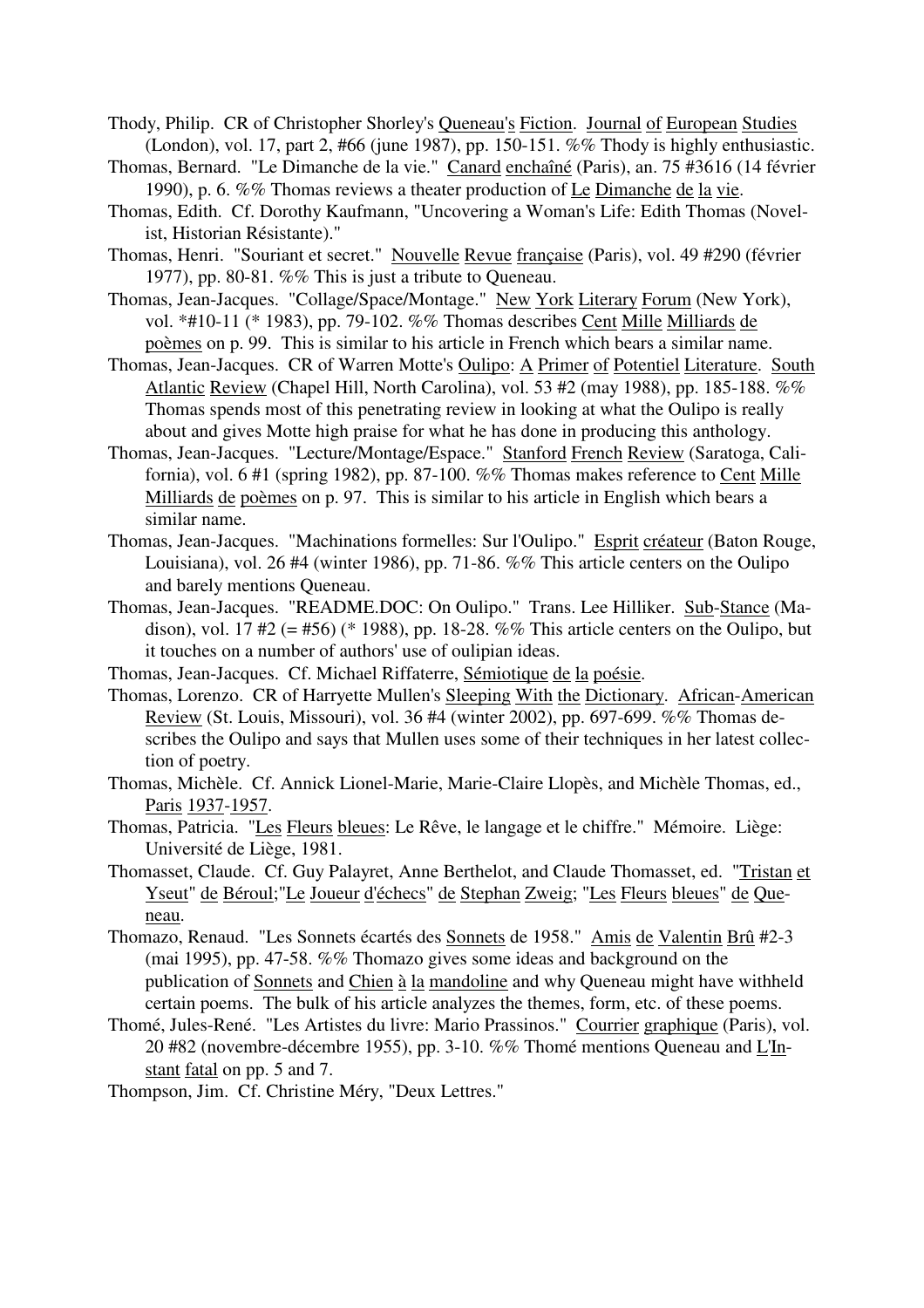Thompson, William. "'The Symbol of Paris': Writing the Eiffel Tower." French Review (Champaign, Illinois), vol. 73 #6 (may 2000), pp. 1130-1140. %% Thompson just cites Gabriel's lines on the gender of Paris from chapter 8 of Zazie dans le métro.

Thompson, William. Cf. William Cloonan, "Jean Echenoz"; Susan Ireland, "Jacques Roubaud."

Thomson, Andrew. Cf. Anonymous, "Queneau à Limoges."

Thoorens, Léon. "Inventaires, palmarès et bibliothèque idéale." La Revue générale belge (Bruxelles), an. 92 #\* (15 mars 1956), pp. 879-882. %% Thoorens not only presents Pour une bibliothèque idéale (after sardonically presenting examples of similar lists) but also looks at the value of the whole class of such selections.

Thornander, Paulette. Cf. Pierre Deshusses, Léon Karlson, and Paulette Thornander. 10 Siècles de littérature française.

Thouin, Sophie. "Exercices de rythme: L'Adaptation cinématographique par Louis Malle de Zazie dans le métro de Raymond Queneau." Mémoire de maîtrise. Montréal: L'Université de Québec à Montréal, 2003.

Thwaite, Anthony. "Families and Failings." The Observer (London), vol. \* #9494 (15 july 1973), p. 33. %% Thwaite dismisses The Flight of Icarus (in Barbara Wright's translation) as "an elegant farcical lark."

Tialans, Richard. "Sonnet carré." Temps mêlés  $\#150 + 39/40$  (printemps 1989), p. 22. %% The first letters of each line of this sonnet form Queneau's name.

Tialans, Richard. "Les Trois Morts d'André Blavier." AARevue (Liège), vol. \* #177 (janvier 1989), pp. 2-9. %% Tialans presents Blavier's interest in Queneau in a generally chronolo-gical fashion. His account is much more interesting than most such are.

Tibiletti, Bice. CR of Pierrot amico mio. Il Raggliaglio librario (Milano), vol. # (luglio 1947), p. %% Tibiletti has some reserves about Queneau's novel.

Tiffou, Etienne. "De l'éternisation statuaire de la 'pataphysique." Nuit blanche (Québec), vol. \*

#49 (septembre-novembre 1992), pp. 45-46. %% Tiffou has written a 'pataphysical text on writing a 'pataphysical text.

Tillier, Bertrand. CR of Jean Hélion's Lettres d'Amérique. Correspondance avec Raymond Queneau 1934-1967. Europe (Paris), an. 75 #816 (avril 1997), pp. 248-249. %% Tillier's review of this book is quite illuminating.

Tillier, Maurice. "'Grisbi', pastilles et cognac pour Albert Simonin, lauréat des 'Deux Magots'."

Combat (Paris), an. 12 #2662 (23 janvier 1953), p. 3. %% Tillier interviews Simonin and describes an exchange between Queneau and Henry Muller.

Tillier, Maurice. "La Surprenante Révélation de René Clément." Le Figaro littéraire (Paris), an. \* #1217 (15 septembre 1969), p. 38. %% Clément regrets that "Candide 47" would not be produced and describes it a bit but does not explain why it was canceled.

Timar, György. Száhúsz költó: Válogattot versfordítások. Budapest: Europa, 1977. %% The 1978 National Union Catalogue says that this is only a collection of poems translated into Hungarian.

Timmons, Nelly Behrens. "Le Rêve dans les romans de Raymond Queneau." PhD at University of California (Berkeley), 1993. %% Electronic sources point to this item, but it does not appear in Dissertation Abstracts International and the University of California will not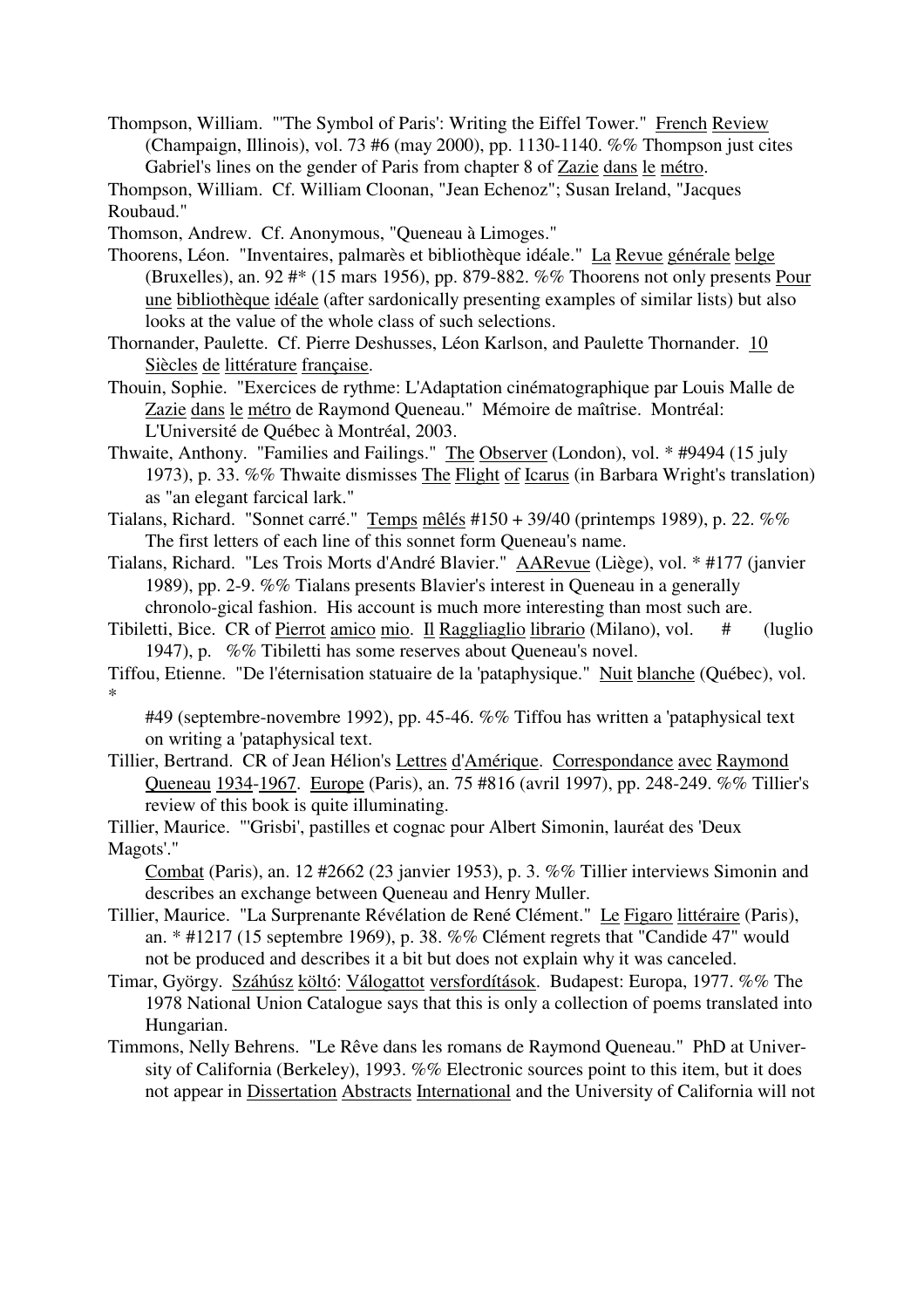circulate it.

Timothy-Asobele, S. J. "Problèmes de l'adaptation et de la traduction française de Lanke Omu ("Omuti") de Kola Ogunmola." Babel (Amsterdam and Gent, Belgique), vol. 38 #2 (\* 1992), pp. 101-108. %%"Omuti" is the title of a dramatic adaptation which Kola Ogunmola did of Amos Tutuola's The Palm Wine Drinkard and His Dead Palm-wine Tapster in the Dead's Town. Timothy is consequently considering the perils of a double translation, from English to French and from novel to play. He not only mention's Queneau's transla-tion of the original work into L'Ivrogne dans la brousse, he also cites Queneau's preface in regard to some of the difficulties which he encountered in doing the translation.

Tinkler, Alan. "Italo Calvino." Review of Contemporary Fiction (Elmwood Park, Illinois), vol.

22 #1 (spring 2002), pp. 59-94.  $\%$ % This is a very good summary of Calvino's life, ideas, and works. It throws some light on how Calvino found his way to the Oulipo.

Tint, Herbert. France Since 1918. London: Batsford Academic and Educational Limited, 1980. %% "...like Audiberti, Queneau had a tremendous sense of fun which came out in his novels --- for example, his early Le Chiendent --- as well as in his verse. But there is an underlying disenchantment in his work which seemed to go down well with Sartre's followers."

Tisseur, Pierre. Cf. Christian Mauduit, "Problem Session Dedicated to Gérard Rauzy."

Tixier, Jean-Max. "Logique du poème." Courrier du Centre international d'études poétiques (Bruxelles), vol. \* #100 (1975?), pp. 3-13. %% Tixier mentions Queneau (p. 7) among other poets interested in mathematics and science. Cf. George Steiner, "Imagining Science."

- Todorov, Tzvetan. Les Genres du discours. Paris: Seuil, 1978. %% Todorov has little more than a few mentions of Queneau and structure (pp. 302-305).
- Todorov, Tzvetan. "Les Jeux de mots." In his Recherches poétiques, vol. 2. Collection "Esthétique," #23. Paris: Klincksieck, 1975, pp. 83-99. %% Todorov refers (p. 93) to Queneau's use of a numerical rule in the composition of Les Derniers Jours and his subsequent refusal to be bound by that rule when it came to actually publishing that novel.
- Tokarev, L. CR of Le Vol d'Icare. Sovremennaia khudozhestvennaia literatura za rubezhom (= "Contemporary Artistic Literature Abroad") (Moskva), vol. \* #1 (= #86) (\* 1971), pp. 41-43. %% This is not the same as his other review. [[\_. \_\_\_\_\_\_\_, \_\_\_\_\_ \_\_\_\_\_, \_\_\_\_\_-
- Tokarev, L. "Million Tochek vm'esto romana." <u>Literaturnaia Gazeta</u> (Moskva), vol. \* #48 (=#4334) (24 november 1971), p. 15. %% This title means "A Million Points in the Place of a Novel."; the article is not the same as his other review of Le Vol d'Icare. [[\_\_\_\_\_\_-

Toloudis, Constantin. CR of Allen Thiher's Raymond Queneau. French Review (Champaign, Illinois), vol. 60 #4 (march 1987), pp. 545-546. %% Toloudis summarizes the salient points of Thiher's book and offers only a few reserves about a work he considers to be most welcome. %% Toloudis reviews Gilbert Pestureau's edition of this anthology in a positive but thoughtful and balanced manner.

Toloudis, Constantin. CR of Christopher Shorley's Queneau's Fiction: An Introductory Study.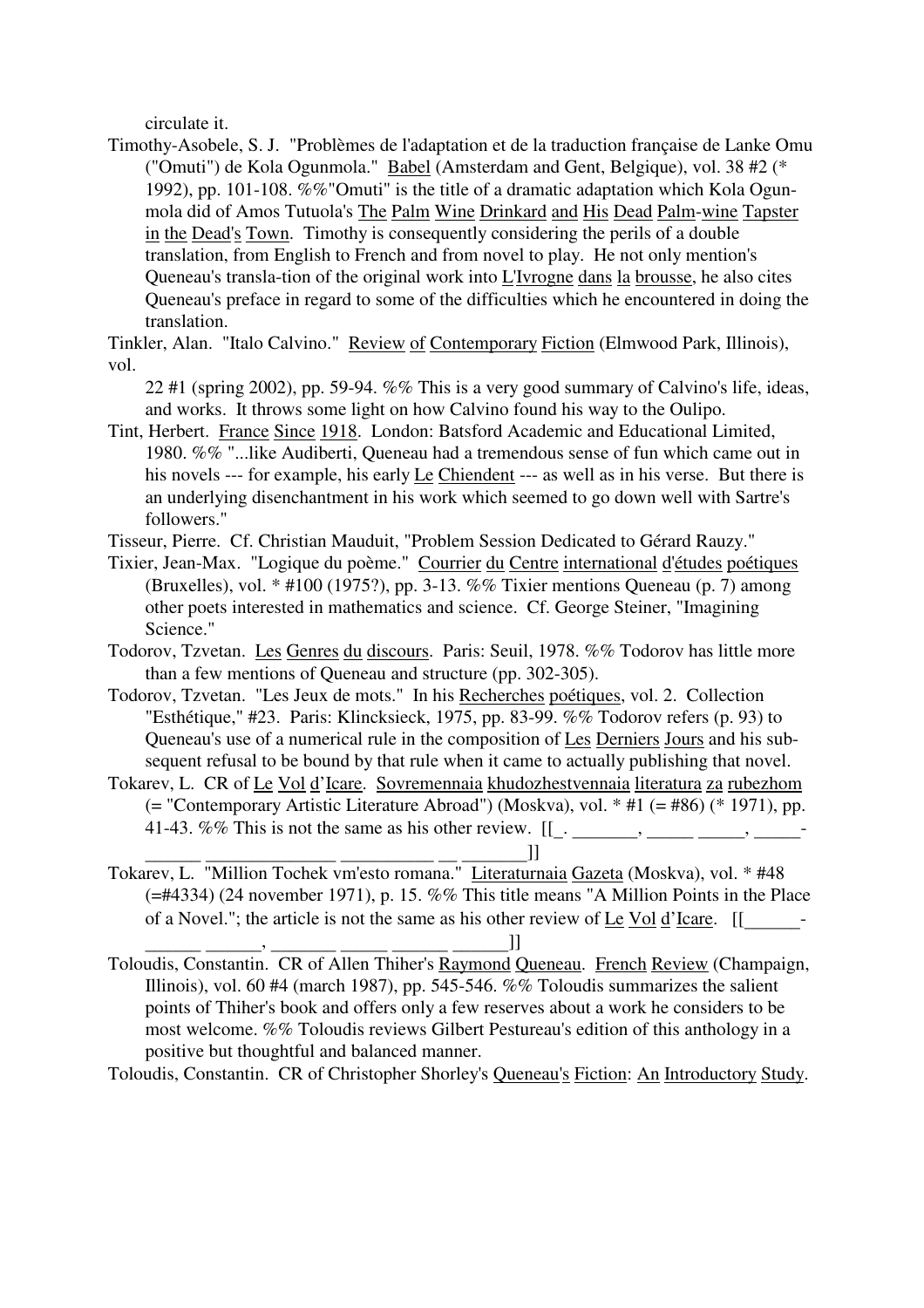French Review (Champaign, Illinois), vol. 60 #4 (march 1987), pp. 544-545. %% While Toloudis likes Shorley's work a great deal, he does find some minor problems with it.

Toloudis, Constantin. CR of Madeleine Velguth's The Representation of Women in the Autobiographical Novels of Raymond Queneau. French Review (Chamnpaign, Illinois), vol. 65 #3 (february 1992), pp. 488-489. %% Toloudis is quite positive.

Toloudis, Constantin. "Disjunction and Repetition in Queneau's Fiction." International Fiction

Review (Fredericton, New Brunswick), vol. 15 #2 (summer 1988), pp. 103-109. %% While Toloudis centers his attention on Les Fleurs bleues, he also touches strongly on what Queneau saw as history.

Toloudis, Constantin. "Encyclopédisme, figuralité et dimension cognitive chez Raymond Que-

neau." In Raymond Queneau encyclopédiste? Ed. Mary-Lise Billot and Marc Bruimaud. Actes du Deuxième Colloque de Limoges, décembre 1987. Limoges: Editions du Limon, 1990, pp. 137-152. %% Toloudis considers the "impulsion encyclopédique."

- Toloudis, Constantin. "The Impulse for the Ludic in the Poetics of Raymond Queneau." Twentieth Century Literature (Hempstead, New York), vol. 35 #2 (summer 1989), pp. 147-160. %% Toloudis discusses the nature and forms of playfulness in Queneau in a most interesting article.
- Toloudis, Constantin. Rewriting Greece. Queneau and the Agony of Presence. Collection "American University Studies," series ii (Romance Language and Literature), #211. New York: Peter Lang, 1995. %% Toloudis tries to get away from writing just another introduction to Queneau and makes no pretense of writing a final interpretation of either the man or his work. He offers instead a number of reflections on Queneau's turning from the merely classical and rational emblemized by "Greece" towards an unclearly defined "other" delimited by such authors as Nietzsche, Heidegger, and Guénon. The insights Toloudis presents are quite interesting.
- Toloudis, Constantin. "Les Valeurs de la ville et la 'sagesse du dimanche'." Cahiers Raymond Queneau #17-19 (juin 1991), pp. 191-201. %% Toloudis looks at the city as a poetic object in a philosophical manner.
- Tomalencka, Elena. Cf. Queneau, Exercices de style.
- Tome Diez, Mario. "La Actual Narrativa francesa." Estudios humanísticos. Filología (León, España), vol. \* #9 (\* 1987), pp. 101-108. %% Tome Diez gives some introduction before listing six individuals and the Oulipo and explaining the role and contribution of each. Queneau appears only briefly as the founder of the Oulipo.
- Tomlinson, Charles. "Phrases in the Head." London Magazine (London), vol. 12 #4 (octobernovember 1972), pp. 125-129. %% Tomlinson has a mildly critical sentence or two for Teo Savory's 1971 Raymond Queneau.

de Ton, Delfeil. "Les Pinceaux de Queneau." Le Nouvel Observateur (Paris), vol. \* #2032 (16

octobre 2003), p. 11. %% De Ton offers a relatively long and quite positive review of Dominique Charnay's Queneau: Dessins, gouaches et aquarelles.

de Ton, Delfeil. "Queneau mon ami." Nouvel Observateur (Paris), an. \* #1960 (30 mai 2002),

pp. 62-64. %% De Ton celebrates the appearance of the second volume of Queneau's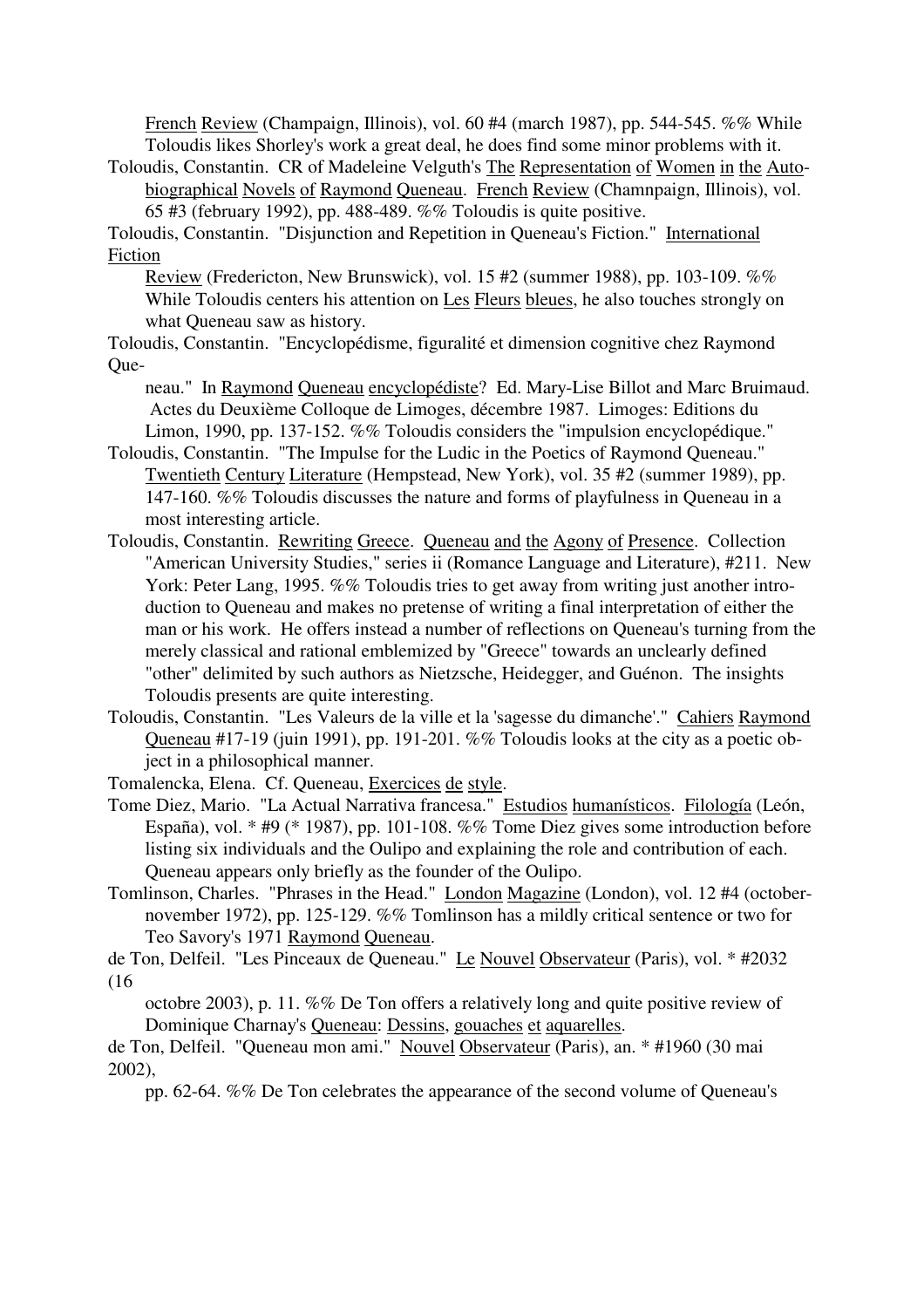complete works with a relatively long poem, then notes the fact that three other books related to Queneau are appearing at the same time: Queneau's Aux Confins des ténèbres: Les Fous littéraires français du XIX<sup>e</sup> siècle, Anne-Isabelle Queneau's Album Raymond Queneau, and Michel Lécureur's Raymond Queneau. Biographie. This article appeared in the European edition on pp. 147-148.

- Topia, André. "Sally Mara ou le sexe a-t-il une âme?" CRIN (Gröningen), vol. \* #10 (\* 1984), pp. 1-21. %% Topia concentrates on Sally's use of language in the Journal intime, her growth in sexual knowledge, and philosophy.
- Torma, Julien. Cf. Anonymous, (No title), in Monitoires du cymbalum pataphysicum #17 (15 septembre 1990), concerning possible influences between Queneau and Torma. But "Tor-ma" was a fictitious author created by Anne Latis: cf. Jacques Duchateau, Raymond Que- neau ou l'oignon de Moebius, pp. 177-178 and 221. Cf. also Anonymous, "Occultation de Saint Julien Torma, Euphoriste"; Jean-François Jeandillou, [Julien Torma]; Queneau and André Blavier, Lettres croisées 1949-1976, pp. 45, 130, 143, 145, 214, 266, and 356 (note 138).
- de la Torre Giménez, Estrella. Cf. Raymond Mahieu, "De l'écriture aliénée à la folie heureuse de l'écriture. A propos des Enfants du Limon de Raymond Queneau."
- Torres, Rosana. "Ejercicios de estilo para huir del teatro cortesano." El Païs (Madrid), an. 13 #3920 (4 enero 1988), p. 25. %% Torres writes of a Spanish theater group's preparation to present Exercices de style on stage. Cf. Eduardo Haro Tecglen, "Intrepidez."
- Tortel, Jean. "Recours à la littérature." Cahiers du Sud (Marseille), an. 32 #272 (2ième semestre
	- 1945), pp. 532-534. %% Tortel has (p. 534) some very positive words for the "exercices de style" which had appeared in two editions of Messages.
- Tortel, Jean. Cf. Jacques Carelman, "Tentatives d'illustration des oeuvres littéraires par des moyens paralittéraires."
- Tosato, Maria Luisa. "Queneau romancier." Mémoire de maîtrise. Director Enca Balmas. Pa
	- dova: Università degli studi di Padova, 1973. %% Tosato has some very disparate areas of interest: types of novels, an "example of a structuralist novel" (Le Vol d'Icare), protago-nists, feminine characters, and the importance of "attente."
- Touchard, Jean-Baptiste. Cf. Queneau, "The Styrene Song."
- Toulet, Paul-Jean. Cf. P., M. CR of Loin de Rueil and Exercices de style.
- Touré, Bachir. Cf. Jean-François Gaël, Hélène Martin, and Bachir Touré, "Suite pour un jeune poète ... Raymond Queneau."
- Tournaire, Hélène. "Dans un cabaret de Montmartre André Gide a planté un 'treizième arbre'."
	- Paris-presse (Paris), an. 7 #1635 (21 mars 1950), p. 4. %% Tournaire reveals that Queneau's "Cheval troyen" would be staged at the "Gai Relais" of Montmartre.
- Tourneur, Cyril. Cf. Les Deux Jumelles, "Chronique du fauteuil grinçant"; Queneau, "Cyril Tourneur, dramaturge noir."
- Tournier, Michel. "Quand Queneau 'lisait' Tournier." Sud (Marseille), an. 16 #61 (\* 1986), pp.
	- 7-10. %% Tournier presents Queneau's judgements as a Gallimard reader on two of his works. Cf. Michel Lécureur, Raymond Queneau, pp. 400, 444-445, and 509.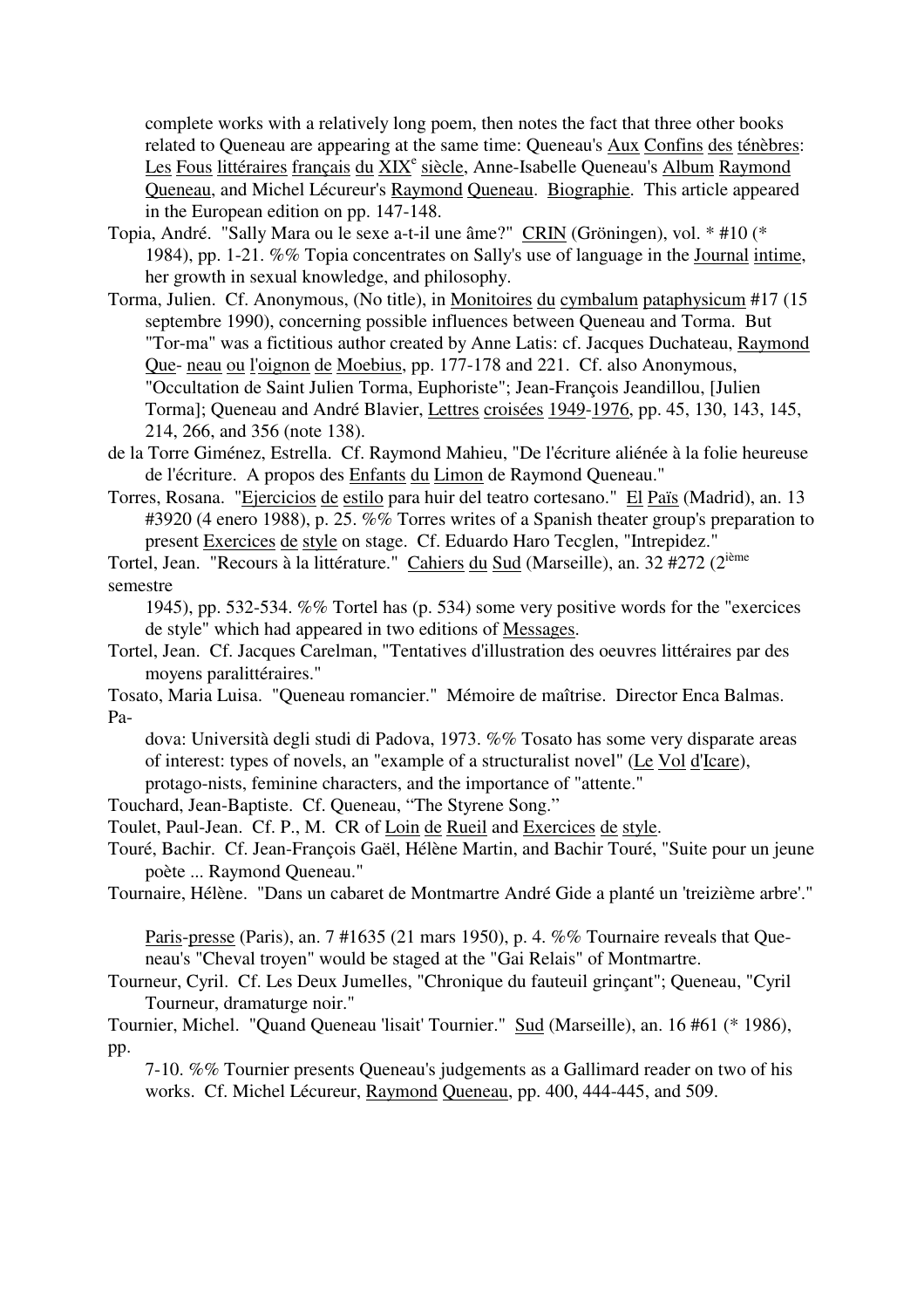- Tourte, Thierry. "La Ville dans l'oeuvre de Raymond Queneau." Mémoire de maîtrise (lettres modernes). Université de Bourgogne: Dijon, 1996.
- Toussaint, Jean-Philippe. Cf. Gerald Prince, "Jean-Philippe Toussaint."
- Toussaint, Yvon. "Père de Zazie ... et de l'Encyclopédie de la Pléiade, Raymond Queneau est mort. Merveilleux Raymond Queneau qui a tout inventé!" Le Soir (Bruxelles), an. 90 #251 (26 octobre 1976), p. 8. %% This is quite general and superficial.
- Touttain, Pierre-André. "Star ou Psi de Cassiopée par C.-I. Defontenay." Les Nouvelles littéraires (Paris), an. 50 #2345 (4 septembre 1972), p. 8. %% Touttain's review has some interesting points. Cf. Queneau, "Defontenay."
- Toynbee, Philip. "France: The Literary Situation." New Republic (Washington, DC), vol. 112 #5 (= #1574) (29 january 1945), pp. 152-158. %% A note indicates that this is "reprinted from a longer article in Horizon," which was Toynbee's "The Literary Situation in France." The New Republic article does not omit anything significant from the original: "among the most notable non-collaborationist works" "Queneau's novel Pierrot mon ami. A former surrealist, Raymond Queneau is at present director of Radio Littéraire" (p. 154).
- Toynbee, Philip. "The Literary Situation in France." Horizon (London), vol. 10 #59 (november 1944), pp. 295-311. %% This is a very general "tour d'horizon" which gives Queneau only two or three lines.
- Toynbee, Philip. "Permutations." The Observer (London), an. \* #8742 (18 january 1959), p. 20. %% Toynbee finds the Exercises in Style (in Barbara Wright's translation) "exasperating," and he has great difficulty not so much with the concept as with the varying merits of the individual passages.
- Toynbee, Philip. "Some Trends and Traditions in Modern French Literature." Horizon (London), vol. 11 #65 (may 1945), pp. 347-361. %% Toynbee gives a very positive review of Pierrot mon ami in the middle of a far more general review of current French literature.
- Tran, Jacqueline Dang. "La Référence latine dans Les Fleurs bleues de Raymond Queneau." In

Au Miroir de la culture antique. Mélanges offerts au président René Marache. Ed. Albert Foulon and Marc Reydellet. Rennes: Presses universitaires de Rennes, 1992, pp. 91-104. %% Tran points out the many Roman or Latin elements and references in the text of this novel and makes some attempt to show what this means for the structure and "meaning" of the work.

- Tran, Jacqueline Dang. Cf. Pascal Doisneau, "Raymond Queneau. Surréalisme et psychanalyse: Deux Influences sur l'écriture quenienne."
- Tran, Duc Thao. "La Phénomenologie de l'Esprit et son contenu réel." Temps modernes (Paris), vol. 4 #36 (septembre 1948), pp. 492-519. %% Tran just mentions Queneau's publication of his notes from the Kojève seminar (p. 492).
- Treich, Léon. "Cinq colonnes -- et même huit -- à la une." L'Aurore (Paris), an. 19 #4818 (5 mars 1960), p. 17. %% Treich reviews a television program directed by Pierre Dumayet which seems to have included an interview with Catherine Demongeot.
- Treich, Léon. "Le Successeur de Léo Larguier." Le Soir (Bruxelles), an. 65 #73 (15 mars 1951), p. 2. %% This is a brief introduction to Queneau on the occasion of his election to the Académie Goncourt.

Treisman, Deborah. CR of Barbara Wright's translation of The Last Days. Small Press (Mt.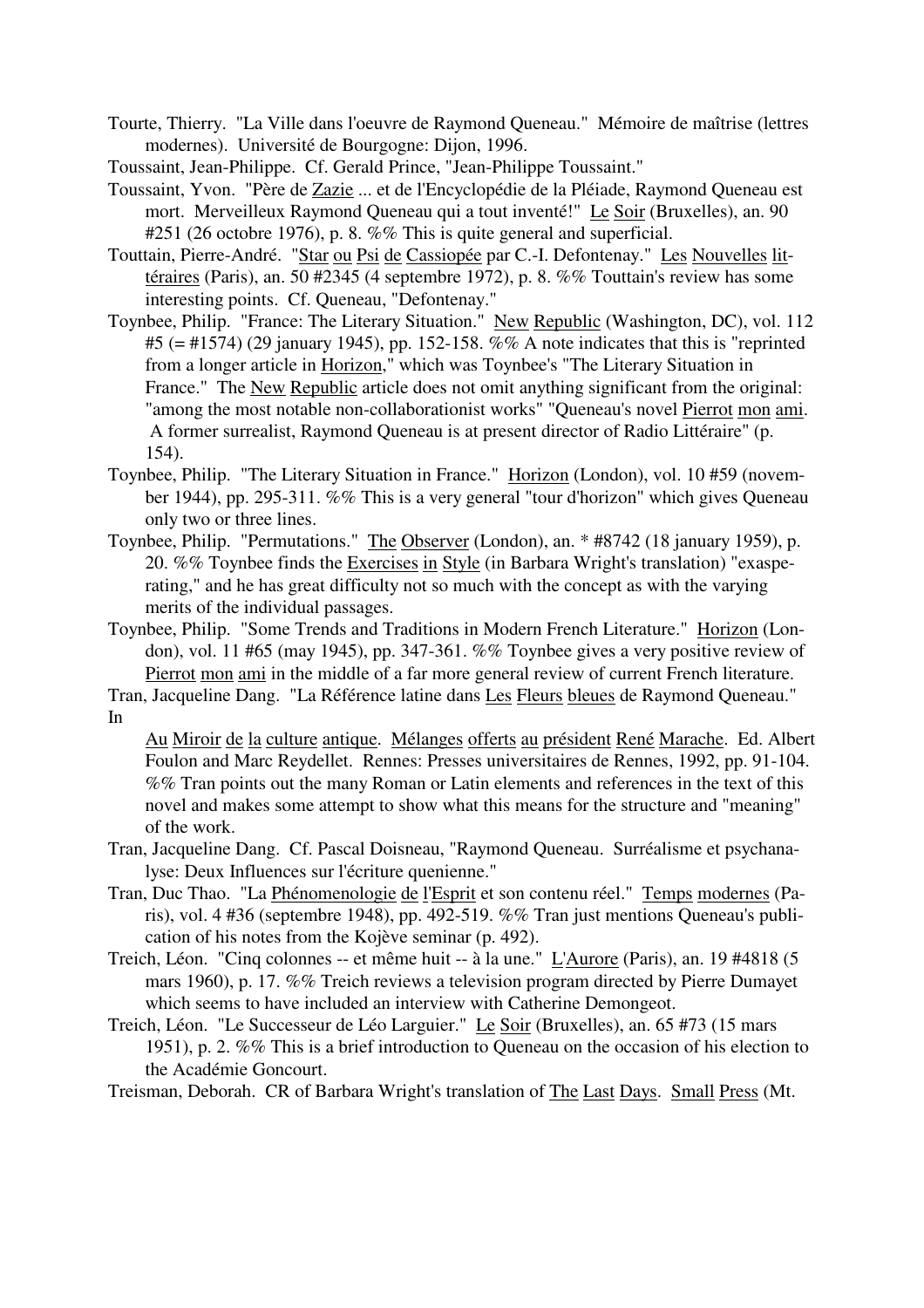Kisco, New York), vol. 9 #3 (summer 1991), p. 61. %% Treisman summarize the plot well, in such a way as to highlight a possible meaning, but thinks that Wright's translation in the 1991 Dalkey Press edition is too British to completely satisfy Americans.

- Les Treize. "Un Roman en vers." L'Intransigeant (Paris), an. 58 #55 (13 juin 1937), p. 2. %% The author announces the publication of Chêne et chien.
- Tremblay, Michel. "Joualisant." Les Almanachs du Théâtre UBU (Montréal), vol. \* #1 (octobre 1990), p. 42. %% Tremblay offers a version of the "exercice" story in the québecois dialect.
- Tremblay, Tanka Gagné. "Du pastiche imaginaire de traduction chez Raymond Queneau: Le Cas de On est toujours trop bon avec les femmes." Mémoire for the Maître ès arts granted at the Université de Montréal, décembre 2006. Directrice Marie-Pascale Huglo. %% Tremblay studies the element of pastiche in the translation that On est toujours trop bon avec les femmes purports to be, trying to determine how the pseudo-translator manages to blind the reader and to persuade him or her that the text is actually a true translation. He looks at the presumption that there is a correlation between a literary pastiche and the pseudo-translation.

Trenet, Charles. Cf. Jean Orizet, "Tu ne seras jamais un vieux poète."

- Tréno, R. "Un Commando de curés de choc fait une descente au 'Tabou'." Le Canard enchaîné
	- (Paris), an. 35 #1538 (12 avril 1950), p. 1. %% Tréno describes an evening when a group of priests started praying in the middle of one of the "cave's" evenings, adding that Queneau gave a "discours en latin parlé." Cf. Jean-Paul Lacroix, "Le Débat sur le 'scandale de Saint-Germain-des-Prés' est ouvert."
- Treussart, Louis. "Queneau." Le Télégramme de Brest (Brest), an. \* #7359 (14 november 1968), p. 3. %% This is a very general article, apparently one of a series on the Goncourt members.
- Tricás, Mercedes. Cf. Blanca Acinas, "Juegos de palabras y traducción. Zazie dans le métro de Queneau."
- Trifoy, J., ed. Poésie française. 1963.
- Trigo, Abril. "Subtextos de insilio: La Escritura rizomática de Leo Masliah." Revista de estudios hispanicos (Poughkeepsie, New York), vol. 24 #1 (enero 1990), pp. 77-92. %% Trigo compares (p. 84) a character of Masliah's to Zazie and Mafalda.
- Trinon, Hadelin. Cf. Jacques Dubois, Francis Edeline, Jean-Marie Klinkenberg, Philippe Minguet, François Pire, and Hadelin Trinon, A General Rhetoric and Rhétorique générale.
- Triolet, Elsa. CR of Pierrot mon ami. Poésie 43 (Villeneuve-les-Avignon, Gard), an. 4 #12 (janvier-février 1943), pp. 71-74. %% Triolet does little more than give an extended plot summary. Cf. Michel Lécureur, Raymond Queneau, p. 256.
- Triolet, Elsa. "Le Héros et le Cacouac." Les Lettres françaises (Paris), an. 10 #313 (25 mai 1950), p. 7. %% Triolet says that Queneau's "Muses et lézards," being played at the "Théâtre de la Baraque St-Germain," cannot rival his Les Exercices de style, but she goes no further.
- Triolet, Elsa. "Rêves à l'acétylène." Les Lettres françaises (Paris), vol. \* #901 (16 novembre 1961), pp. 1 and 8. %% In a review of the original theater version of Loin de Rueil Triolet recounts the plot and praises this and that, but she seems hesitant about coming out and saying what she really thinks.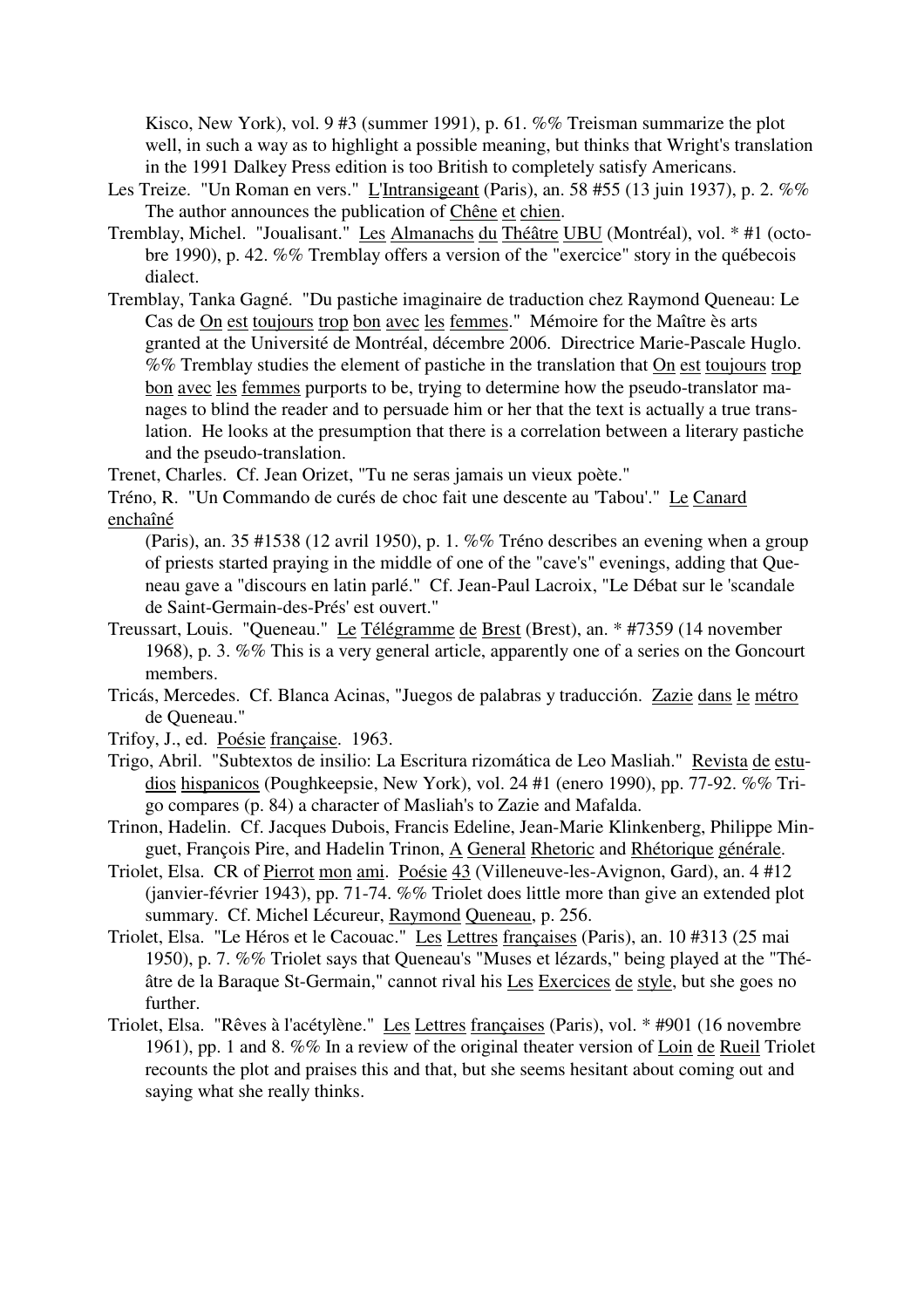- Triolet, Elsa. "Variétés. La Rose Rouge: Exercices de style." Les Lettres françaises (Paris), an. 9 #261 (26 mai 1949), p. 7. %% Triolet comments on the first stage presentation and especially on the Frères Jacques.
- Tritsmans, Bruno. Cf. Sjef Houppermans, "D'un Raymond l'autre: Faits divers chez Roussel et Queneau."

Trobentar, Andrej. Cf. Queneau, Moj Prijatelj Pierrot.

Les Trois. CR of Pierrot mon ami. La Dépêche du Berry (Bourges), an. 50 #242 (17 octobre 1942), p. 4. %% The author (authors?) likes Pierrot mon ami and looks at the aspect of the reader's participation.

Trolard, Gisèle. "Raymond Queneau journaliste 1919-1939." Directrice Claude Debon. Paris:

Université de Paris III (Sorbonne nouvelle), post 1985. %% This is a rather weak work and has a number of errors.

- Trolliet, Gilbert. "Gustave Roud, poète en prose, Edith Boissonnas et les fantaisies de Raymond Queneau." Journal de Genève (Genève), vol. \* #60 (10-11 mars 1951), pp. 3-4. %% Trolliet's review of La Petite Cosmogonie portative is brief and rather unclear.
- Trolliet, Gilbert. "Queneau, Prévert, Reverdy, Anne Fontaine." Journal de Genève (Genève), vol. \* #246 (19 octobre 1947), p. 3. %% Trolliet gives a relatively short and general presentation of the recent Bucoliques.
- Troop, Harrison D. "Raymond Queneau: His Philosophy and its Stylistic Expression in His Novels." MA thesis at George Washington University. Washington, DC: George Washington University, 1964.
- Trouche, Claude. Cf. Queneau, Les Fleurs bleues.
- Troulay, Marcel. "Bibliographie (Années 1982 et 1983)." Lectures de Raymond Queneau (Limoges) vol.  $*$  #2 (1989), pp. 141-163. %% This is just what the title says.
- Troulay, Marcel. "Bibliographie (Années 1984 et 1985)." Lectures de Raymond Queneau (Limoges) vol.  $*$  #1 (1987), pp. 135-159. %% This is just what the title says.
- Trouvé, Alain. Cf. Brigitte Chevalier, Roland Décriaud, Marie-France Sculfort, and Alain Trouvé, ed. Lire à loisir. Textes français: 3<sup>ième</sup>; Brigitte Chevalier, Roland Décriaud, Marie-France Sculfort, and Alain Trouvé, ed. Lire à loisir. Textes français: 4<sup>ième</sup>.
- Trubert, Roger. Succube. Collection "La Plume au vent." Paris: Gallimard, 1947. %% Queneau announced this work in his blurb on the back of Robert Scipion's Prête-moi ta plume. Cf. Alban Cerisier, "Queneau, éditeur"; Anne Forestier, "Succube par Roger Trubert"; N. L., CR of Roger Trubert's Succube; Queneau and André Blavier, Lettres croisées 1949-1976, pp. 64, 76, 151, 349 (note 56), and 351 (note 71).
- Truc, Gonzague. De J.-P. Sartre à Louis Lavelle. Paris: Tissot, 1946. %% This is a philosophical book against Sartre and has little reference to Queneau. See, however, pp. 86-87.
- Truc, Gonzague. "Singularités littéraires." La Gerbe (Paris), an. 2 #72 (27 novembre 1941), p. 9. %% Truc's review of Les Temps mêlés is rather on the negative side.
- Truel, Madeleine. L'Enfant du métro. Ill. Lucha Truel. Paris: Editions du chêne, 1942. %% Queneau said that this children's book gave him some ideas which lead to Zazie dans le métro. Cf. Paul Braffort, "Les Quatre Petites Filles"; Marguerite Duras, "Uneuravek"; Françoise Lévèque, "A propos de L'Enfant du métro"; Jacques Roubaud, "Raymond Queneau et L'Enfant du métro."

Truffaut, François. "La Chambre verte." Avant-scène du cinéma (Paris), vol. \* #215 (novem-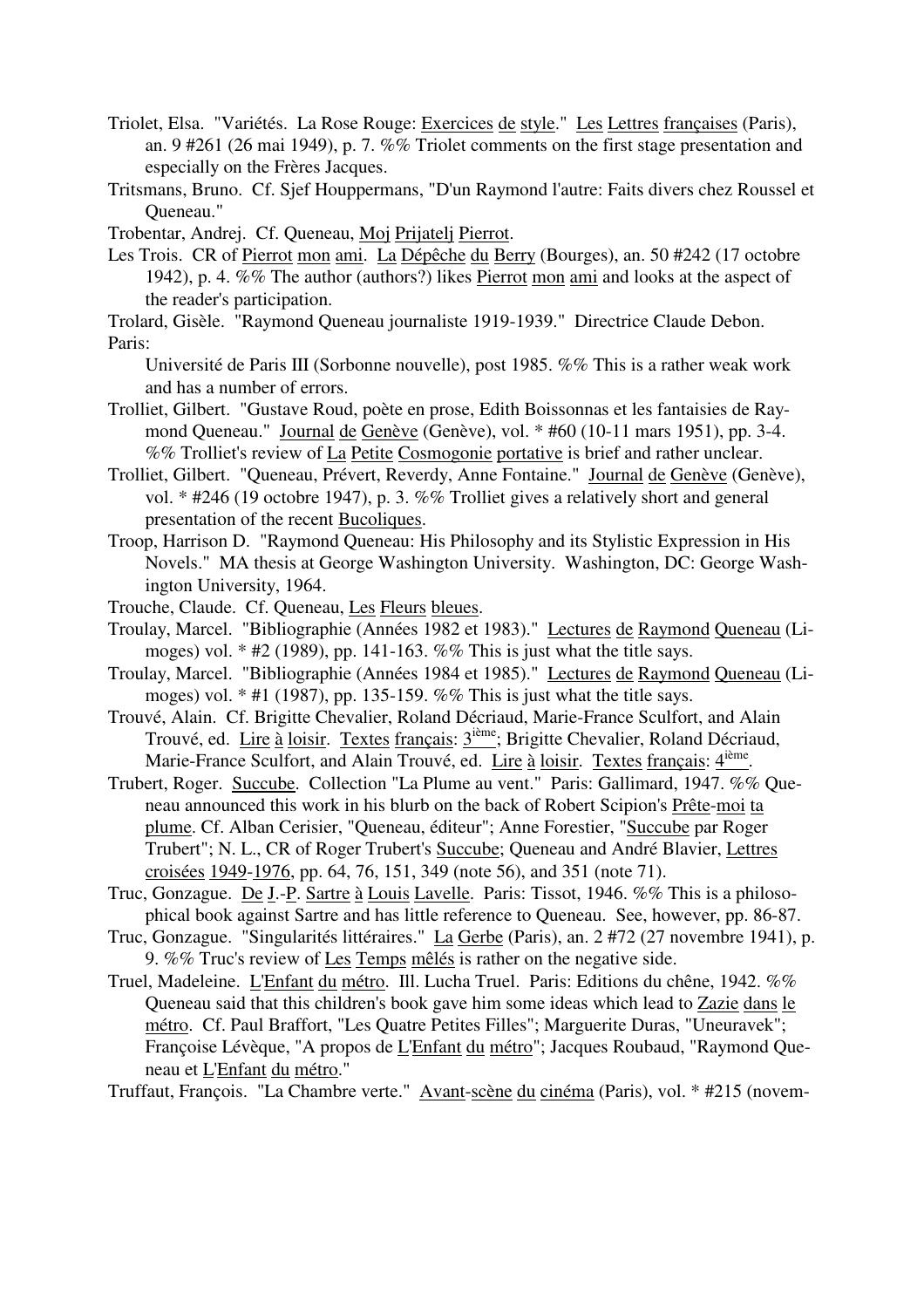bre 1978), pp. 3-52. %% Truffaut included a photograph of Raymond and Janine Queneau in the part of the film described here on p. 41 and commented by Inez Hedges, Breaking the Frame, pp. 55-56. Cf. Michelle E. Bloom, "Pygmalionesque Delusions and Illusions of Movement: Animation from Hoffmann to Truffaut."

- Truffaut, François. "Monsieur Ripois sans le Némésis." La Parisienne (Paris), vol. \* #19 (juillet 1954), pp. 862-864. %% Truffaut gives a nuanced analysis of René Clément's film adaptation of Louis Hémon's novel, an adaptation suggested by Queneau.
- Truffaut, François. "René Clément: 'Monsieur Ripois'." In his Les Films de ma vie. Paris: Flammarion, 1975, pp. 219-223. %% Truffaut gives a most penetrating (and negative) review of "Monsieur Ripois" and of René Clément in general. He also reveals that little remains in the final film of the dialogues which Queneau wrote. This is a somewhat longer version of his "Monsieur Ripois sans le Némésis."
- Truffaut, François. This is the pseudonym of François De Montferrand.
- Truffaut, François. Cf. Anne Gallois, "Truffaut, un poète qui n'aime pas la poésie"; Inez Hedges, "Breaking the Frame: Zazie and Film Language."
- Tsiviyana, Leonid. Cf. Queneau, Zazi v metro. [[\_. \_\_\_\_\_\_\_]]
- Tsukamoto, Masanori. Cf. Makiko Nakazato, "Logique du Dimanche: Sur Le Dimanche de la vie de Queneau."
- Tsutsui, Yasutaka. Cf. Richard Freeman, "Experimental Novelist Kicks the Regular Rulebook into Touch."
- Tual, Denise. Le Temps dévoré. Paris: Fayard, 1980. %% Tual just gives glimpses of Queneau's life at Gallimard (pp. 99, 117, 118, 134, and 214). Cf. Nigel Simeone, "Messiaen and the Concerts de la Pléiade: 'A Kind of Clandestine Revenge against the Occupation'."
- Tudor, George. "Un Inedit Omagiu adus limbii române." Romania literara (Bucuresti), an. 15 #8 (18 februarie 1982), p. 2. %% This is in Romanian, and the part of this article referring to Queneau mentions the Cent Mille Milliards de poèmes.
- Tufféry, Stéphane. Le Style mode d'emploi. Paris: Cylibris Editions, 1999. %% The author has somewhat imitated Queneau's Exercices de style in creating 99 texts of various sorts: illustrations of figures of speech, travesties of modern dialects (e.g. politically correct, computer specialist), and pastiches of well-known authors (John the Evangelist, Hugo, Balzac, Flaubert, Queneau...). Selections from the work can be seen (as of this writing, december 1999) at www.cylibris.com, and the book can be ordered directly from that homepage.
- Tufféry, Stéphane. Le Style mode d'emploi. Revised edition. Paris: Cylibris Editions, 2000. %% This edition has a number of additions, outlined in Amis de Valentin Brû #21-22 (fév-rier 2001), p. 66.
- Tufféry, Stéphane. Le Style mode d'emploi. Revised edition. Paris: Cylibris Editions, 2002. %% This edition is fundamentally the same as the previous one in terms of the text, with the notable exception of the "Proust" exercise. The major change is in the size, but the presentation has also been greatly improved. Cf. Karine Fellemann, CR of Stéphane Tufféry's Le Style mode d'emploi (2002 edition).

Tuin, Jenny. Cf. J. van Baardewijk, A. van der Linden, and M. Niessen, "Zazie dans les polders

--- Astérix chez les Bataves: Le Jeu de mots est-il vraiment intraduisible?"; Queneau, Zazie in de metro.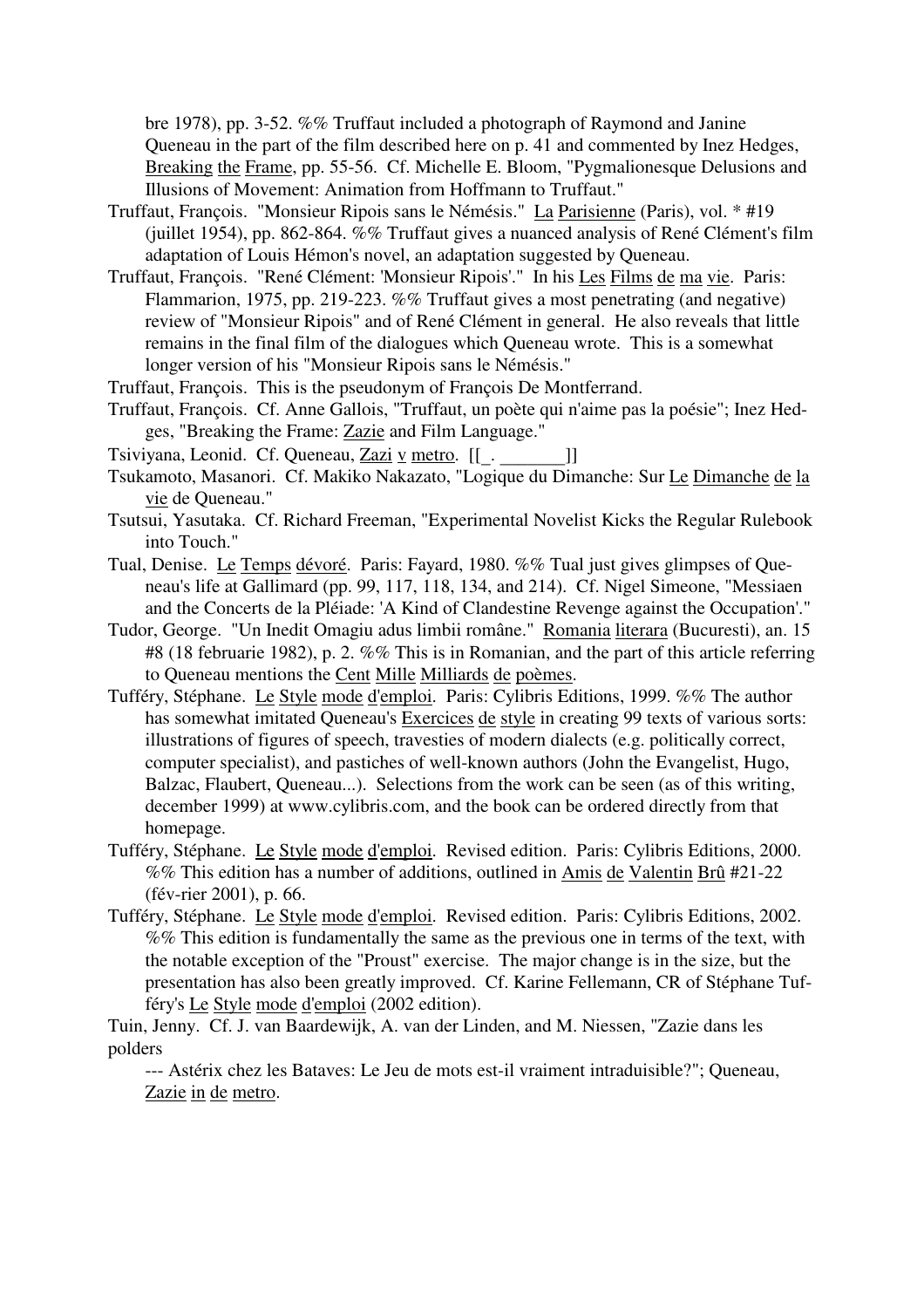Tuman, Myron. CR of George P. Landow's Hyper/Text/Theory. South Atlantic Review (Atlanta, Georgia), vol. 61 #2 (spring 1996), pp. 173-176. %% Tuman questions how we might consider Queneau to be the author of any of the poems generated by Cent Mille Milliards de poèmes.

Tundo, Luigi. "A Praz e Pomilio: Il Premio Raymond Queneau." Informatore librario (Roma),

an. 8 #5 (maggio 1978), pp. 32-33. %% A literary prize named after Queneau is given to Praz and Pomilio.

- Tutescu, Mariana. Le Groupe nominal et la nominalisation en français moderne. Bucuresti: Société roumaine de linguistique romane, 1972. %% This is extremely abstract, is based on the theories of Naom Chomsky, and barely uses a few lines from Zazie dans le métro.
- Tutuola, Amos. L'Ivrogne dans la brousse. Trans. and pref. Queneau. Collection "Du monde entier." Paris: Gallimard, 1953.
- Tutuola, Amos. L'Ivrogne dans la brousse. Trans. and pref. Queneau. Collection "Continents noirs." Paris: Gallimard, 2000. %% Cf. Emilie Grangeray, "Gallimard parie sur l'Afrique."
- Tygielska, Hanna. Cf. Queneau, Dzie\_a Wszystkie Sally Mary.
- Tyman, Donna Clare. "L'Objet et l'énigme." Temps mêlés #116/117 (1<sup>ier</sup> décembre 1972), pp. 27-31. %% Tyman compares the artistry of Queneau with that of Man Ray.
- Tyman, Donna Clare. "Queneau: Chêne et chien." Temps mêlés #150 + 2 (été 1978), pp. 39- 47. %% Tyman traces Queneau's psychological development as she sees it in Chêne et chien.
- Tyman, Donna Clare. "Queneau's Concept of Literature and its Illustration in Some of his Works." Doctoral dissertation. London: University of London, 1973. %% Tyman gives a very good synthesis of Queneau's ideas on the nature of literature and illustrates this by means of Le Chiendent, Les Enfants du Limon, Gueule de Pierre, and Saint-Glinglin. Cf. Michal Mrozowicki, "De l'écriture mythologique à la mythologie de l'écriture: A propos de Queneau."
- Tyman, Donna Clare. "Queneau's Scholarship, Neo-French, and Style: The Defense and Illustration of a Particular Concept of Literature." Master's thesis. London: King's College, 1970.
- Tyman, Donna Clare. "Le Thème de la fausse science dans Saint-Glinglin. Etude théologicohistorique de trois romans du T.S. Raymond Queneau." Les Lettres nouvelles (Paris), an. \* #2 (juin-juillet 1973), pp. 117-127. %% Tyman offers a very good analysis of the gnosticism reflected in the three novels of Saint-Glinglin and points to its presence in certain other Queneau works. Cf. Michal Mrozowicki, "De l'écriture mythologique à la mythologie de l'écriture: A propos de Queneau."
- Tyman, Donna Clare. Cf. Queneau and André Blavier, Lettres croisées 1949-1976, pp. 297, 300, 311-313, 383 (note 370), and 384 (note 390).
- Tynni, Aale. Tulisen järjen aika: kymmenen modernia ranskalaista lyyrikkoa ; Apollinaire, Perse, Eluard, Breton, Cocteau, Aragon, Michaux, Desnos, Queneau, Prévert. Porvoo (Finland): WSOY, 1962. %% This is in Finnish.
- Tynni, Aale. Tulisen järjen aika: kymmenen modernia ranskalaista lyyrikkoa ; Apollinaire, Perse, Eluard, Breton, Cocteau, Aragon, Michaux, Desnos, Queneau, Prévert. Collection "Kolibri-kirjasto," #41. Porvoo (Finland): WSOY, 1962.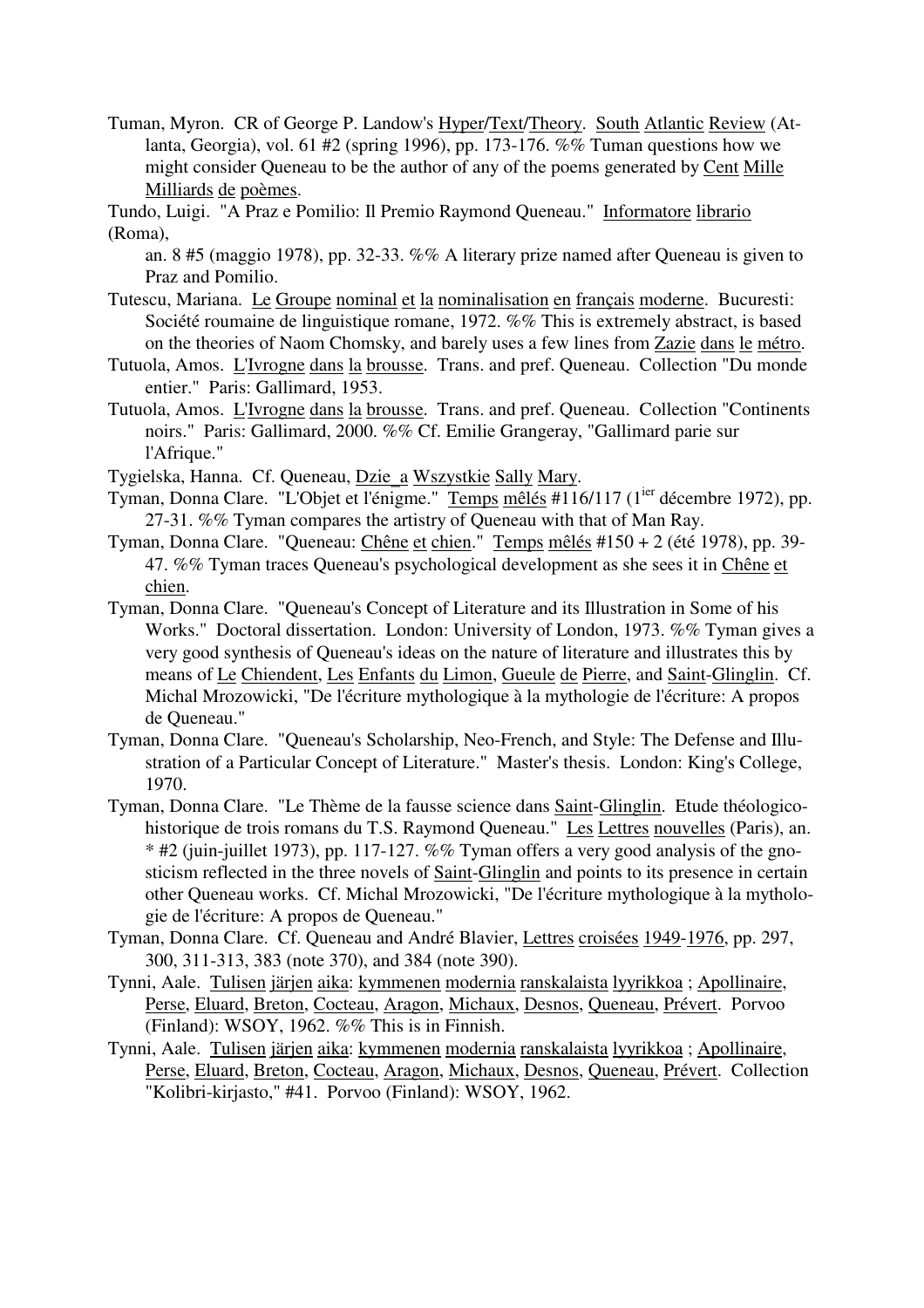Tzara, Tristan. Cf. Anonymous, (no title); Jean-Marie Catonné, Queneau; Maurice Lemaître, Le Théâtre dadaïste et surréaliste; Queneau, "Poème."

Uberti, Serge. Cf. Jean-Pierre Longre, "Ce *kékchose* d'enfantin chez Queneau." Uhlenhorst, Olaf. "Eine Komödie der Täuschungen." Süddeutsche Zeitung (München), an.

# (3-4 dezember 1960), p. %% This is indicated by Hillen, entry 1299, but this review of Eugen Helmlé's German translation of Zazie in der Metro is neither at this location nor near it.

Uhlhorn, Gertraude. "Modell-Geschichten." Westdeutsche Allgemeine Zeitung (Essen), an. \* #193 (22 august 1970), "Bunte Blätter," p. 6. %% Uhlhorn seems to be reviewing Queneau's Modellgeschichte.

Uhlír, Vladimí. "Observations syntaxiques et stylistiques sur le langage populaire français dans

quelques romans modernes." In Acta Universitatis Carolinae. Philologica 2 (1961). Romanistica Pragensia II. Praha: Universita Karlova, 1961, pp. 113-122. %% Uhlír repeatedly uses Queneau's Loin de Rueil and Zazie dans le métro as examples in showing how popular French language exercised an effect on French literary language.

Ulam. Cf. Michel Criton, "Les Suites de Queneau."

Ulmer, Gregory L. Cf. Queneau, "Transformations."

- Ulrich, Jindrich. Cf. Queneau, Modré Kvety.
- Un des Trois. "Lettre à Françoise." La Libre Belgique (Bruxelles/Liège), an. 73 #53 (22 février 1956), p. 12. %% The author gives a rather wordy and banal review of Pour une bibliothèque idéale.
- Ungarelli, Giulio. "In Fuga i personaggi dei romanzi." Paese sera (Roma), an. 21 #1 (2 gennaio 1970), pp. 7-8. %% Ungarelli's review of Clara Lusignoli's Italian translation of Icaro involato has nothing special about it.

Unik, Pierre. Cf. Queneau et al., "Recherches sur la sexualité."

- Unwin, Timothy. Cf. David Walker, "Formal Experiment and Innovation."
- Updike, John. "Bombes fabriquées avec des restes." In his La Vie littéraire. Trans. Jean Malignon. Collection "Du Monde entier." Paris: Gallimard, 1979, pp. 211-223. %% This is a review of Barbara Wright's translation The Bark Tree, and it is the same as Updike's "Bombs Made Out of Leftovers."
- Updike, John. "Bombs Made Out of Leftovers." New Yorker (New York), vol. 47 #32 (25 september 1971), pp. 131-139. %% Updike has a fairly standard review of Barbara Wright's translation of The Bark Tree on pp. 134-139; there is a translation into French under "Bombes fabriquées avec des restes."
- Updike, John. "Capacités humaines." In his Navigation littéraire. Trans. Daria Olivier. Paris: Gallimard, 1986, pp. 244-252. %% This is a review of Barbara Wright's translation The Sunday of Life, and it is the same as Updike's "Human Capacities."
- Updike, John. "Fresh from the Forties." New Yorker (New York), vol. 57 #16 (8 june 1981), pp. 148-156. %% While Updike generally likes Barbara Wright's translation of Exercises in style (pp. 150-155), he wishes that there were another translation done into the American vernacular. He is factually incorrect as regards the number of "exercices" actually written. Updike altered this review very little when he included it in Hugging the Shore under the title "Thirty-four Years Late, Twice."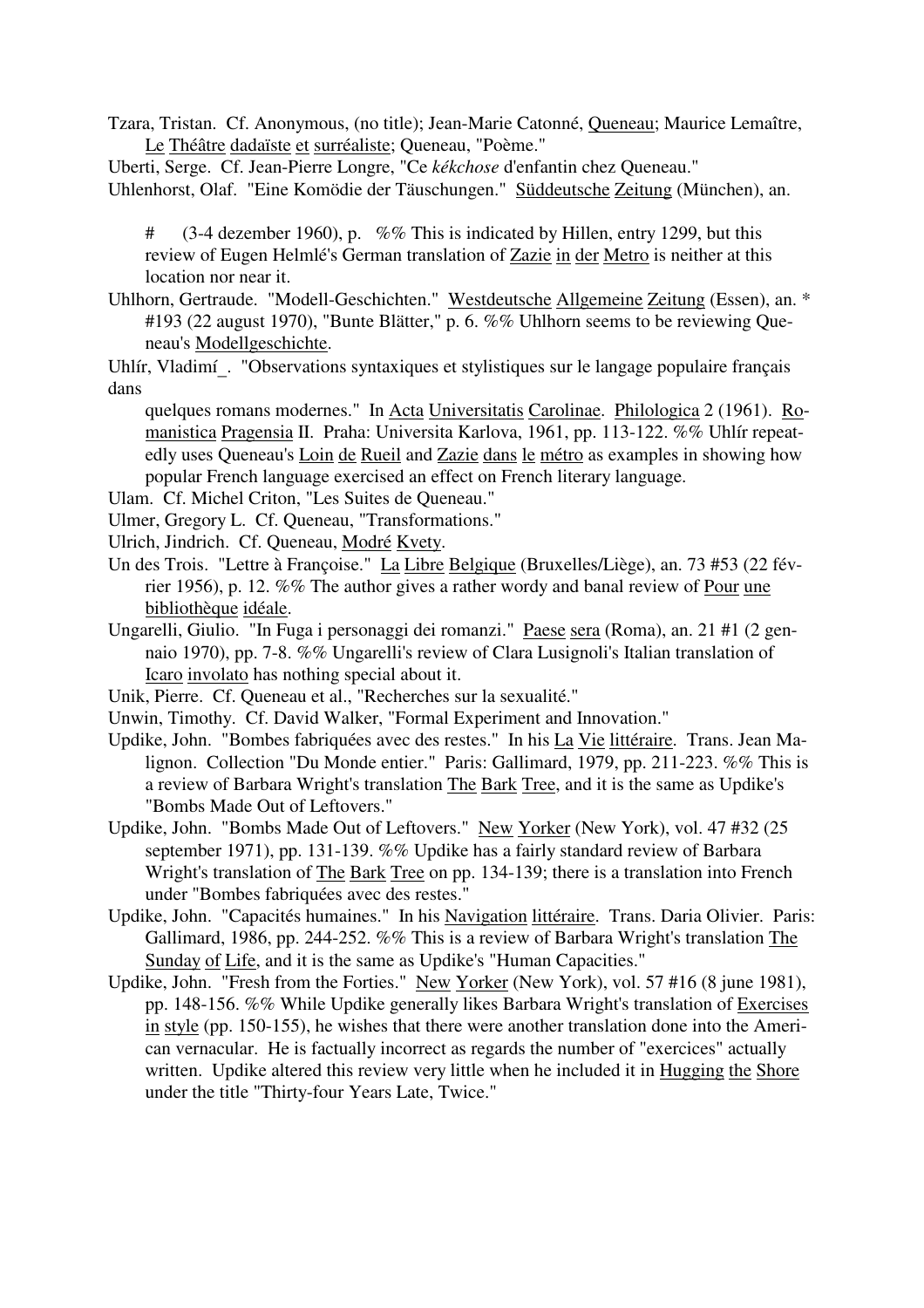- Updike, John. "Human Capacities." New Yorker (New York), vol. 53 #34 (10 october 1977), pp. 179-186. %% Updike summarizes the plot of The Sunday of Life (in Barbara Wright's translation) and gives only a bit of analysis on pp. 180-186; there is a translation into French under "Capacités humaines."
- Updike, John. "Human Capacities." In his Hugging the Shore: Essays and Criticism. New York: Alfred Knopf, 1983, pp. 394-401.
- Updike, John. "Introduction." In Queneau's We Always Treat Women Too Well. New York: New York Review of Books, 2003, pp. ix-xiv. %% Updike underlines the curious literary status of this work, somewhere between pornography and satire.
- Updike, John. "Jeux mortels." In his La Vie littéraire. Trans. Jean Malignon. Collection "Du monde entier." Paris: Gallimard, 1979, pp. 224-233. %% This is a review of Barbara Wright's translation The Flight of Icarus, and it is the same as Updike's "Mortal Games."
- Updike, John. "Mortal Games." New Yorker (New York), vol. 50 #1 (25 february 1974), pp. 122-126. %% Updike's review of The Flight of Icarus (in Barbara Wright's translation) on pp. 122-124 is only a bit more interesting than the usual sort of thing. There is a translation into French under "Jeux mortels."
- Updike, John. "Small Packages." New Yorker (New York), vol. 64 #20 (4 july 1988), pp. 81- 84. %% Updike's review of Barbara Wright's translation of Pierrot mon ami (pp. 81-82) has nothing new to add.
- Updike, John. "Small Packages." In his Odd Jobs. New York: Random House, 1991, pp. 404-412. %% This is almost exactly the same as in the original.
- Updike, John. "Thirty-four Years Late, Twice." Hugging the Shore: Essays and Criticism. New York: Alfred Knopf, 1983, pp. 401-409. %% These are slightly altered forms of the Queneau sections of his "Fresh From the Forties" and "Two Late Arrivals, Featuring Resi-lient Females." There is a French translation indexed under Updike, "Trente-quatre An-nées plus tard, deux fois."

Updike, John. "Trente-quatre Années plus tard, deux fois." In his Navigation littéraire. Trans.

Daria Olivier. Paris: Gallimard, 1986, pp. 252-261. %% This is a review of Barbara Wright's translations Exercises in Style and We Always Treat Women Too Well, and it is the same as Updike's "Thirty-four Years Late, Twice."

- Updike, John. "Two Late Arrivals, Featuring Resilient Females." New Yorker (New York), vol. 57 #43 (14 december 1981), pp. 200-209. %% Updike seems to have seized a great deal of Queneau's intentions in this review of Barbara Wright's translation of We Always Treat Women Too Well (pp. 200-203). Updike altered this review very little when he included it in Hugging the Shore under the title "Thirty-four Years Late, Twice."
- Urgo, Joseph R. Cf. Philip G. Cohen and Joseph R. Urgo, "Faulkner."
- Usher, Jonathan. "Calvino and the Computer as Writer/Reader." Modern Language Review (Belfast), vol. 90 #1 (january 1995), pp. 41-54. %% Usher's article concentrates on Calvino, of course, but he makes reference to Queneau, the Oulipo, and their interest in computers on pp. 51 and 52.
- Utrillo. Cf. Claude Rameil, "Raymond Queneau en ses couleurs."
- Uyttebroeck, V. "Raymond Queneau: Zazie dans le métro." De Vlaamse Gids (Bruxelles), an. 43 #4 (april 1959), pp. 280-283.
- V., D. "Une Dangereuse Propagandiste antisoviétique: Zazie." Le Monde (Paris), an. 37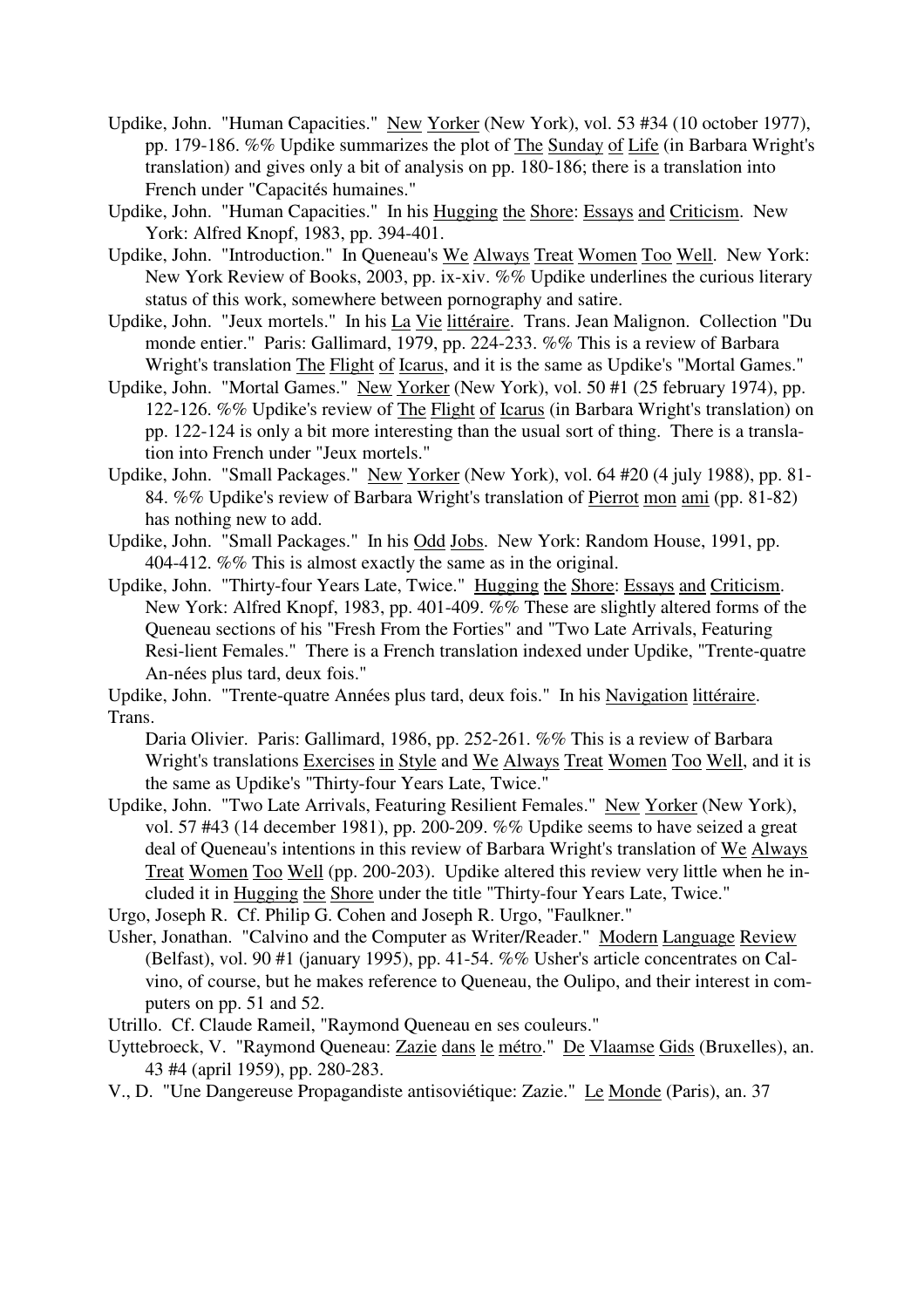#11030 (18 juillet 1980), p. 6. %% Soviet guards were limiting access to a screening of Zazie dans le métro in the French embassy in Moscow. "D. V." could well be Daniel Ver-net, who authored an article on Russia on page 4 of this issue.

- V., F. "Zazie rue de la Gaîté." Le Figaro (Paris), an. 140 #6672 (9 février 1966), p. 22. %% The author describes the contents of the Griliquez-Sabouraud "Si Tu t'imagines" show at the Gaîté-Montparnasse.
- V., G. CR of Temps mêlés. Bulletin des lettres (Bruxelles!), vol. \* #4 (janvier 1942), p. 137. %% This is short and ambiguous. "G. V." might well be Géo Verrycken.
- V., J.-Y. "Coulisses. Raymond Queneau: Peintures à vendre." Le Monde (Paris), an. 45 #13438 (13 avril 1988), p. 13. %% Jean-Marie Queneau is selling 35 gouaches and an oil done by his father. Cf. Jean Devaux and Gérard Oberlé, Raymond Queneau. Belle Collection de gouaches de R. Queneau. Editions originales de R. Queneau. Ouvrages dédicacées à R. Queneau par ses amis.

V., M.-C. "Ce qu'elle veut, c'est d'aller dans le métro. Le Reste, elle s'en fout." Le Soir (Brux-

elles), an. 100 #111 (14 mai 1986), p. 23, %% The author presents a high-quality look at the original Zazie dans le métro and its transition to a film as Radio-Télé Luxembourg prepared to screen it that evening.

- V., M.-C. "Oh! Quel langage..." Le Soir (Bruxelles), an. 100 #111 (14 mai 1986), p. 23. %% On the day that RTL was planning on screening Zazie dans le métro this author comments on Zazie's language and on how it would hardly shock anyone in 1986.
- d. V., S. "Cent Mille Milliards de poèmes." Libre Belgique (Bruxelles), an. 78 #194 (13 juillet

1961), p. 10. %% This author muses on the multiplicity of Queneau's writing styles and concludes finally that Cent Mille Milliards de poèmes is a commentary on poor poetry...

- Vadnai, Georges. "Les Erreurs historiques de M. Josserand." Journal des communautés (Paris), an. 6 #150 (25 mai 1956), pp. 3-4. %% Michel Josserand's article on Jewish literature following the Diaspora had appeared in the first volume of the Pléiade Histoire des littéra- tures, and Vadnai is not happy about the inaccuracies.
- Vagner, Michel. "Queneau, Queneau!" Est républicain (Nancy), an. \* #37429 (29 mai 2002), no pp. % Vagner gives a fairly pedestrian review of Michel Lécureur's biography of Queneau and notes the appearance of the second volume of Les Oeuvres complètes de Raymond Queneau.

Vaienti, Sandro. Cf. Christian Mauduit, "Problem Session Dedicated to Gérard Rauzy."

- Vail, Laurence. Cf. Marcel Duhamel, Raconte pas ta vie, pp. 274-275; Queneau, "Deux Contes."
- Vailland, Roger. "Queneau et les Frères Jacques dans les exercices de haut style." Action (Paris), an. \* #237 (14 avril 1949), p. 5. %% Vailland gives a very positive review of Les Exercices de style in the context of the Frères Jacques show at the Rose Rouge.
- Vailland, Roger. Cf. Yves Courrière, Roger Vailland, ou un libertin au regard froid; Les Petits Pères, "Notre Sifflet et le sien"; Carmen Tessier, "Les Potins de la commère" (5 décembre 1957).
- Vaillant, Annette. "Comment ils le voient." Les Nouvelles littéraires (Paris), an. 41 #1871 (11 juillet 1963), p. 9. %% Vaillant describes an exposition at the Bibliothèque nationale of the illustrations appearing in Regards sur Paris, an anthology of short pieces done by the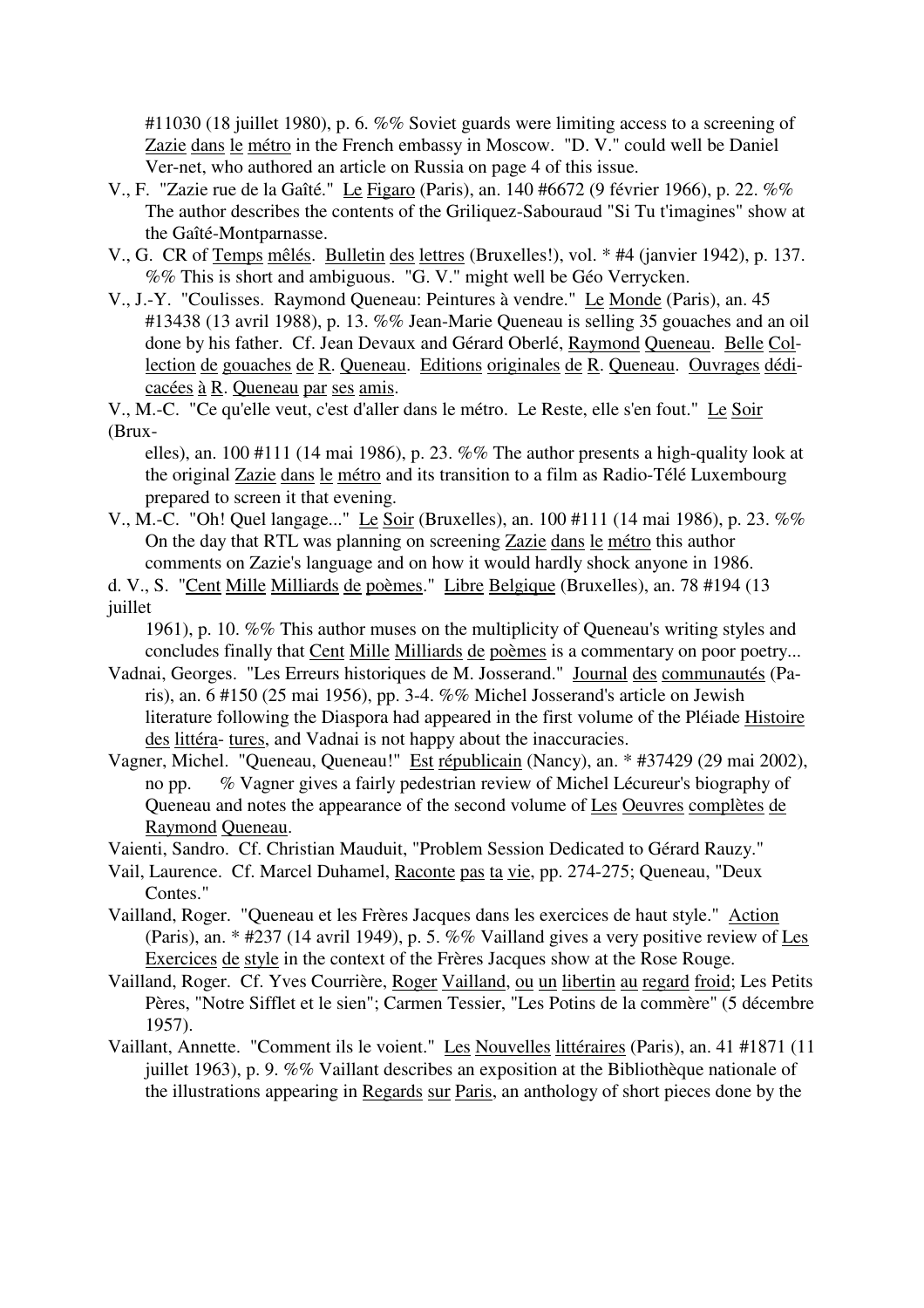members of the Académie Goncourt. Queneau's contribution was "Paris qui bouge."

Vajda, György M. "Einleitung: Marginale Literaturen." Komparatistische Hefte (Bayreuth), vol. \* #7 (\* 1983), pp. 5-14. %% This just has a reference to the Histoire des littératures on p. 5.

Valadas, Cristina. Cf. Jorge de Sousa Braga, ed., Poemas com asas.

Valeeva, Ekaterina A. "Esthétique cinématographique dans les romans de R. Queneau entre les

années 1930-1940." In Actes du colloque interdisciplinaire de jeunes philologues "Yurievskie chtenia 2001." Ed. Dmitry S. Petrov and Ekaterina A. Valeeva. Vol. 2. Saint-Petersbourg: Faculté des Lettres de l'Université d'Etat de Saint-Pétersbourg, 2001, pp. 17- 23. %% Materiali mejdisciplinarnoy conferencii molodih filologov 2001.

Filologuicheskiy fakultet SPbGU. [[\_\_\_\_\_\_\_\_ \_\_\_\_\_\_\_\_\_\_\_\_\_\_\_\_\_\_\_\_ \_ \_\_\_\_\_\_\_

 $\frac{1930-1940}{\cdot}$   $\frac{1930-1940}{\cdot}$   $\frac{1}{2001}$   $\frac{1}{\cdot}$   $\frac{1}{2001}$   $\frac{1}{\cdot}$   $\frac{1}{2001}$   $\frac{1}{\cdot}$   $\frac{1}{2001}$   $\frac{1}{\cdot}$   $\frac{1}{2001}$   $\frac{1}{\cdot}$   $\frac{1}{2001}$   $\frac{1}{\cdot}$   $\frac{1}{2001}$   $\frac{1}{\cdot}$   $\frac{1}{2001}$   $\$ \_\_\_\_\_\_\_\_\_ "\_\_-\_\_\_\_\_\_\_ \_\_\_\_\_\_ 2001." \_\_\_\_\_\_\_ \_\_\_\_\_\_\_\_\_ \_\_\_\_\_\_, \_\_\_\_\_\_\_\_\_

Valeeva, Ekaterina A. <sup>"</sup>Métaphore. Expériences poétiques de R. Queneau." In <u>Actes du</u> troisième colloque à l'honneur de E. Maymine. Ed. A. Razoumovskaïa and I. Moteyunayte. Pskov: Institut pédagogique d'Etat de la ville de Pskov, 2000, pp. 238-245. %%  $\frac{1}{2}$  . The contract of the contract of the contract of the contract of the contract of the contract of the contract of the contract of the contract of the contract of the contract of the contract of the contract of t  $\frac{1}{\sqrt{2}}$  ,  $\frac{1}{\sqrt{2}}$  ,  $\frac{1}{\sqrt{2}}$  ,  $\frac{1}{\sqrt{2}}$  ,  $\frac{1}{\sqrt{2}}$  ,  $\frac{1}{\sqrt{2}}$  ,  $\frac{1}{\sqrt{2}}$  ,  $\frac{1}{\sqrt{2}}$  ,  $\frac{1}{\sqrt{2}}$  ,  $\frac{1}{\sqrt{2}}$  ,  $\frac{1}{\sqrt{2}}$  ,  $\frac{1}{\sqrt{2}}$  ,  $\frac{1}{\sqrt{2}}$  ,  $\frac{1}{\sqrt{2}}$  ,  $\frac{1}{\sqrt{2}}$  $\frac{1}{11}$  ,  $\frac{1}{11}$  ,  $\frac{1}{11}$  ,  $\frac{1}{11}$  ,  $\frac{1}{11}$  ,  $\frac{1}{11}$  ,  $\frac{1}{11}$  ,  $\frac{1}{11}$  ,  $\frac{1}{11}$  ,  $\frac{1}{11}$  ,  $\frac{1}{11}$  ,  $\frac{1}{11}$  ,  $\frac{1}{11}$  ,  $\frac{1}{11}$  ,  $\frac{1}{11}$  ,  $\frac{1}{11}$  ,  $\frac{1}{11}$  ,

\_\_\_\_\_\_\_\_\_\_\_\_\_]]<br>eva\_Ekaterir Valeeva, Ekaterina A. "La Poétique des romans der Raymond Queneau des années 1930-60." Doctorate at the State University of Saint-Petersburg, Faculty of Letters. Directress Tatiana V. Sokolova. 2006. %% In developing what her title implies, Valeeva considers a variety of topics: the reform of the French language, the enrichment of literary language and the esthetics of the novel by the introduction of procedures borrowed from other art forms, the influence specifically of cinema on Queneau's writing, the evolution of Queneau's creativity, his scientific bent, and the various manifestations he offers of the relation between author and reader as well as the specific procedures he uses to maintain and direct the perception of the reader. Valeeva refers to Le Chiendent, Gueule de Pierre, Les Derniers Jours, Odile, Les Enfants du Limon, Un Rude Hiver, Les Temps mêlés, Pierrot mon ami, Loin de Rueil, Saint-Glinglin, Le Dimanche de la vie, and Zazie dans le métro in dealing with these questions. The original of this dissertation is in Russian [[«\_\_\_\_\_\_\_ \_\_\_\_\_\_\_ \_\_\_\_\_\_\_ \_\_\_\_ 1930-60-\_ \_\_\_\_\_»; \_\_\_\_\_\_\_\_\_ \_\_\_\_\_\_\_

Valeeva, Ekaterina A. "Les Problèmes de la traduction des romans de R. Queneau en russe (Aspect du lexique tabouisé)." Prelomlenia: Travaux sur la théorie et l'histoire de la littérature, sur la poétique, sur la herméneutique et sur la littérature comparée. Ed. Aleksey G. Astvatsatourov. Vol. 3. St-Pétersbourg: Centre de la culture informationelle, 2004, pp. 272-279. %% [[\_\_\_\_\_\_\_\_ \_\_\_\_\_\_\_\_ \_\_\_\_\_\_\_ \_\_\_\_\_\_\_ \_\_\_\_ \_\_ \_\_\_\_\_\_\_ \_\_\_\_

(\_\_\_\_\_\_ \_\_\_\_\_\_\_\_\_\_\_\_\_ \_\_\_\_\_\_\_). \_\_\_\_\_\_\_\_\_\_\_: \_\_\_\_\_ \_\_ \_\_\_\_\_\_ \_ \_\_\_\_\_\_\_ \_\_\_\_- \_\_\_\_\_\_, \_\_\_\_\_\_\_, \_\_\_\_\_\_\_\_\_\_\_\_ \_ \_\_\_\_\_\_\_\_\_\_\_\_\_\_ \_\_\_\_\_\_\_\_\_\_\_\_\_\_\_\_\_. \_\_\_\_\_\_\_

Valeeva, Ekaterina A. Cf. Queneau, "L'Ecrivain et le langage."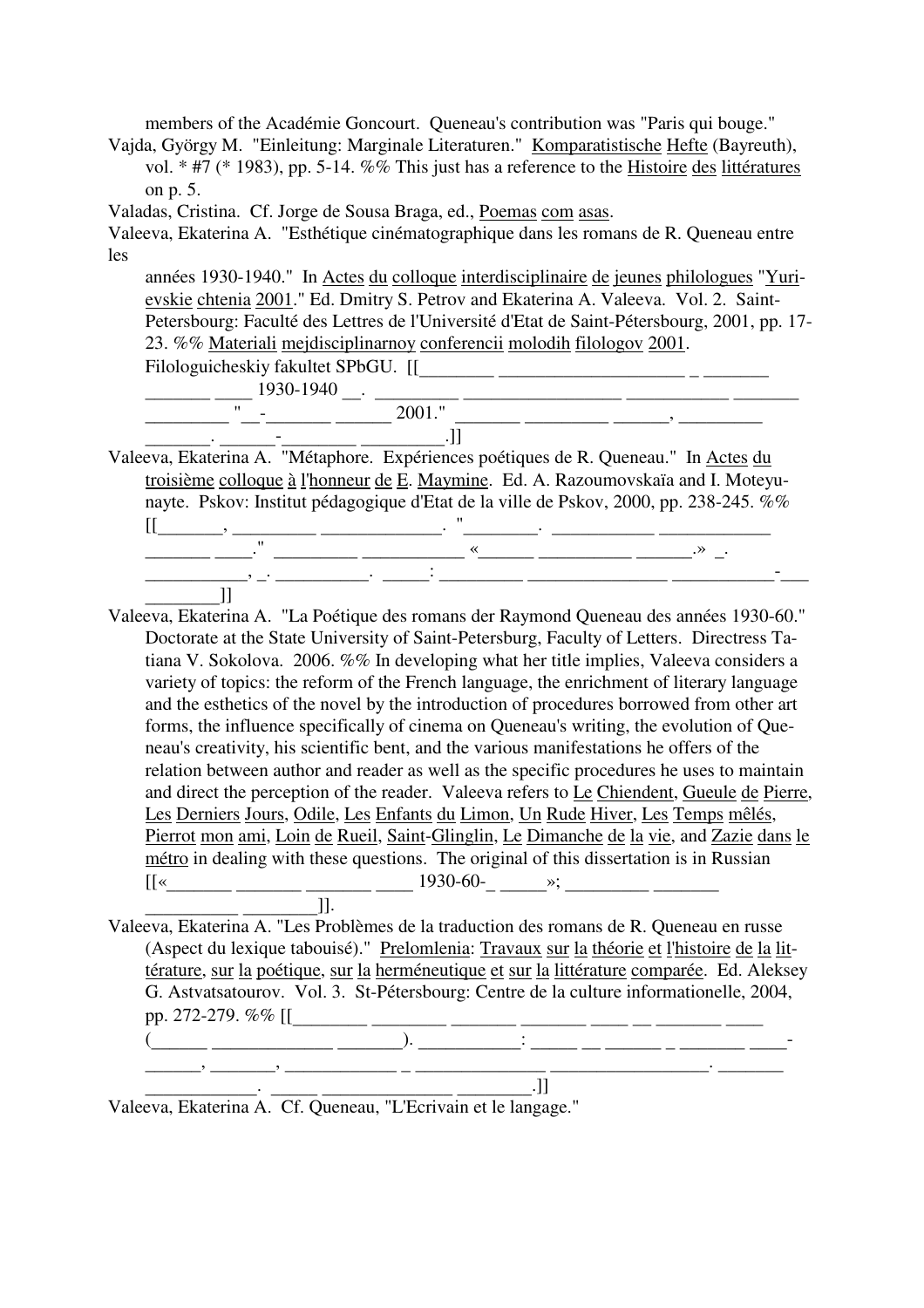Valembois, Valérie. "Raymond Queneau et les arts éphémères." Directeur Nogacki. Mémoire

de DEA (Analyses littéraires). Université de Valenciennes (Nord), 2002. %% It is difficult to pinpoint just what Valembois had in mind in writing this work beyond what she im-plies in her title. Her referents are Zazie dans le métro and Les Fleurs bleues along with many other Queneau creations, including his sketches and paintings, and she considers such various topics as comedy and tragedy, geography and the transformation of lan-guage, but knowing that doesn't clarify either her process or her conclusions.

Valensi, Raphaël. Cf. Claude Sire and Raphaël Valensi, "Une Fillette de 13 ans divise Paris...

et les critiques: Zazie."

- Valéry, Paul. Cf. Anonymous, ed., Anthologie des poètes de la NRF; Anne Clancier, "Raymond Queneau épistémophile"; Michael Kohlhauer, "L'Ame des mots: Raymond Queneau le spirituel"; Akihiro Kubo, "Raymond Queneau et la question des genres"; Michel Lécu-reur, Raymond Queneau, p. 257; Yves Ouallet, "Le Lieu de l'origine, hommage à Que-neau"; Queneau, "Paul Valéry est mort"; Christopher Shorley, A Time of Transition in the French Novel: "Les Années tournantes 1928-1934," p. 188.
- Vallée, Claude. "Zazie dans le métro." Tribune des Assurances (Paris), an. \* #305 (27 février 1959), p. 12. %% Vallée describes Zazie dans le métro as having as much life as a bottle of seltzer water and about as much substance; he also finds the characters to be lifeless.
- Vallet de Payraud, Marianne. "Les Dénouements dans les romans de Raymond Queneau." Directeur Daniel Delbreil. Mémoire de maîtrise. Paris: Université de Paris III (Sorbonne nouvelle), 2000. %% Vallet de Payraud covers all the important novels from this perspective and has some interesting ideas. [This work is available at the Centre de recherches "L'Esprit nouveau en poésie"; Institut de littérature française; université de Paris III; 13, rue de Santeuil, 75005. It will be necessary to contact Professeur Daniel Delbreil beforehand in order to receive authorization.]
- Vallin, Georges. "La Peau des rêves." Opinions (Nice), an. # (mai 1945), p. . %% Vallin reviews Loin de Rueil primarily by recounting the plot.
- Valmer, Jean. "Le Pastiche, exercice de style." Bel-Abbès Journal (Sidi-bel-Abbès, Algeria), an. 17 #180-181 (18 octobre 1947), p. 1. %% Valmer's review of the Exercices de style is fairly standard.
- Valmont, Jacques. CR of Les Fleurs bleues. Aspects de la France (Paris), an. 19 #878 (8 juillet 1965), p. 10. %% Valmont gives a pleasant review, nothing more.
- Valon, Françoise. "Petit carnet de mise en scène." In En passant. Postface Michel Lécureur. Collection "Folio Junior Théâtre." Paris: Gallimard Jeunesse, 2000, pp. 77-105. %% This text is aimed at some use by students, with a fairly detailed study of the functioning of the play, motivations, etc. as well as some ideas for putting the play on in a classroom setting. As this is the most developed treatment of this play that is generally available, it can be particularly useful. Cf. Jean-Pierre Longre, "Raymond Queneau, En passant."
- Van Belle, Hilde. "Spookschrift: Nerval, Paz, Nooteboom." Spiegel der Letteren (Leuven, Belgique), an. 38 #2-3 (\* 1996), pp. 161-176. %% In an article which seems to be on Cees Nooteboom, the author consecrates 8 lines to Queneau's Les Enfants du Limon in a footnote on p. 169.

Van Bendegem, Jean Paul. "Schoonheid in de Wiskunde: Birkoff Revisited." Tijdschrift voor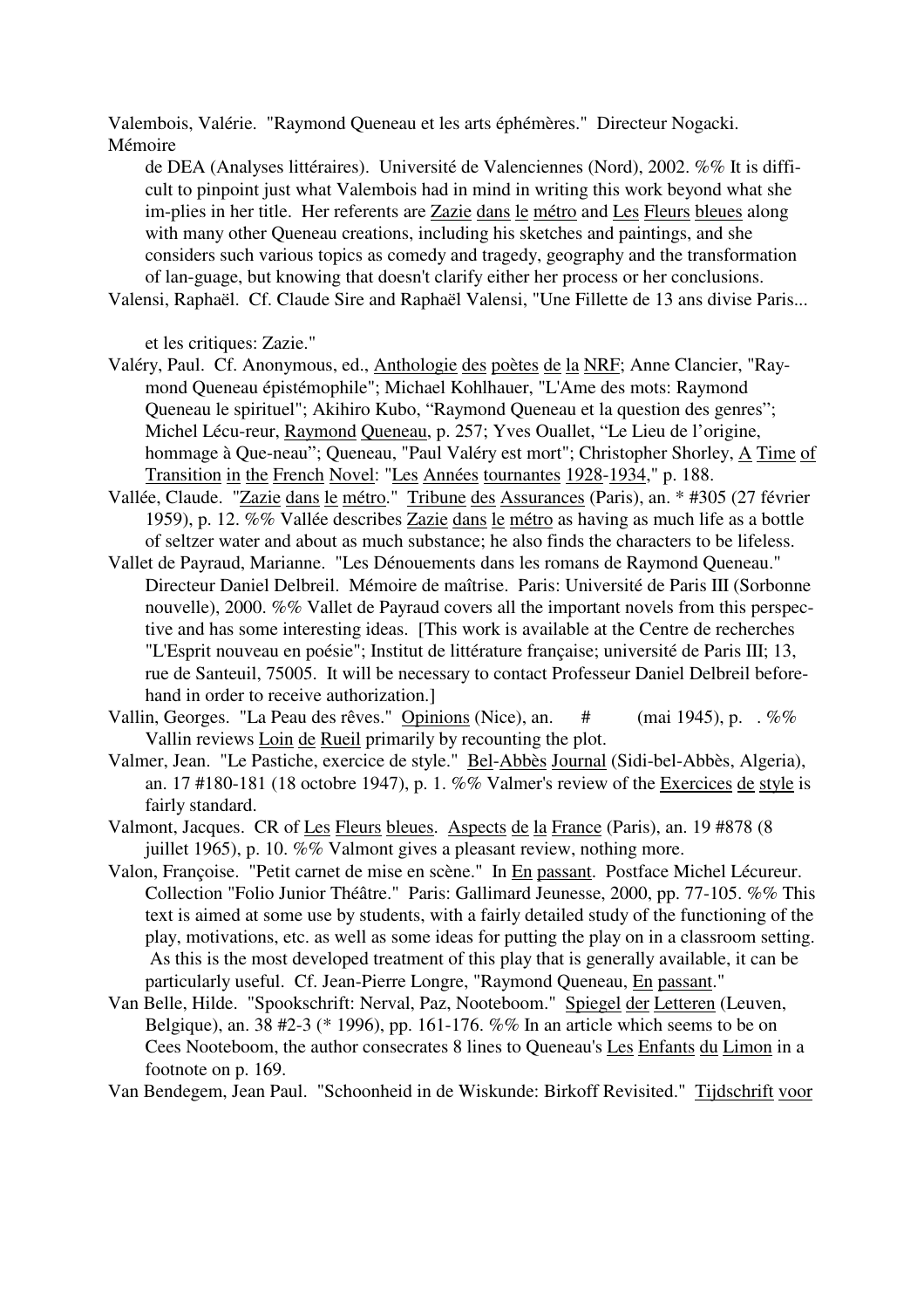Filosofie (Leuven, Belgie), an. 60 #1 (maart 1998), pp. 106-130. %% Van Bendegem considers the possibility of quantifying beauty in terms of Birkhoff's equation. He discusses the work of the Oulipo, and that of Queneau in particular, in terms of the dichotomy which associates mathematics with the beauty of simplicity and the arts with a beauty of complexity.

- Van den Broeck, Philippe. "En revue." Monitoires du cymbalum pataphysicum #15 (15 mars 1990), p. 57. %% This concerns a meeting to celebrate the publication of André Blavier's Lettres croisées.
- Van den Broeck, Philippe. Cf. Jean-Michel Bragard, "C.D.R.Q. + R.I.P."; Paul Gayot, "Des Déchets (et surtout des Colombins) chez Queneau" and "La Mort en ce jardin."
- Van Geelen, Jan. Cf. Hans Andreus, "Gesprek met Raymond Queneau."
- Van Hulle, Dirk. Cf. Sam Slote, "'Odd's Without Ends': Raymond Queneau and the Twisted Language of the Wake."
- Van Noppen, J. P. Cf. Henri Plard, "Sur les limites du traduisible: Zazie dans le métro en anglais et en allemand."
- Van Renterghem, Marion. "L'Edition face à l'internet." Le Monde (Paris), an. 51 #15792 (3 novembre 1995), "Le Monde des livres," p. ii. %% Van Renterghem writes of the problems of web piracy in regard to works published by the classic sort of publishing houses and notes how Gallimard was first alerted to this problem by the publication of Queneau's Les Exercices de style on the web by the "Association des bibliophiles universels." Cf. Michel Arsenault, "Internet, nouvelle académie française."
- Van Tieghem, Philippe. "Queneau, Raymond." Dictionnaire des littératures, vol. 3. Paris: Presses universitaires de France, 1968, p. 3208. %% Van Tieghem has some of his facts wrong, and his thumbnail analysis of Queneau's work is not what one might expect.
- Van Treese, Gilberte. "Glossaire pour servir à la lecture des romans de Raymond Queneau." PhD at Indiana University (Bloomington), 1964. Director Robert J. Champigny. Dissertation Abstracts International, vol. 25 #12 (june 1965), p. 7280. %% This consists of a glossary arranged in the usual form with 14 pages of introduction.
- Vanarsky, Jack. Cf. Tristan Bastit, Jacques Carelman, Jean Dewasne, Thieri Foulc, Aline Gagnaire, Aldo Spinelli, and Jack Vanarsky, "La Pittura potenziale (lavori in corso)."
- Vancrevel, Laurens. "Raymond Queneau: Battre la campagne." Litterair Paspoort (Amsterdam), an. 24 #223 (januari 1969), p. 35.
- Vancrevel, Laurens. "Raymond Queneau: Le Vol d'Icare." Litterair Paspoort (Amsterdam), an. 24 #227 (mei 1969), pp. 96-97.
- Vanderbilt, Tom. CR of Karen Wilkin's Ascending Peculiarity: Edward Gorey on Edward Gorey. Print (New Haven, Connecticut), vol. 56 #4 (\* 2002), pp. 348-349. %% Gorey apparently cites Queneau as saying "The world is not what it seems --- but it isn't anything else, either." This appears in Wilkin's book on p. 84, but the original source of Queneau's words is not indicated.
- Vanderhoven, Marie-Line. "L'Image de l'Irlande et l'influence de James Joyce chez Raymond Queneau." Mémoire de licence. Directeur Jean-Marie Klinkenberg. Université de Liège, 1995. %% Vanderhoven concentrates on Sally Mara and gives a good overview of Joyce's influence on Queneau and of Queneau's connections with Ireland.
- Vandermeulen, Françoise. "Tout l'Univers de Queneau l'espace d'un instant." Le Jour (Verviers), an. 97 #191 (17 août 1991), p. 4. %% Vandermeulen describes an evening of thea-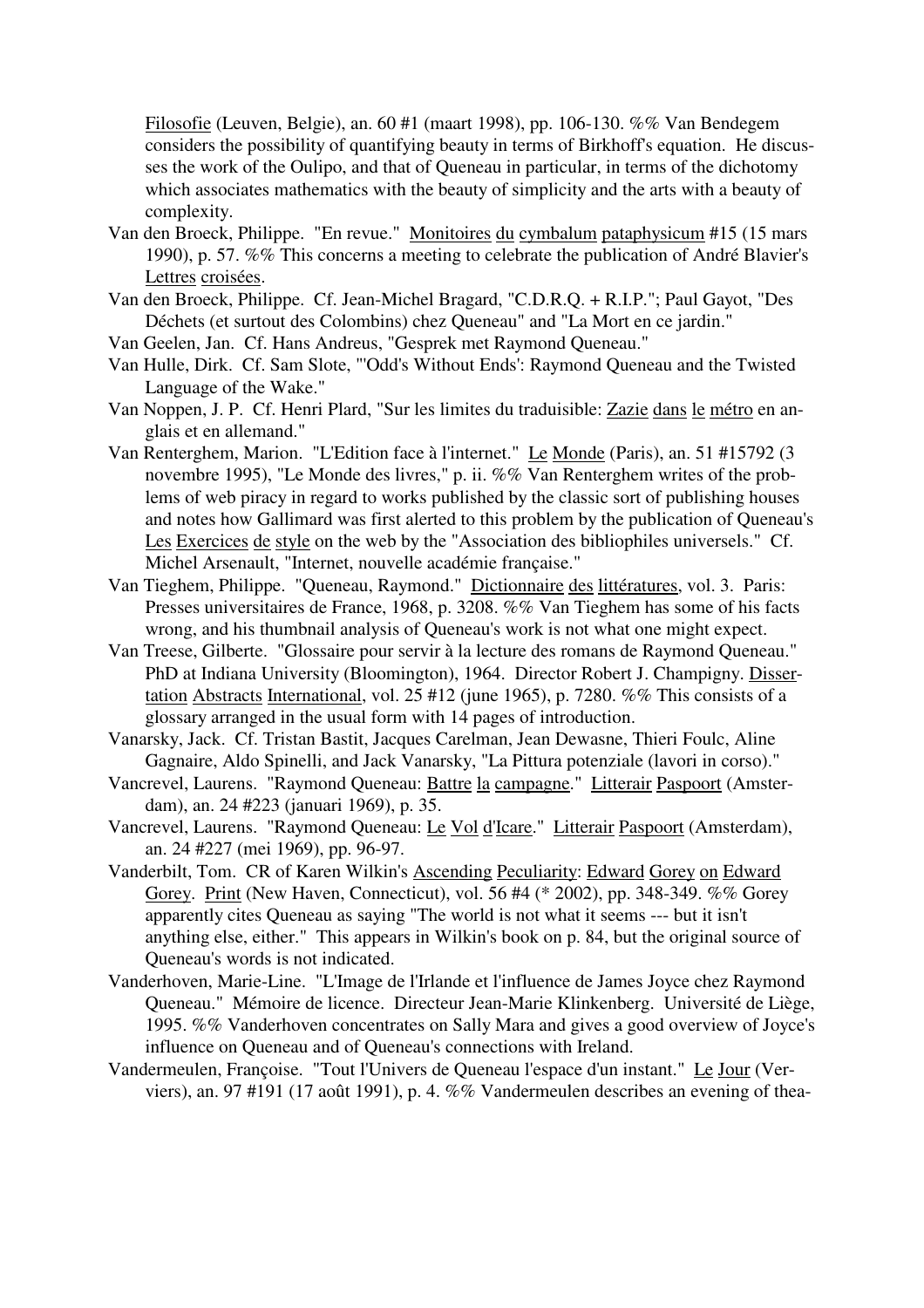ter based on selections from Queneau's works. This was produced in the context of the Theater festival at Spa (Belgium).

Vandromme, Pol. "Jean-Paul Aron: La Modernité selon Zazie." Pourquoi pas? (Bruxelles), an.

- 74 #3444 (28 novembre 1984), pp. 166-167. %% The title is the only reference to Queneau.
- Vandromme, Pol. "Queneau, l'homme orchestre." Dernières Nouvelles d'Alsace (Strasbourg), an. \* #133 (8 juin 2002), p. . %% Vandromme gives a positive review of Michel Lécureur's biography of Queneau but doesn't really say much about it.
- Vanier, Jeannine. "Pierrot mon ami et la structure multiple." Université de Grenoble, UER de lettres. Recherches et travaux (Grenoble), Bulletin #13 (mars 1976), pp. 53-73. %% Vanier looks primarily at the specific multiplicity of structure in Pierrot mon ami and barely extends her consideration at all beyond that.
- Vanni, Italo. "Il Clochard con le ali." Il Resto del carlino (Bologna), an. 86 #92 (20 aprile 1971), p. 11. %% Vanni reviews Pierrot amico mio.
- Vanni, Italo. "Romanzo senza personaggio." Il Resto del carlino (Bologna), an. 85 #24 (29 gennaio 1970), p. 3. %% All things considered, this is a fairly ordinary review of Clara Lusignoli's Italian translation of Icaro involato.
- Vanni, Italo. "Sognare fra Fiori blu." Il Resto del carlino (Bologna), an. 82 #204 (30 agosto 1967), p. 7. %% Vanni's review of Italo Calvino's translation of Les Fleurs bleues is some-what better than the usual fare.
- Vanoye, Francis. Expression, Communication. Paris: Armand Colin, 1975. %% Vanoye offers a passage from Zazie dans le métro as the basis for an exercise in communication ana-lysis. The passage is question includes the first page or so of chapter 5.
- Vanpeteghem, Yves. "Temps, formes poétiques et point de vue chez Raymond Queneau à partir de Morale élémentaire." Mémoire de licence. Director A. Mingelgrün. Bruxelles: Université libre de Bruxelles, 1985. %% Morale élémentaire serves more as a point of arrival for Vanpeteghem's insight than as a point of departure. [This work is available at the Centre de recherches "L'Esprit nouveau en poésie"; Institut de littérature française; université de Paris III; 13, rue de Santeuil, 75005. It will be necessary to contact Professeur Daniel Delbreil beforehand in order to receive authorization.]
- Varagnac, André. "Qu'est-ce qu'une encyclopédie?" <u>J'ai lu</u> (Paris), vol. \* #15 (mars 1956), pp. 3-6. %% Varagnac just provides an ordinary announcement of the Encyclopédie de la Pléiade with some commentary.
- Vareilles, Claude. "Les Goncourt vont-ils aller chercher à Saint-Germain-des-Prés le successeur de Léo Larguier?" Echo du Maroc (Rabat), an. 33 #21309 (10 mars 1951), pp. 1 and 10. %% Vareilles considers the possible candidates for the Académie and mentions Queneau as one of them.
- Vareilles, Claude. "Les Poètes d'aujourd'hui sont les chantres de la nuit." Echo du Maroc (Rabat), an. 33 #21490 (6 novembre 1951), p. 4. %% Vareilles comments positively on Janine Queneau's Adieu Chansons but without much real penetration.
- Vareilles, Claude. "Raymond Queneau chez les Goncourts." Echo du Maroc (Rabat), an. 33 #21312 (13 mars 1951), p. 5. %% Vareilles does a fairly nice job of presenting the election and the new academician.
- Varennes, Jean-Charles. "Un Complice du rêve: M. Raymond Queneau." Le Patriote bour-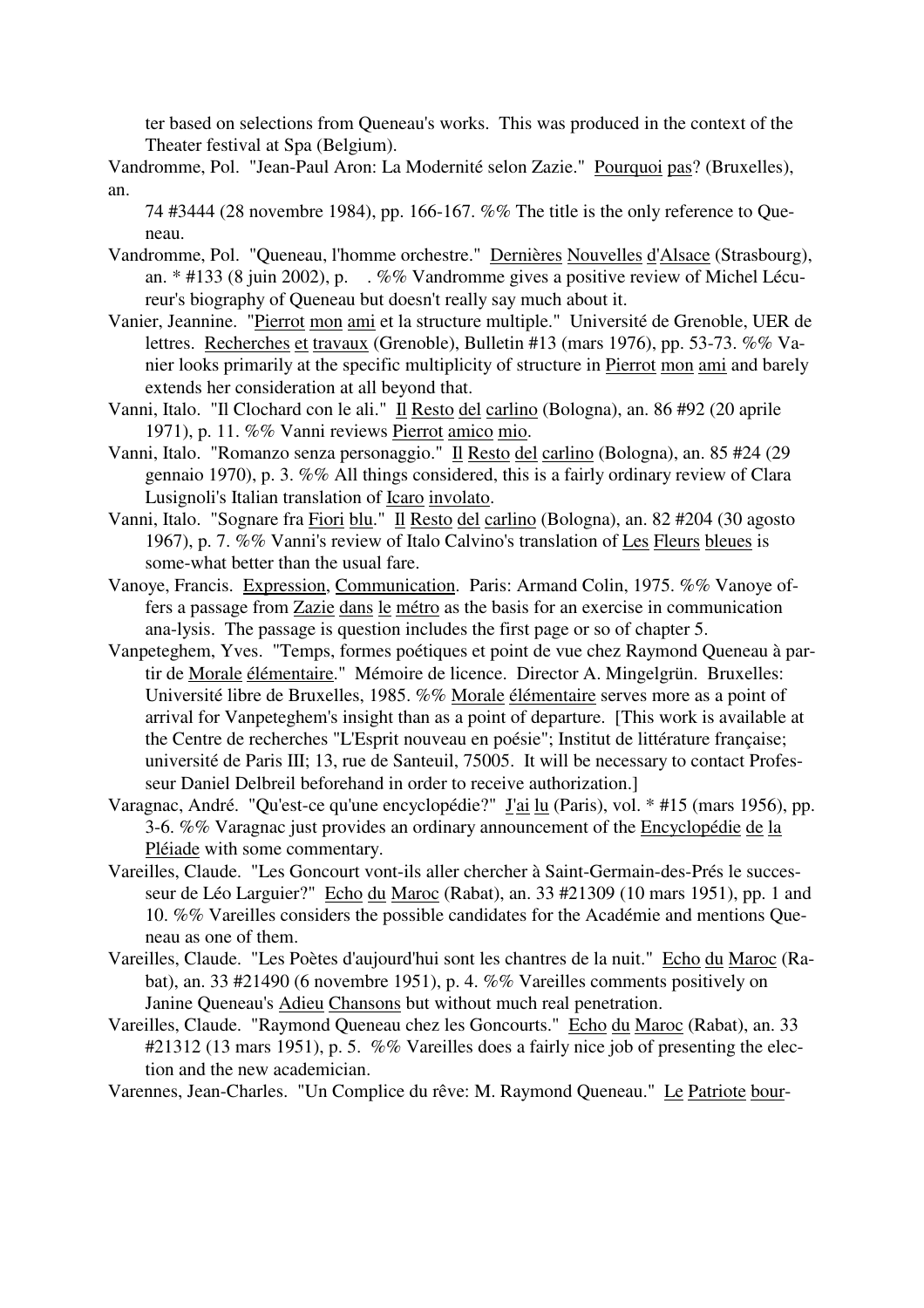bonnais (Montluçon), an.  $\#$  (1<sup>ier</sup> avril 1945), p. . %% Varennes speaks not of a particular Queneau novel but of the way that Queneau's characters seem to be drawn from among real people in the way that they think, act, and speak. Varennes sees at the same time the humor and fantasy that Queneau finds/instills in them.

- Varennes, Jean-Charles. "Le Père de Zazie vu par Jacques Bens." Le Centre-Matin (Montluçon), an. 20 #8 (9 janvier 1963), p. 7. %% Varennes gives a rather thorough and positive review of Jacques Bens' Queneau.
- Varennes, Jean-Charles. "Roman vedette: Absinthisme et grisette." Le Centre-Matin (Montluçon), an. 25 #281 (26 november 1968), p. 7. %% Varennes reviews Le Vol d'Icare without much depth.
- Varrin, René. Cf. Queneau, Le Journal intime de Sally Mara: Extract; On est toujours trop bon avec les femmes: Extract; Pierrot mon ami: Extract; Saint-Glinglin: Extract.
- Vasile, Paul. Cf. Gerhard Dörr, "Viens voir l'autobus S devant la gare de Francfort ou Queneau sur la scène allemande," p. 203.

Vasseur, Nadine. "On est toujours trop bon avec les oulipotes." Libération (Paris), vol. \* #171

( $1<sup>ier</sup>$  décembre 1981), pp. 20-21. %% Vasseur gives a brief sketch of the members of the Oulipo: Noël Arnaud, Marcel Bénabou, Jacques Bens, Claude Berge, Paul Braffort, Italo Calvino, Jacques Duchateau, Luc Etienne, Paul Fournel, François Le Lionnais, Harry Mathews, Michèle Métail, Georges Perec, Jean Queval, and Jacques Roubaud. Vasseur does not include Queneau, presumably because he was dead by this date.

- Vasseur, Nadine. "Queneau, Raymond (1903-1976)." Anthologie des littératures de langue française, vol. 3. Ed. Jean-Pierre de Beaumarchais, Daniel Couty, and Alain Rey. Paris: Bordas, 1984, pp. 1831-1833. %% Vasseur presents a fairly standard, if extended, handbook entry.
- Vasteels, Robert. Cf. Queneau, Zazie dans le métro: Extract.
- Vautrin, Jean. "Le Zouave du Pont-Royal." Libération (Paris), an. 43 #1688 (23 octobre 1986), p. 35. %% Vautrin recounts his first meeting with Queneau concerning Le Dimanche de la vie, which he would later turn into a film.
- Vautrin, Jean. "Le Zouave du Pont-Royal." Cahiers Raymond Queneau #6 (juillet 1987), pp. 69-71.
- Vautrin, Jean. This is the pseudonym of Jean Herman. Cf. Amis de Valentin Brû #18 (décembre 1980), pp. 31-32. Cf. also Michel Audiard, "Les Imbéciles ne lisent pas Vautrin"; Daniel Lefebvre, "Vautrin"; Pierre Lepape, "Goncourt: Jean Vautrin pour Un Grand Pas vers le Bon Dieu"; Jean-Paul Liègeois, "Jean Vautrin: 'Je cultive mes colères. Tant mieux si elles sont contagieuses'."
- de Vaux, Bernard. "Le Goût de l'inachevé." L'Action française (Lyon), an. 31 #265 (22 septembre 1938), pp. 5-6. %% De Vaux considers Queneau's "Le Plus et le moins."
- de Veauce, Eugène. Cf. John William Dunne, An Experiment with Time.
- Velguth, Madeleine. "Alexandrins, rime embrassée et le moi: Le rôle des formes fixes dans Chêne et chien." In Trois fous du langage: Vian, Queneau, Prévert. Ed. Marc Lapprand. Nancy: Presses universitaires, 1993, pp. 125-138. %% Velguth describes how the first section of Queneau's poem recalls one by Victor Hugo and then analyses the later sections. She adds six pages of her forthcoming translation of Chêne et chien into English. Velguth, Madeleine. "'Une Campagne de rêves,' creuset de Chêne et chien." Australian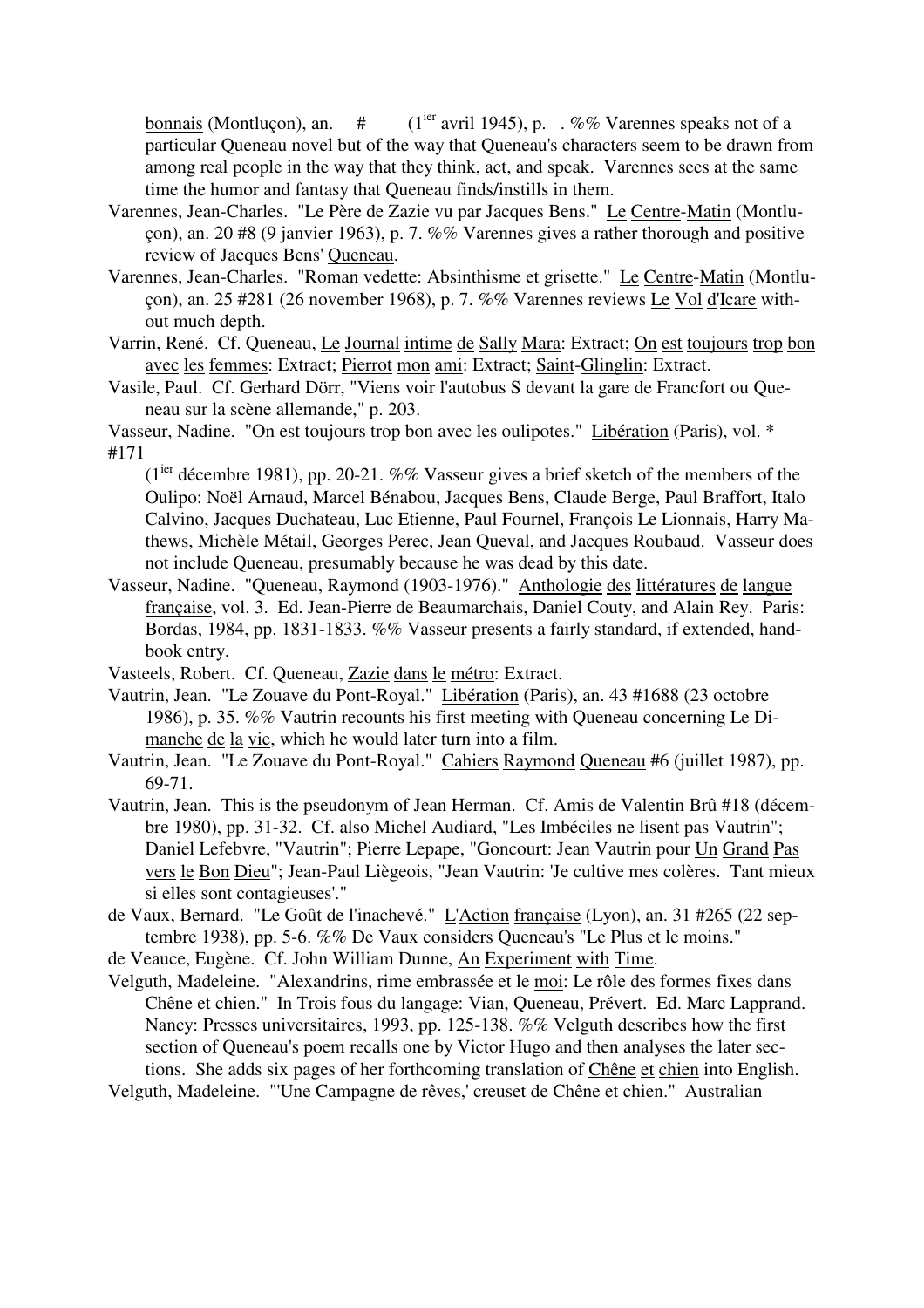## Journal

of French Studies (Clayton, Victoria), vol. 40 #1-2 (january 2003), pp. 62-80. %% Velguth examines in some detail a section of Queneau's Journaux (1914-1965) entitled "Une Campagne de rêves" (1928-1932). Her particular focus is on his dreams and how he analyzed them and then how this all became the basis for Chêne et chien. Velguth gives serious and specific attention especially to the sexual side of these dreams and the analysis, following Queneau's own interpretation of them in the light of Freud's ideas. Her conclusions, on the last pages of her article, are of special interest.

- Velguth, Madeleine. "Belles gosses, dévoyés, excentriques et chics types; Les Personnages tragi-comiques des Enfants du Limon." Temps mêlés #150 + 65/68 (printemps 1996), pp. 41-48. %% Velguth looks at the significance of certain etymological pairings in Les Enfants du Limon, especially as regards the nature of the characters involved.
- Velguth, Madeleine. "'Bourgeons éclatants éclairés à l'électricité': Le Végétal dans la ville de Raymond Queneau." Cahiers Raymond Queneau #17-19 (juin 1991), pp. 95-110. %% Velguth considers the presence of vegetation within the city in various Queneau works, as well as briefly discussing Queneau's personal reaction to nature.
- Velguth, Madeleine. "Dear Diary: Translating an Irish Girl's Fractured French." In Proceedings of the 38th Annual Conference of the American Translators Association (November 5-9, 1997). Ed. Muriel Jérôme-O'Keeffe. Alexandria, VA: American Translators Association, 1997, pp. 133-140. %% Velguth gave this presentation in the middle of her work of translating the Journal intime de Sally Mara into English, and she centers on the difficulties and possible solutions she devised for translating puns (often sexual), coping with fractured aphorisms and proverbs, and dealing with a proper conversion of the anglicisms and awkward French of Queneau's text into equivalent English. Very interesting. The 1996 presentation to ALTA that she mentions on p. 136 was never published.
- Velguth, Madeleine. "Introduction." In Queneau's Aux Confins des ténèbres: Les Fous littéraires du XIX<sup>e</sup>français siècle. Paris: Cahiers de la NRF, 2002, pp. 9-33. Velguth treats of the origin of this work, the organization, the title, the significance for Queneau's intellectual development, the role of psychology in Queneau's research, writing, and interior growth, and diary entries from that period. She also notes certain texts which he wrote then (and later) based on this research: "Le Symbolisme du soleil," "Comprendre la folie," "Délire typographique," "La Petite Gloire," "Defontenay," "Dialectique hégélienne et séries de Fourier," and "Comment on devient encyclopédiste." Throughout all of this Velguth notes how Queneau's vision of what he was accomplishing changed and grew.
- Velguth, Madeleine. "Le Langage des formes fixes dans Chêne et chien." Temps mêlés #150 +

57/60 (automne 1993), pp. 157-166. %% More than the language, Velguth centers on the poetic structure and formation of this poem.

Velguth, Madeleine. "Notice." In Queneau's Oeuvres complètes, vol. II. Ed. and pref. Henri Godard. Bibliothèque de la Pléiade. Paris: Gallimard, 2002, pp. 1591-1614. %% Velguth tackles the complicated task of presenting Les Enfants du Limon, Queneau's fifth novel. She describes Queneau's original research on the "fous littéraires" and how it evolved into a novel, the basic manuscript, and the "Helena" and "Bébé Toutout" fragments. She ends with a careful review of the popular and critical reception of the novel.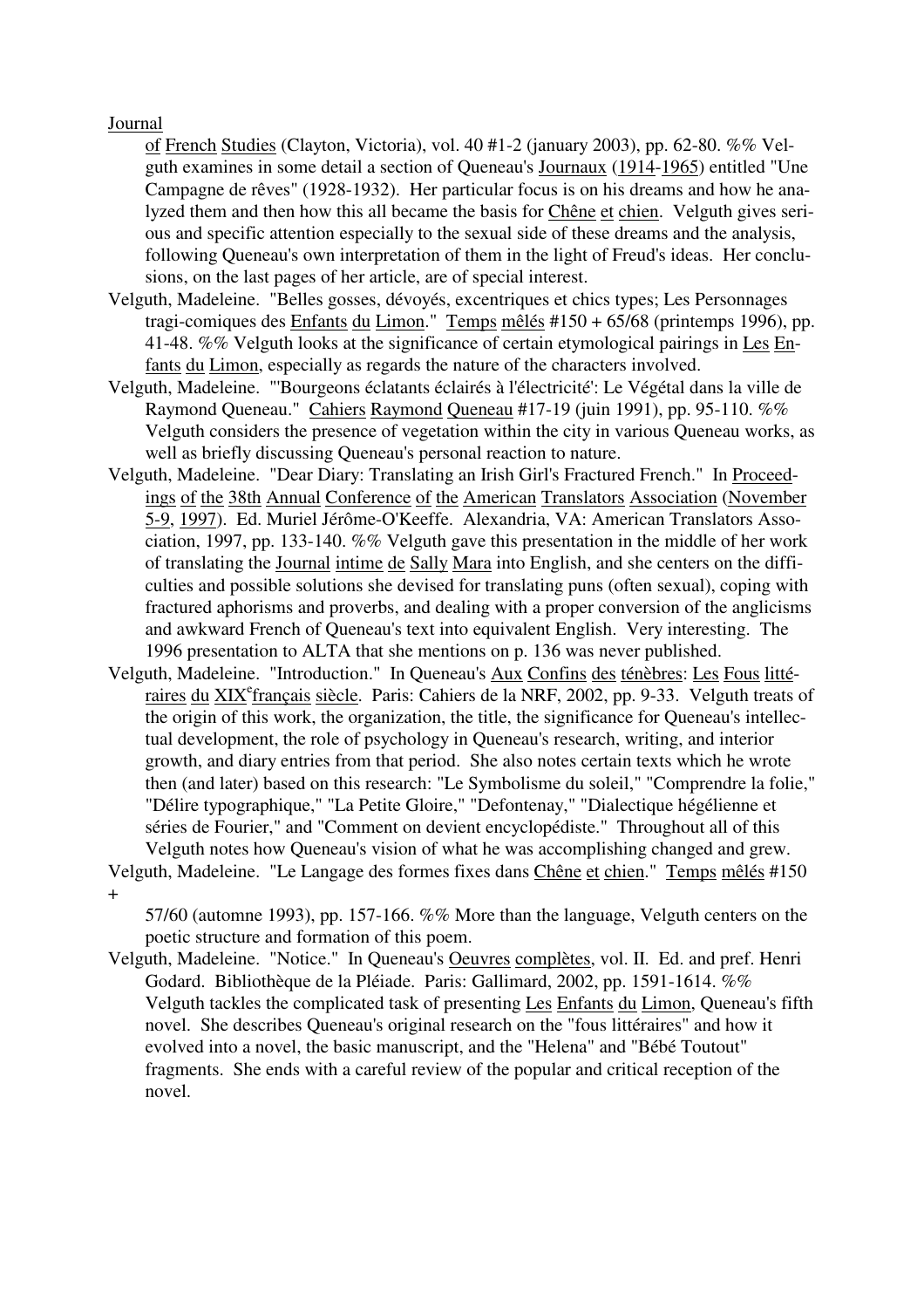- Velguth, Madeleine. "Peter Ibbetson ou le spectacle du rêve dans Loin de Rueil." Amis de Valentin Brû #28-31 (juillet 2003), pp. 295-302. %% Velguth presents some reflections on how Queneau's translating Peter Ibbetson might have influenced his other works, especially Loin de Rueil and Les Fleurs bleues.
- Velguth, Madeleine. "Quelques personnages opaques de Raymond Queneau." In Le Personnage dans l'oeuvre de Queneau. Ed. Daniel Delbreil. Paris: Presses de la Sorbonne nouvelle, 2000, pp. 107-120. %% Velguth presents three of Queneau's "opaque" characters, Pierre Le Grand, Purpulan, and Bébé Toutout.
- Velguth, Madeleine. "The Representation of Women in the Autobiographical Novels of Raymond Queneau." PhD at the University of Wisconsin (Madison), 1988. Director Elaine Marks. Dissertation Abstracts International, vol. 49 #5 (november 1988), p. 1163-A. %% Velguth especially considers Le Chiendent, Gueule de Pierre, Les Derniers Jours, Odile, Enfants du Limon, and Un Rude Hiver.
- Velguth, Madeleine. The Representation of Women in the Autobiographical Novels of Raymond Queneau. American University Studies, series 2: Romance Languages and Literature, vol. 133. New York: Peter Lang, 1990. %% Cf. Claude Bouygues, CR of Madeleine Velguth's The Representation of Women in the Autobiographical Novels of Raymond Queneau; Walter D. Redfern, CR of Madeleine Velguth's The Representation of Women in the Autobiographical Novels of Raymond Queneau; Carol Sanders, CR of Madeleine Velguth's The Representation of Women in the Autobiographical Novels of Raymond Queneau; Constantin Touloudis, CR of Madeleine Velguth's The Representation of Women in the Autobiographical Novels of Raymond Queneau.

Velguth, Madeleine. "Sense and Creativity: Translating the Writings of 'Literary Lunatics'." In

Global Vision: Proceedings of the 37th Annual Conference of the American Translators Association (October 30 -- November 3, 1996, Colorado Springs). Ed. Muriel Jérôme-O'Keeffe. Alexandria, Virginia: American Translators Association, 1996, pp. 179-190. %% Velguth describes and discusses some of the difficulties she encountered in translating Queneau's Les Enfants du Limon into English, and in so doing she reveals not only the thought processes of some of the "fous" in question but also Queneau's own thought.

Velguth, Madeleine. Cf. Daniel Delbreil, "Pour 2003, un premier colloque au Havre, cela s'entend (28 et 29 mars 2003)"; Queneau, Aux Confins des ténèbres: Les Fous littéraires français du XIX<sup>e</sup> siècle; Children of Clay; Children of Claye: Extract; Oeuvres complètes; Ray- mond Queneau's "Chêne et chien"; and "The Styrene Song."

Velikosky, Samar. Preface. In Rajmon Keno, Anri Miso, Zan Tard'e, René Sar. Ed. and trans.

E. Etkinda. Moscow: Progress, 1973, pp. 6-11. %% This title is a French approximation of Russian phonetic transcriptions of the names of Queneau, Henri Michaux, Jean Tardieu, and René Char.

- Venaissin, Gabriel. "Raymond Queneau est-il une huître ou un philosophe?" La Vie intellectuelle (Paris), vol. \* #\* (juin 1952), pp. 112-116. %% Venaissin gives a general review of Dimanche de la vie but also mentions Si tu t'imagines at the end.
- Venaissin, Gabriel. Cf. Queneau and André Blavier, Lettres croisées 1949-1976, pp. 49 and 347 (note 35).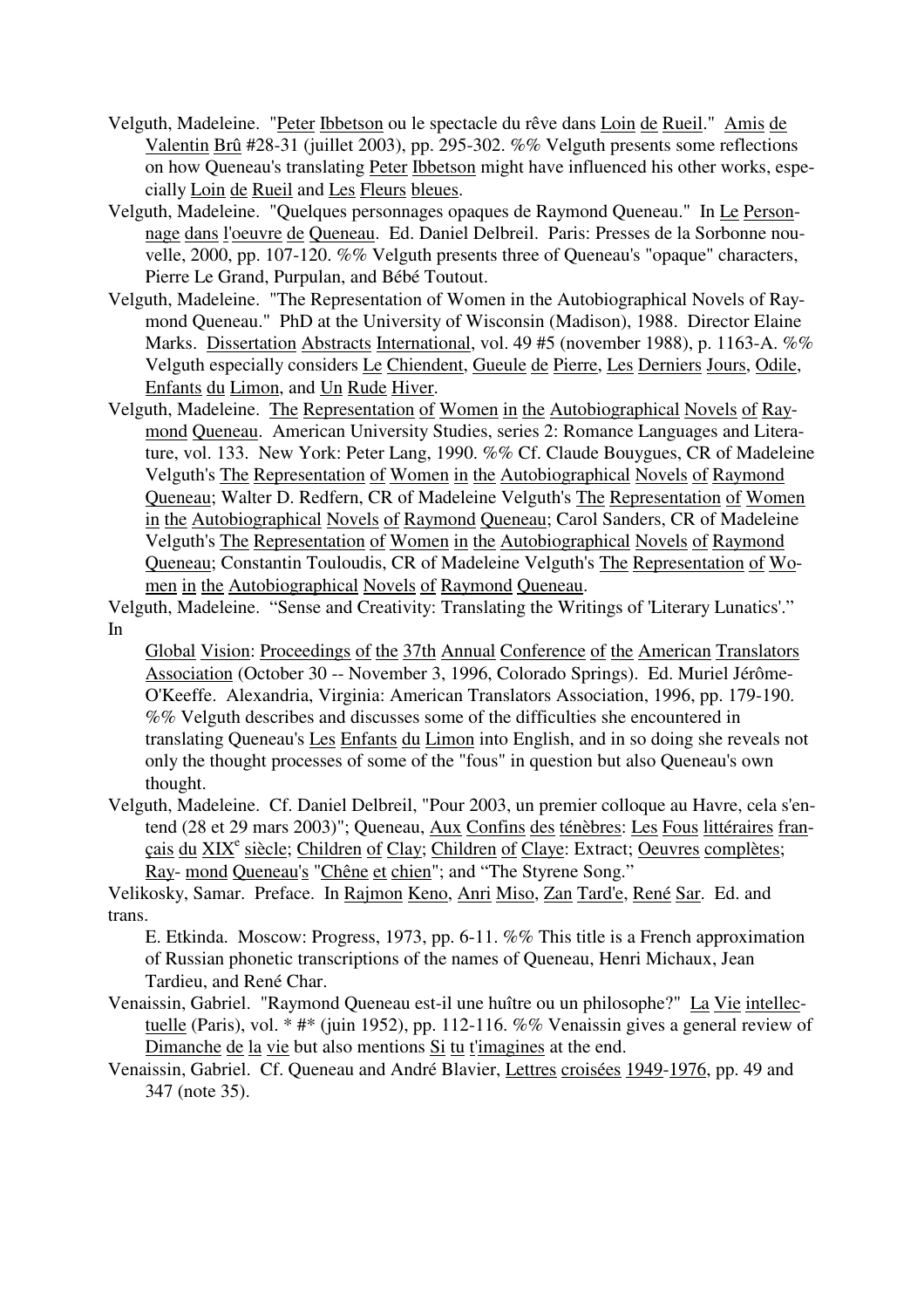- Venault, Philippe. "Quand Queneau descend dans la rue." Magazine littéraire (Paris), vol. \* #94 (novembre 1974), pp. 14-16. %% This is very general and only vaguely centered on Queneau's language.
- Vendryès, Joseph. Le Langage. Paris: La Renaissance du livre, 1921. %% This doesn't touch Queneau directly, although it inspired him. Cf. Jean-Marie Catonné, Queneau; Jean-Charles Chabanne, "Queneau et la linguistique"; I. Debout, "Tu gloses, tu gloses..."; Jacques Guicharnaud, Raymond Queneau, p. 13; Dominique Jullien, "Zazie dans la brousse"; Jean-Pierre Martin, La Bande sonore: Beckett, Céline, Duras, Genet, Perec, Pinget, Queneau, Sarraute, Sartre; Jérôme Meizoz, "Queneau, les linguistes et les écrivains. 'Faute' de français et littérature" and "Raymond Queneau le désenchanteur: Exercices d'ironie sur Céline et les idéaux prolétariens"; Queneau, "Ecrit en 1937," "Ecrit en 1955," and Entretiens avec Georges Charbonnier (p. 68); Christopher Shorley, A Time of Transition in the French Novel: "Les Années tournantes 1928-1934," p. 57.
- Vercier, Bruno. "L'Air du soupçon." Europe (Paris), an. 61 #650-651 (juin-juillet 1983), pp. 58-65. %% This is primarily a consideration of Le Chiendent.
- Vercier, Bruno. "Images de l'entre-deux-guerres dans les premiers romans de Raymond Queneau." In Irruption de l'histoire dans la littérature française de l'entre-deux-guerres. Ed. René Garguilo and Aleksander Ablamowicz. Paris: Université de la Sorbonne nouvelle and Katowice: Université de Silésie, 1986, pp. 165-180. %% Vercier especially considers history as Queneau describes or alludes to it in Le Chiendent, Les Derniers Jours, Les Enfants du Limon, Histoire modèle, Odile, and Un Rude Hiver.
- Vercier, Bruno. "Raymond Queneau." In La Littérature en France depuis 1945. Ed. Jacques Bersani, Michel Autrand, Jacques Lecarme, and Bruno Vercier. Edition revue et augmentée. Paris: Bordas, 1974, pp. 384-401. %% This is a general textbook presentation, just clips and commentaries. There is no indication on these pages as to who the author/editor for this particular section is, but Vercier is named on p. 921. Cf. Charles J. Stivale, CR of Bruno Vercier and Jacques Lecarme's La Littérature en France depuis 1945.
- Vercier, Bruno. "Le Tracteur et le pois de senteur: Battre la campagne." Temps mêlés #150 + 25/28 (mai 1958), pp. 57-66. %% Vercier attempts to find a general meaning to Battre la campagne.
- Vercier, Bruno. Cf. Jacques Bersani, Michel Autrand, Jacques Lecarme, and Bruno Vercier, ed., La Littérature en France depuis 1945; Jean-Louis Joubert, Jacques Lecarme, Eliane Tabone, Bruno Vercier, ed., Les Littératures francophones depuis 1945.

- pp. 21-37. %% Verdès-Leroux concentrates on Souvarine's rejection of the Bolshevik deformation of the Revolution and how that influenced the Critique sociale. She mentions Queneau on pp. 25 and 26.
- Verdone, Mario. "Forse Queneau?" Il Ponte (Firenze), an. 57 #2 (febbraio 2001), pp. 154- 156. %% Verdone reviews Paolo Albani and Paolo della Bella's Forse Queneau: Enciclopedia delle scienze anomale.
- Verdot, Guy. Bouffes parisiens. Paris: Gallimard, 1962. %% Queneau is mentioned on pp. 109, 129, and 167, but only in light anecdotes based on Zazie dans le métro. For the mistaken identity aspect, cf. Chérubin, "Vous en êtes un autre"; G. G., "L'Académicien, la môme et le sosie"; and Maurice Nadeau, "Queneau."

Verdès-Leroux, Jeannine. "Souvarine le premier." Esprit (Paris), vol. \* #5 (= #89) (mai 1984),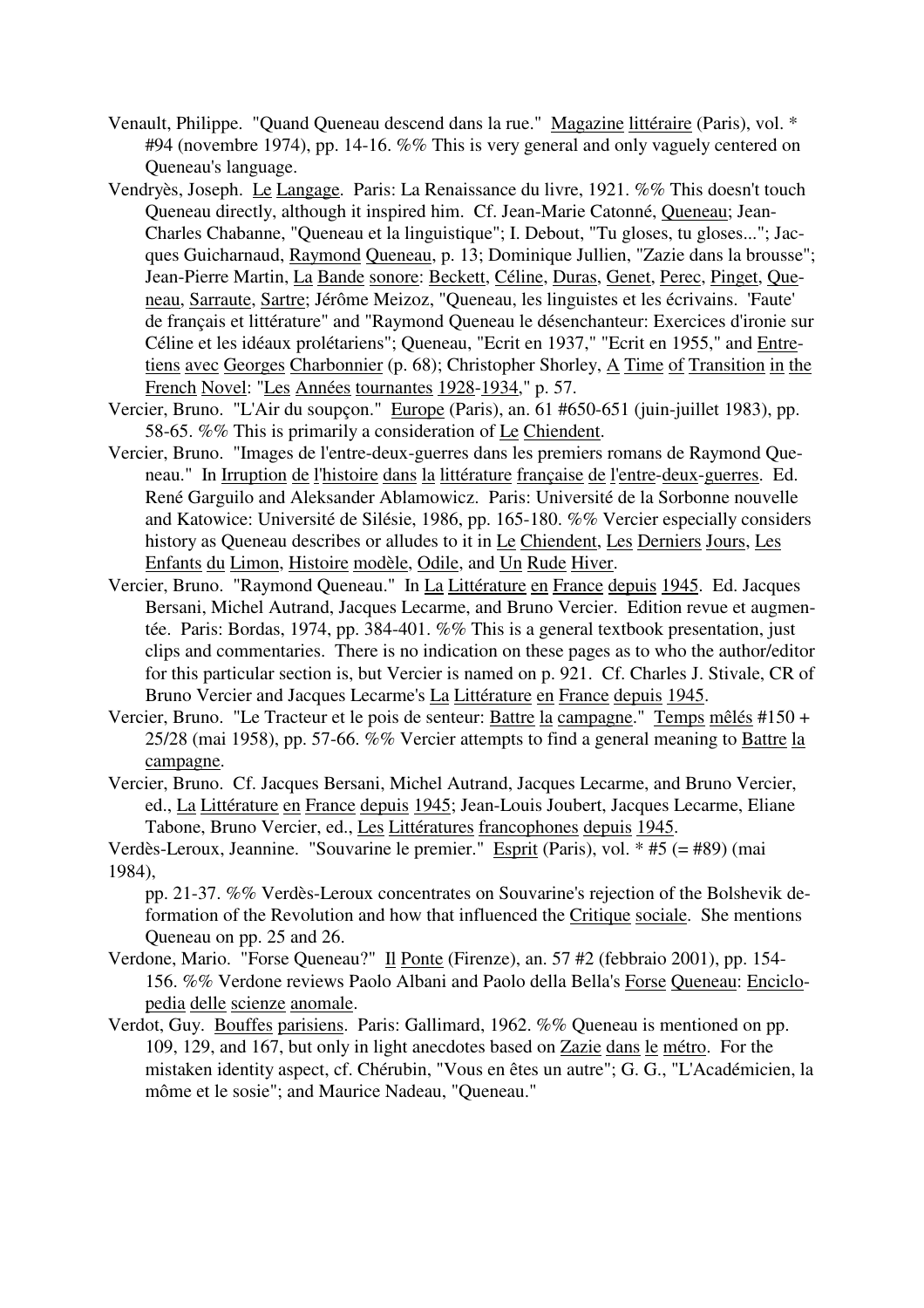- Verdot, Guy. "Poète et encyclopédiste, Raymond Queneau jouait avec les mots." Télé 7 Jours (Paris), an. \* #1177 (18 décembre 1982), pp. 28-29. %% Verdot gives a very general presentation of Queneau as a prelude to a television program on the Exercices de style.
- Verdot, Guy. "Raymond Queneau à l'instant fatal." Notre République (Paris), an. \* #242 (9 décembre 1966), p. 7. %% Verdot reviews Queneau's practice of poetry on the occasion of Gallimard's publishing L'Instant fatal in the "Poésie" collection.
- Verdot, Guy. Une Saison en enfer. Paris: Gallimard, 1960. %% Verdot merely refers to Zazie dans le métro twice, negatively (pp. 39 and 41).
- Vereecke, Bénédicte. "Le Vol d'Icare de Raymond Queneau: Un Vertige parodique." Mémoire de licence. Directeur Michel Otten. Louvain: Université catholique de Louvain, 1986. %% Vereecke concentrates especially on parody.
- Verhaeren, Emile. Cf. Emmanuel d'Astier, "Raymond Queneau, l'écriture, mars 1968"; Jean-Marie Catonné, Queneau; Queneau, "Allocution de M. Raymond Queneau," "'Allocution de M. Raymond Queneau' de l'Académie Goncourt, prononcée le 21 mai 1955 au Palais des Académies de Bruxelles pour la commémoration du centenaire d'Emile Verhaeren," and "Le Visionnaire"; Queneau and André Blavier, Lettres croisées 1949-1976, pp. 73 and 74.
- Verheggen, Jean-Pierre. "Lettre(s)." Amis de Valentin Brû #24-25 (janvier 2002), pp. 77-78. %% This issue was dedicated to André Blavier, who had died on 9 juin 2001. Verheggen comments on some of the entries he included in a remake of an alphabetical portrait which had appeared in Pierre Ziegelmeyer's "Les Très Riches Heures d'André Blavier."
- Verheggen, Jean-Pierre. "La Nef des fols." Lectures (Liège), an. 3 #12 (mars 1983), pp. 25- 26. %% Verheggen reviews Blavier's 1982 Fous littéraires rather vigorously but without really saying much.
- Verhesen, Fernand. "La Poésie." In Les Avant-gardes littéraires au XX<sup>e</sup> siècle, vol. II. Ed. Jean Weisgerber. Section 4 of Histoire comparée des littératures de langues européennes (A Comparative History of Literatures in European Languages). Budapest: Akadémiai Kiadó, 1984, pp. 798-834. %% Verhesen refers (pp. 819-821) to the Oulipo, to Cent Mille Milliards de poèmes, and to "La Redondance chez Phane Armé" in treating modern French poetry.

Véricel, Estelle. Cf. Astrid Bouygues, "Queneau dans les spectacles."

Verlinde, Claude. Cf. François Naudin, "Découvertes archéologiques sur le site de l'Uni-Park";

Queneau, Pierrot mon ami.

- Vermandoy, Jean. CR of Exercices de style. Formes et couleurs (Lausanne), an. 9 #2 (\* 1947), no pages. %% Vermandoy centers on Queneau's virtuosity. This is about 6 pages from the end of the issue.
- Vermeulen, Jan. "Le Flâneur des deux rives." Litterair Paspoort (Amsterdam), an. 8 #63 (januari 1953), pp. 4-6. %% Vermeulen just barely mentions Queneau's Bâtons, chiffres et lettres, naming some of the contents, on p. 6.
- Vermorel, Florence. "Etude des poèmes dans les deux romans de Raymond Queneau: Gueule de Pierre et Les Temps mêlés." Mémoire de maîtrise. Directrice Claude Debon. Paris: Université de Paris III (Sorbonne nouvelle), 1991. %% This is pretty much just what the title indicates. She treats "les versets (un récit construit et cohérent)"; "les petits poèmes (une narration éclatée)"; "narration et écriture"; "la répétition dans les versets"; "les petits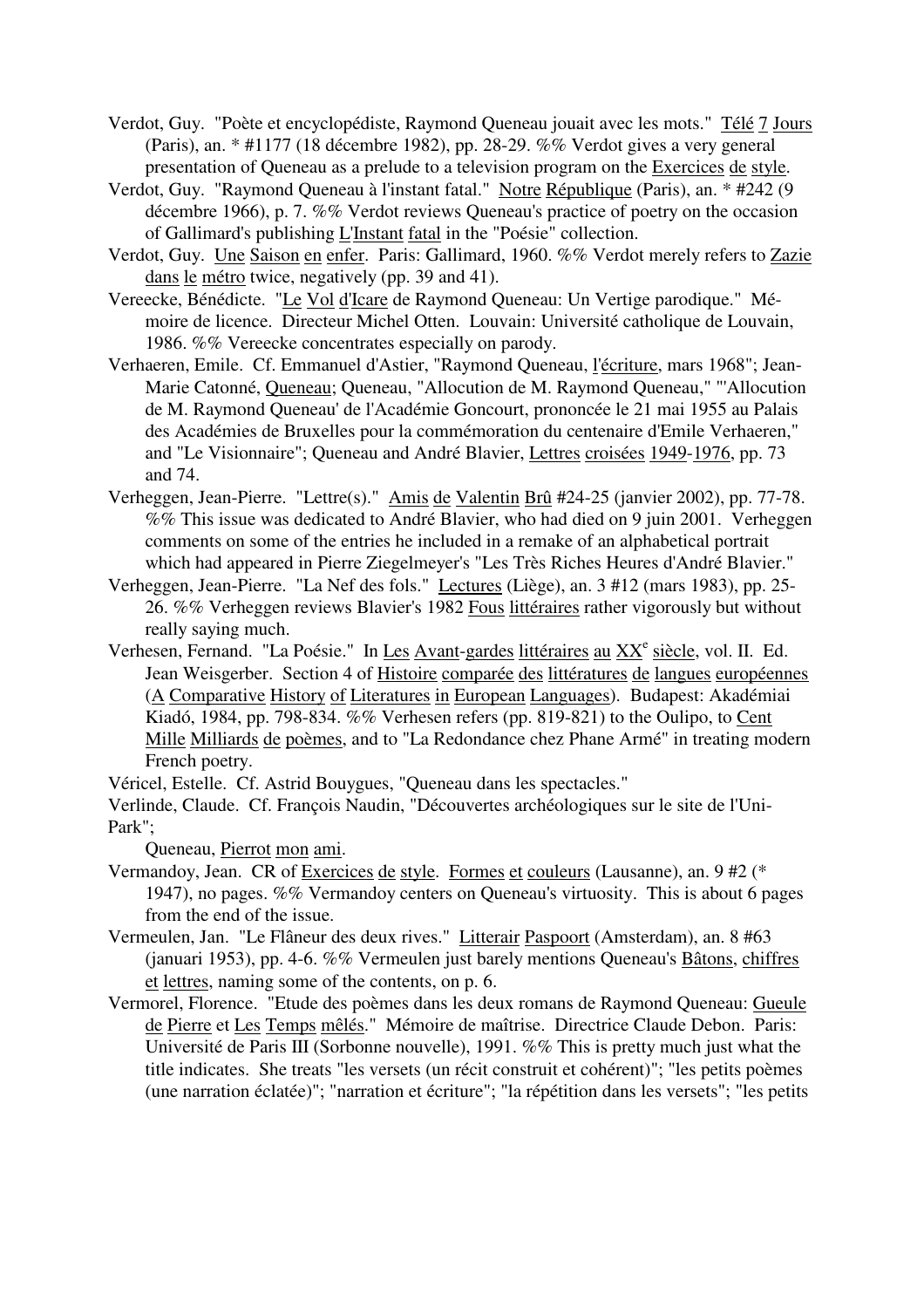poèmes (une versification libérée)"; and conclusions. [This work is available at the Centre de recherches "L'Esprit nouveau en poésie"; Institut de littérature française; université de Paris III; 13, rue de Santeuil, 75005. It will be necessary to contact Professeur Daniel Delbreil beforehand in order to receive authorization.]

Vernadsky, W. Cf. Queneau, "W. Vernadsky: L'Etude de la vie et la nouvelle physique."

Verne, Jules. Cf. Daniel Compère, "Le Curieux Silence de Raymond Queneau" and "Raymond

Queneau et Jules Verne"; Akihiro Kubo, "Raymond Queneau et la question des genres"; Michel Lécureur, Raymond Queneau, pp. 34, 38-39, and 440.

- Vernet, Daniel. Cf. D. V., "Une Dangereuse Propagandiste antisoviétique: Zazie."
- Vernois, Paul. Cf. Paul Miclau, "Structure et information dans Exercices de style de Raymond Queneau."
- Vernon, Daniel. "Queneau-je donc tant vécu le dimanche de la vie." Revue nègre (Apt, Vaucluse), vol. \* #3 (décembre 1979), p. 29. %% This is just a poem.

Verrycken, Géo. Cf. G. V., CR of Temps mêlés.

- Versani, Laurent. "Les Surréalistes et Laclos." Revue d'histoire littéraire de la France (Paris), an. 82 #4 (juillet-août 1982), pp. 615-621. %% Versani makes a brief reference to Pour une bibliothèque idéale on pp. 617-618.
- Versele, Christian. "Sagesse et ironie dans les romans de Raymond Queneau." Mémoire de licence. Directeur M. Lefebvre. Bruxelles: Université libre de Bruxelles, 1969. %% Versele considers Le Chiendent, Loin de Rueil, Zazie dans le métro, and Les Fleurs bleues, but not exactly under the two rubrics of "sagesse" and "ironie."
- Versins, Pierre. CR of Bords. Ailleurs (Lausanne), an. \* #0 (= zéro) (15 octobre 1963), p. 51. This is a fairly standard review.
- Versins, Pierre. CR of Queneau's Les Fleurs bleues. Ailleurs (Lausanne), an. \* #4 (15 février 1966), p. 88.  $\%$ % A positive and brief review.
- Versins, Pierre. "Queneauctural (Une Appréciation futopique)." Temps mêlés #50/52 (septembre 1961), pp. 28-29. %% Versins discusses Queneau's interest in science fiction.
- Verstraeten, Pierre. "Jean-Paul Sartre: 'Je ne suis plus réaliste'." Gulliver (Paris), vol. 1 #1(novembre 1972), pp. 38-46. %% Sartre claims that Queneau addresses himself primarily to a bourgeois readership, since that class alone has the education needed to appreciate his humor and what he does with language.
- Verthuy, Mair. "Hommes de Paris dans leur appartement, d'après Delacroix et Picasso, ou: Ecriture au masculin, lecture au féminin." In Trois fous du langage: Vian, Queneau, Prévert. Ed. Marc Lapprand. Nancy: Presses universitaires, 1993, pp. 179-190. %% Verthuy casts her work in the form of a letter from the harem women of a Delacroix painting (later redone by Picasso) to Vian and Queneau and taking them to task for being so maleoriented and so negative towards women. She refers to Queneau's Les Fleurs bleues, Pierrot mon ami, and Zazie dans le métro and to Vian's L'Arrache-coeur, L'Ecume des jours, and L'Herbe rouge.
- Viala, Alain. Cf. Valérie Guidoux, "Une Institution de la vie littéraire: L'OuLiPo."
- Vialatte, Alexandre. "Amos Tutuola ou Gaspard du Soudan." La Montagne (Clermont-Ferrand), an. 35 #10797 (14 juillet 1953), p. 8. %% Vialatte gives a long and very positive review of Amos Tutuola's L'Ivrogne dans la brousse and praises the quality of Queneau's translation. This is not quite the same as his "Raymond Queneau a découvert l'Orphée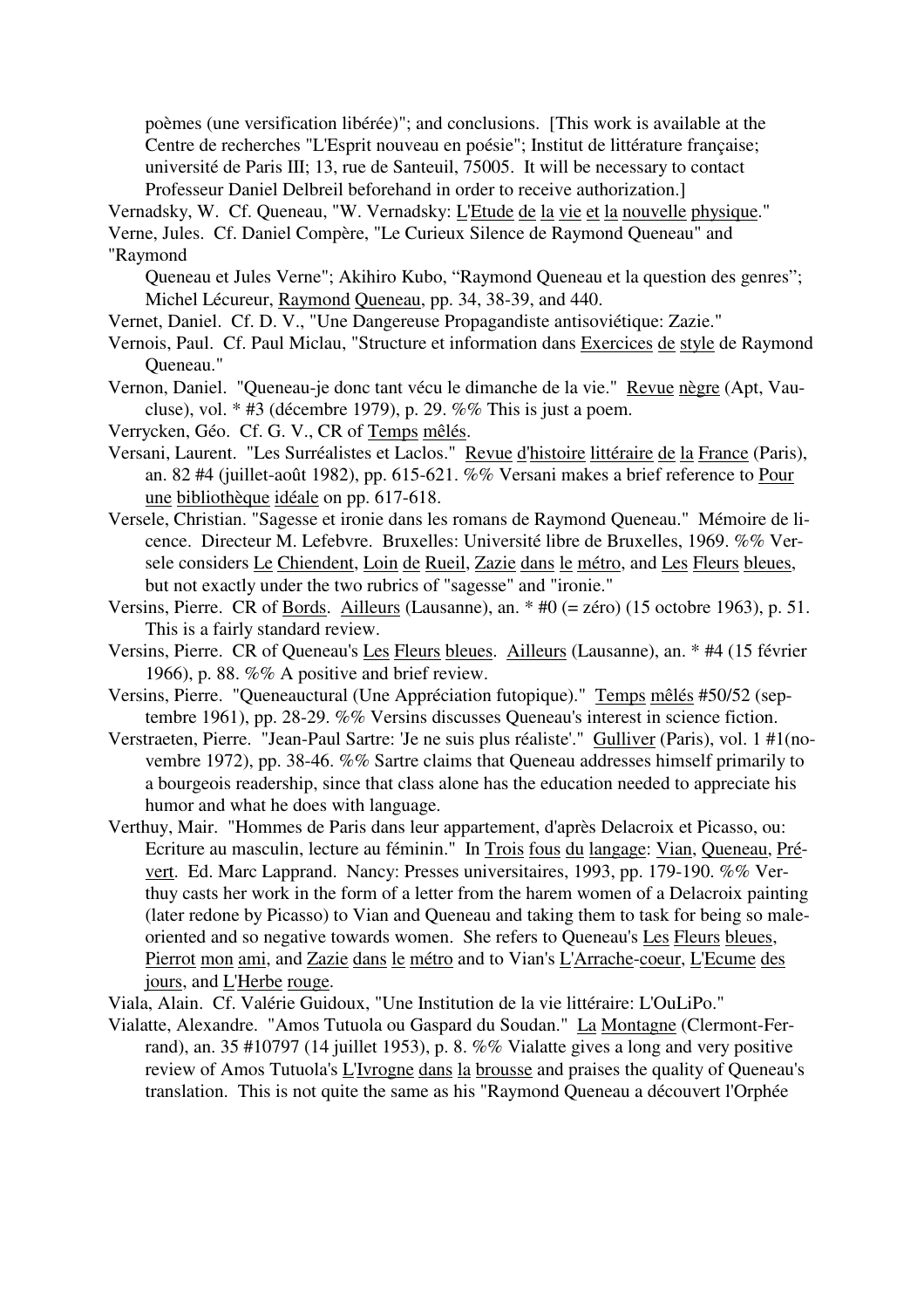noir."

- Vialatte, Alexandre. "Courir les rues par Raymond Queneau." La Montagne (Clermont-Ferrand), an. 48 #15862 (10 mars 1968), p. 6. %% Vialatte has over-written a rather commonplace review.
- Vialatte, Alexandre. "Courir les rues par Raymond Queneau." In his Chroniques des immenses
	- possibilités. Pref. Louis Nucera. Ed. Ferny Besson. Paris: Julliard, 1993. %% This is the same as the original text.
- Vialatte, Alexandre. "Français parlés." In his Et c'est ainsi qu'Allah est grand. Ed. Ferny Besson. Paris: Julliard, 1979, pp. 159-162. %% Vialatte considers Queneau's idea of two distinct French languages, the spoken and the written.
- Vialatte, Alexandre. "Portrait de Raymond Queneau par Alexandre Vialatte." LIRE (Paris), vol. \* #40 (décembre 1978), p. 161. %% This is from the first few paragraphs of Vialatte's "Raymond Queneau ou le prince de l'avatar."
- Vialatte, Alexandre. "Raymond Queneau a découvert l'Orphée noir." Arts (Paris), vol. \* #424 (14 août 1953), p. 1. %% Vialatte looks at Amos Tutuola's L'Ivrogne dans la brousse. This is not quite the same as his "Amos Tutuola ou Gaspard du Soudan."
- Vialatte, Alexandre. "Raymond Queneau a découvert l'Orphée noir." Cahiers des Amis d'Alex-

andre Vialatte (Paris), an. \* #11 (\* 1984), pp. 60-62.

- Vialatte, Alexandre. "Raymond Queneau a découvert l'Orphée noir." In his La Porte de Bath-Rabbin. Ed. and pref. Ferny Besson. Paris: Julliard, 1986, pp. 232-234. %% This is a reprint of his earlier article of this name.
- Vialatte, Alexandre. "Raymond Queneau ou le prince de l'avatar." Le Spectacle du monde (Paris), vol. \* #82 (janvier 1969), pp. 79-81. %% This is a very strange and general description of Queneau; it is the same as his other articles of similar name, except for the layout.
- Vialatte, Alexandre. "Raymond Queneau ou le prince de l'avatar." Entretiens (Rodez), an. \*  $#35$  (\* 1976), pp. 161-165. %% This is the same as his other articles of similar name, except for the layout.
- Vialatte, Alexandre. "Raymond Queneau ou le prince de l'avatar, suivi de prévisions bien péni-

bles pour un hiver qui s'annonce rigoureux." In Dernières nouvelles de l'homme. Préface de Jacques Laurent. Introduction de Ferny Besson. Paris: Julliard, 1978, pp. 242-247. %% This is the same as his other articles of similar name, except for the layout.

- Vialatte, Alexandre. Cf. Petrus Batselier, "Alexandre Vialatte le temps d'un pique-nique avec Père Ubu et trois satrapes"; Jean d'Ormesson, "La Chronique du temps qui passe"; Queneau and André Blavier, Lettres croisées 1949-1976, pp. 40 and 155; Pascal Sigoda, "Alexandre Vialatte: Le Temps d'un pique-nique avec Père Ubu et deux satrapes."
- Vialet, Michele. Cf. Kevin Roy Hudson, "Les Fleurs bleues: Hermétisme et prototype d'holoroman oulipien."
- Vian, Boris. "A Raymond-le-chien, 'Les Instanfataux'," and "A Raymond-le-chêne, 'La Vraie Rigolade'." In Vian's Cantilènes en gelée. Obliques (Nyons, Drôme), numéro spécial, 1978, pp. 21 and 24. %% This is a reproduction, done by Editions Borderie, of the original Obliques Cantilènes en gelée with its illustrations by Christiane Alanore but with a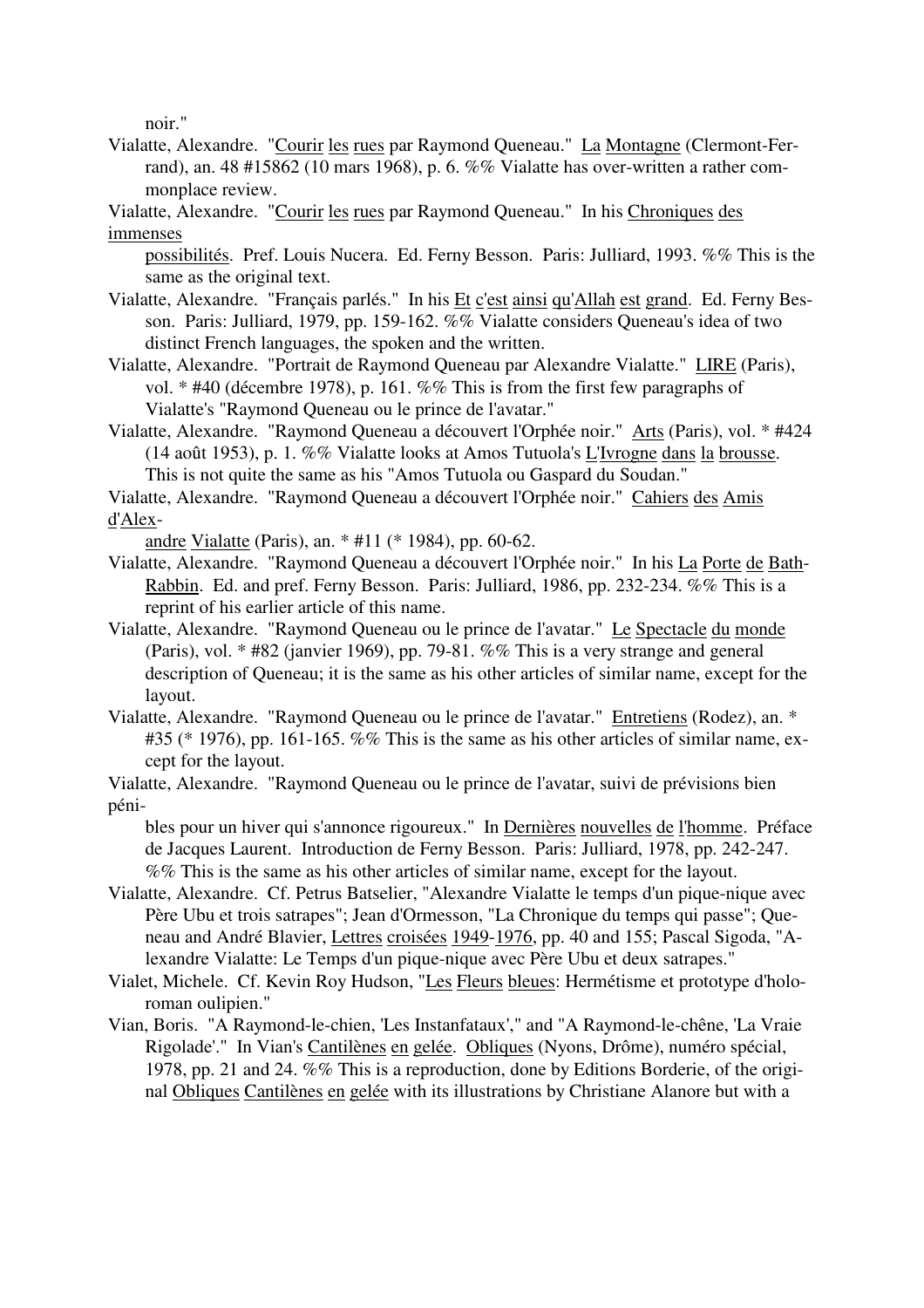new essay ("De Charlemagne à Boris Vian") by Noël Arnaud.

- Vian, Boris. L'Arrache-coeur. Pref. Queneau. Paris: Vrille, 1955. %% Cf. Boris Vian, "Lettre en vers adressée à Raymond Queneau, satrape, alors à Sienne en Toscane."
- Vian, Boris. L'Arrache-coeur. Pref. Queneau. Paris: Pauvert, 1962.
- Vian, Boris. "Boris Vian: 'Ma Belle Epoque'." Le Point (Paris), vol. \* #85 (6 mai 1974), pp. 156-171. %% This includes Queneau's memories of a fight at the Brasserie Lipp (which has a possible relation to the fight at the end of Zazie dans le métro) and the Prix des Deux Magots. It is roughly equivalent to Vian's "Un Inédit de Boris Vian: Petite Géographie humaine de Saint-Germain-des-Prés. -- Quelques Autochthones authentiques." Cf. Vian's "Notes sur Queneau."
- Vian, Boris. "Exercices de style de Raymond Queneau." In Derrière la zizique. Textes choisis, préfacés et annotés par Michel Fauré. Paris: Christian Bourgois, 1976, pp. 107-108. %% This is the jacket blurb from the Yves Robert recording done with the Frères Jacques.
- Vian, Boris. Heartsnatcher. Trans. Stanley Chapman. Pref. Queneau. Intro. John Sturrock. London: Quartet Books Limited, 1989. %% This is a translation of his L'Arrache-coeur. Cf. Queneau, "In the Beginning was the Forward."
- Vian, Boris. Heartsnatcher. Trans. Stanley Chapman. Pref. Queneau. Intro. John Sturrock. Normal, Illinois: Dalkey Archive Press, 2003.
- Vian, Boris. "Un Inédit de Boris Vian: Petite Géographie humaine de Saint-Germain-des-Prés. -- Quelques Autochthones authentiques." Arts & loisirs (Paris), vol. \* #24 (9 mars 1966), pp. 66-68. %% This is roughly equivalent to Vian, "Boris Vian: 'Ma Belle Epoque'." Cf. Vian's "Notes sur Queneau."
- Vian, Boris. "Les Instanfataux." In his Oeuvres complètes. Vol. 5: Poèmes et nouvelles. Paris: Fayard, 1999, pp. 154-55. %% This is a poem for his Cantilènes en gelée dedicated to "Raymond-le-Chien."
- Vian, Boris. "Lettre à Raymond Queneau." Obliques (Nyons, Drôme), vol. \* #8-9 (\* 1976), pp. 160-161. %% This is a personal letter, but written on music paper. Cf. Marc Lapprand, "Vercoquin et le plancton comme pré-texte de L'Ecume des jours: Naissance de l'écrivain Boris Vian"; Queneau, "La Plume au vent"; Amis de Valentin Brû #21 (novembre 1982), pp. 23 and 31.
- Vian, Boris. "Lettre en vers adressée à Raymond Queneau, satrape, alors à Sienne, en Toscane." Cantilènes en gelée. Paris: 10/18, 1972, pp. 100-102. %% This is just an invitation to Queneau to get a good rest.
- Vian, Boris. Manuel de Saint-Germain-des-Prés. Ed. Noël Arnaud. Ill. Déé. Paris: Chêne, 1974. %% This contains memories of Queneau and his life in the Latin Quarter. Cf. Vian's "Notes sur Queneau."
- Vian, Boris. "Notes sur Queneau." Amis de Valentin Brû #31 (juin 1985), pp. 3-11. %% These are the notes of a conversation which Vian held with Queneau and which later helped him with his Manuel de Saint-Germain-des-Prés. Cf. Claude Rameil, "Notes sur Queneau."
- Vian, Boris. Poem. In his Oeuvres complètes. Vol. 5: Poèmes et nouvelles. Paris: Fayard, 1999, pp. 202-204. %% This poem is addressed to Queneau.

Vian, Boris. "Rapport du Brigadier cycliste Zéphyrin Hanvélo." In Derrière la zizique. Textes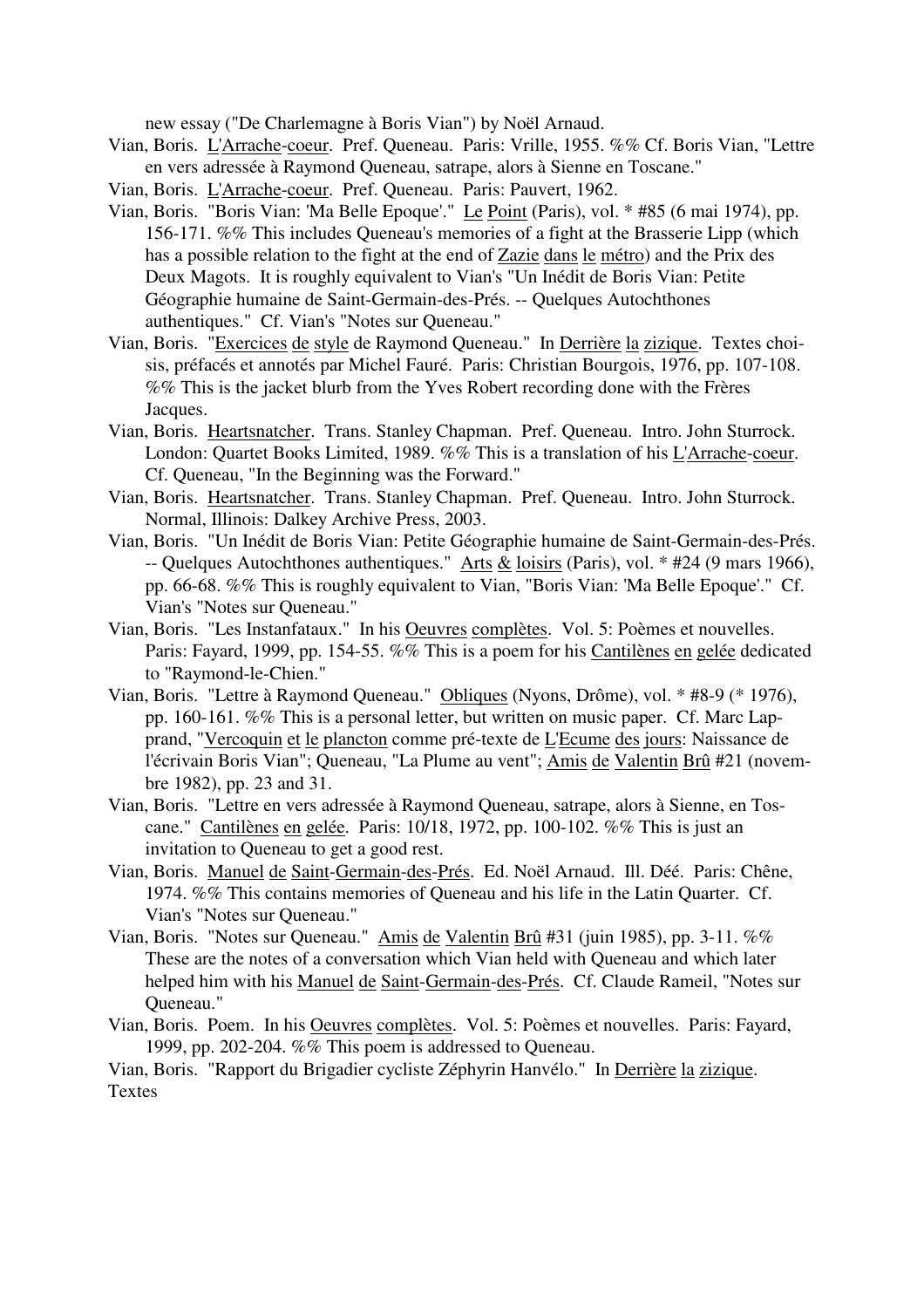choisis, préfacés et annotés par Michel Fauré. Paris: Christian Bourgois, 1976, p. 166. %% This is curiously similar to the scene in Zazie dans le métro (chapter 16) preceding the visit "Aux Nyctalopes." According to what Fauré says in his introduction (p. 9), however, Vian wrote it in 1959, hence just as Zazie appeared and became well known.

Vian, Boris. "Rapport du Brigadier cycliste Zéphyrin Hanvelo." In his Oeuvres complètes, vol.

12. Paris: Fayard, 2001, pp. 434-435. %%

Vian, Boris. Rue des ravissantes. Ed., pref., and notes by Noël Arnaud. Paris: Christian Bour-

gois, 1989. %% This work contains 19 film scenarios written by Vian, including Zoneilles, which he wrote with Queneau and Michel Arnaud.

Vian, Boris. "Sur certains aspects actuels de la 'Science-Fiction'." In his Cinéma Science-Fiction. Ed. Noël Arnaud. Paris: Christian Bourgois, 1978, pp. 125-130.

- Vian, Boris. Vercoquin et le plancton. Paris: Gallimard, 1947. %% Cf. André Blavier, "Raymond Queneau, romancier populaire (3)"; Astrid Bouygues and Daniel Delbreil, "Claude Simonnet face à l'homme Raymond Queneau," p. 29; Marc Lapprand, "Vercoquin et le plancton comme pré-texte de L'Ecume des jours: Naissance de l'écrivain Boris Vian." Cf. Alban Cerisier, "Queneau, éditeur"; Charles Kestermeier, "Où Zazie rencontre Zizanie"; Michel Lécureur, Raymond Queneau, pp. 322-324.
- Vian, Boris. "La Vraie Rigolade." In his Oeuvres complètes. Vol. 5: Poèmes et nouvelles. Paris: Fayard, 1999, pp. 155-156. %% This is a poem for his Cantilènes en gelée dedicated to "Raymond-le-Chêne."
- Vian, Boris, and Pierre Kast. "Pierre Kast and Boris Vian s'entretiennent de la Science-Fiction." Futurs (Paris), vol. \* #4 (octobre 1978), pp. 41-47. %% Besides the fact that Queneau seemed to have most of his enthusiasm for science fiction from Vian, who has some very solid things to say here, there are some very nice passages concerning Queneau in relation to this genre.
- Vian, Boris, and Stéphane Spriel. "Un Nouveau Genre littéraire: La 'Science Fiction'." Les Temps modernes (Paris), an. 7 #72 (octobre 1951), pp. 618-627. %% Vian and Spriel give a general idea of the nature of science fiction and sketch several examples as they seem to encourage both its creation and consumption. They mention Queneau several times in passing.
- Vian, Boris. He used the pseudonyms of "Bison ravi" and "Vernon Sullivan."
- Viart, Dominique. Cf. Michael Sheringham, "Dans le quotidien. Immersion, résistance, liberté. Raymond Queneau, Anne Portugal."
- Viatte, Auguste. Cf. André Blavier, "Les Lettres belges sous la chape de laine"; André Gascht, "Les Petites Lacunes d'un gros livre, ou Nos Ecrivains vus de Paris"; Joseph Hanse, "Nos Lettres vues de Paris"; Jean-Marie Klinkenberg, "Ceci n'est pas un article scientifique"; Queneau and André Blavier, Lettres croisées 1949-1976, pp. 131-133, 136, 138, 139, 140, 147-148, 304-306, 350 (note 67), 357 (note 141), and 381; Louis Quievreux, "La Même Question: Cela existe-t-il des écrivains belges?"
- Vibert, Bertrand. "Raymond Queneau, 'La Chair chaude des mots: Le Chien à la mandoline, 1958." Information littéraire (Paris), an. 57 #4 (octobre-décembre 2005), pp. 22-26. %% Vibert offers a very detailed analysis of the prosody of this single poem.

Vicari, Giambattista. La Smorfia letteraria. Parma: Maccari, 1968. %% Vicari presents a re-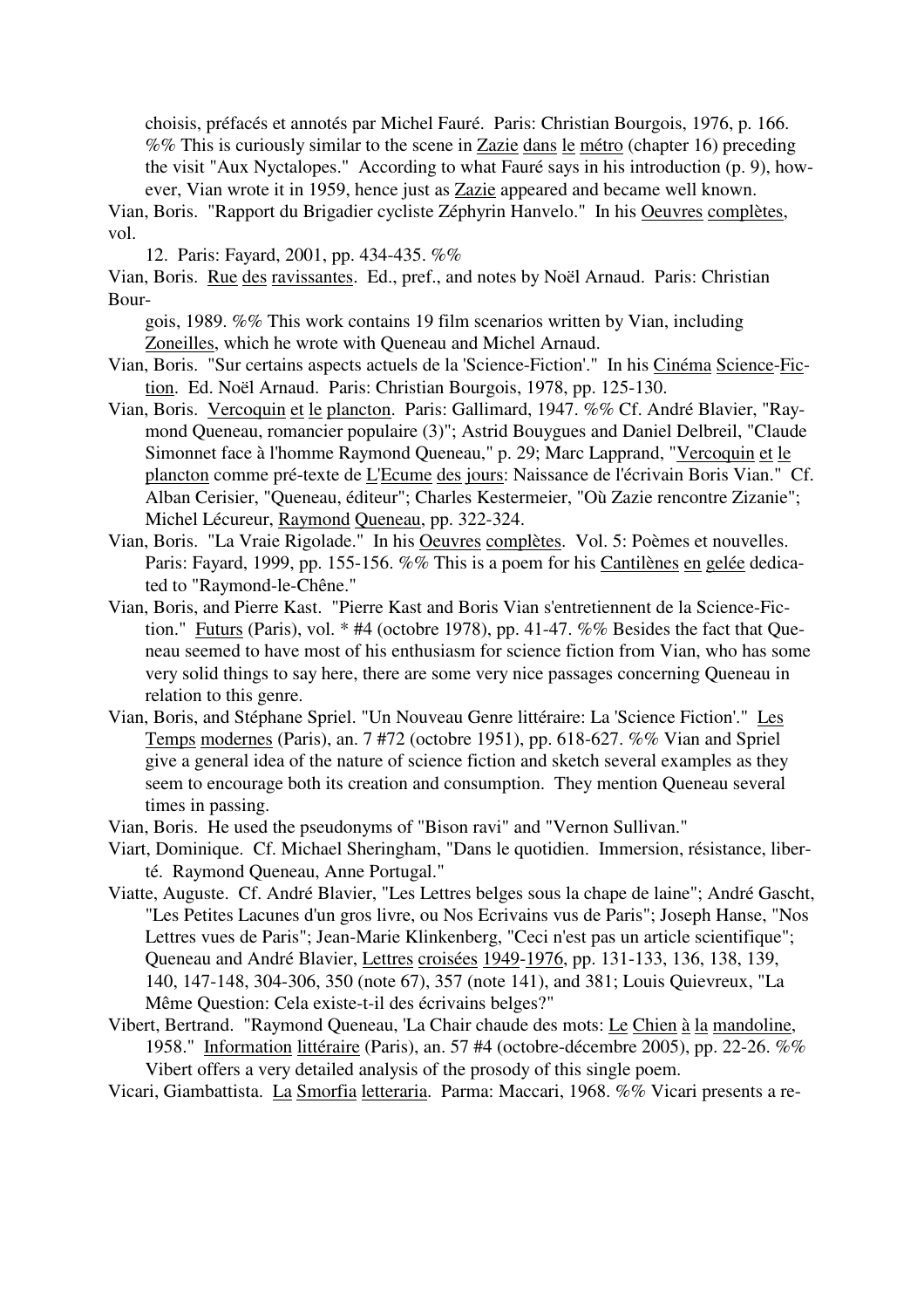view of Zazie dans le métro (pp. 78-80) and two other mentions of Queneau (pp. 22-23 and 84-85).

Vicari, Giambattista. Cf. Georges-Emmanuel Clancier, "Un Classico del XX secolo"; Queneau,

L'Instant fatal: "A l'heure où...," "Dans l'espace," and "Pour un art poétique (v)" and "I Romanzi che non si raccontano."

Vicens, Antoni. Cf. Queneau, Un Duro Invierno.

- de Vicente, Eugenio. Cf. Alonso Covadonga López and Eugenio de Vicente, "Isotopía y análisis textual."
- Vickers, Brian. In Defense of Rhetoric. Oxford: Clarendon Press, 1988. %% Vickers concentrates on the tropes of Exercices de style on pp. 379-380.
- Vico, Giovanni Battista. Cf. Anonymous, CR of Une Histoire modèle.
- Vidal, Alison. "Il faut bien commencer quelque part..." La Chouette (London), vol. \* #4 (january 1981), pp. 20-26. %% Vidal discusses various aspects of Le Chiendent but not in much depth. La Chouette is a periodical published by the French Department, Birkbeck College, University of London.
- Vidal, Elie. "From Sacred Language to 'Novimen'." Sixteenth Century Journal (Kirksville, Missouri), vol. 25 #1 (spring 1994), pp. 177-180. %% In this review of Marie-Luce Demonet's Les Voix du signe: Nature et origine du langage à la Renaissance (1480 - 1580), Vidal cites (p. 177) some lines which Demonet uses from Queneau's Entretiens avec Georges Charbonnier (p. 16).
- Vidal, Jean-Pierre. "Queneau roman: De la germination de l'herbe caninodonte communément nommée vacherie suburbaine ou littérature." In Trois fous du langage: Vian, Queneau, Prévert. Ed. Marc Lapprand. Nancy: Presses universitaires, 1993, pp. 139-159. %% Vidal writes on Le Chiendent with so much theoretical jargon that it is hard to determine what he is actually trying to say.
- Vidal, Gore. "Pornography." New York Review of Books (New York), vol. 6 #5 (31 march 1966), pp. 4-10. %% In this review of Maurice Girodias's Olympia Reader, Vidal speaks of Queneau (pp. 561-62) as one of the "literary" members of the Girodias stable. Cf. Carol O'Sullivan, "Picturing Characters: Zazies 'à gogo'."
- Vidal, Gore. "Pornography." In his United States: Essays 1952 1992. New York: Random House, 1993, pp. 558-569. %% This is an exact reprint of the original essay, but Vidal also mentions Queneau once in stating that French critics as different as Gide, Camus, and Queneau had praised the American author Frederic Prokosch (p. 415).
- Vief, Gerlind. "Das Argot und seine stilistische Funktion in Pierrot mon ami von Raymond Queneau." Mémoire de maîtrise. Directeur M. Fataud. Universität des Saarlandes, 1969.
- Vietti, Jean. "Une 'Petite Fille modèle' transformée en 'affreux Jojo' c'est Zazie au studio!" Ciné-Revue (Paris), an. 40 #13 (25 mars 1960), pp. 9-11. %% Vietti reviews the film only slightly and concentrates instead on a popular presentation of Catherine Demongeot.
- Vigée, Claude. "Métamorphoses de la poésie moderne." Cahiers du Sud (Paris), an. 47 #356 (juin/juillet 1960), pp. 89-119. %% Vigée mentions Queneau on p. 101 and comments on his style somewhat on p. 109.
- Vigée, Claude. "Metamorphoses of Modern Poetry." Comparative Literature Studies (Urbana, Illinois), vol. 7 #2 (spring 1955), pp. 97-120. %% This has a short and general mention of Queneau as liking spoken language (p. 107) and as being an existentialist or a nihilist (p.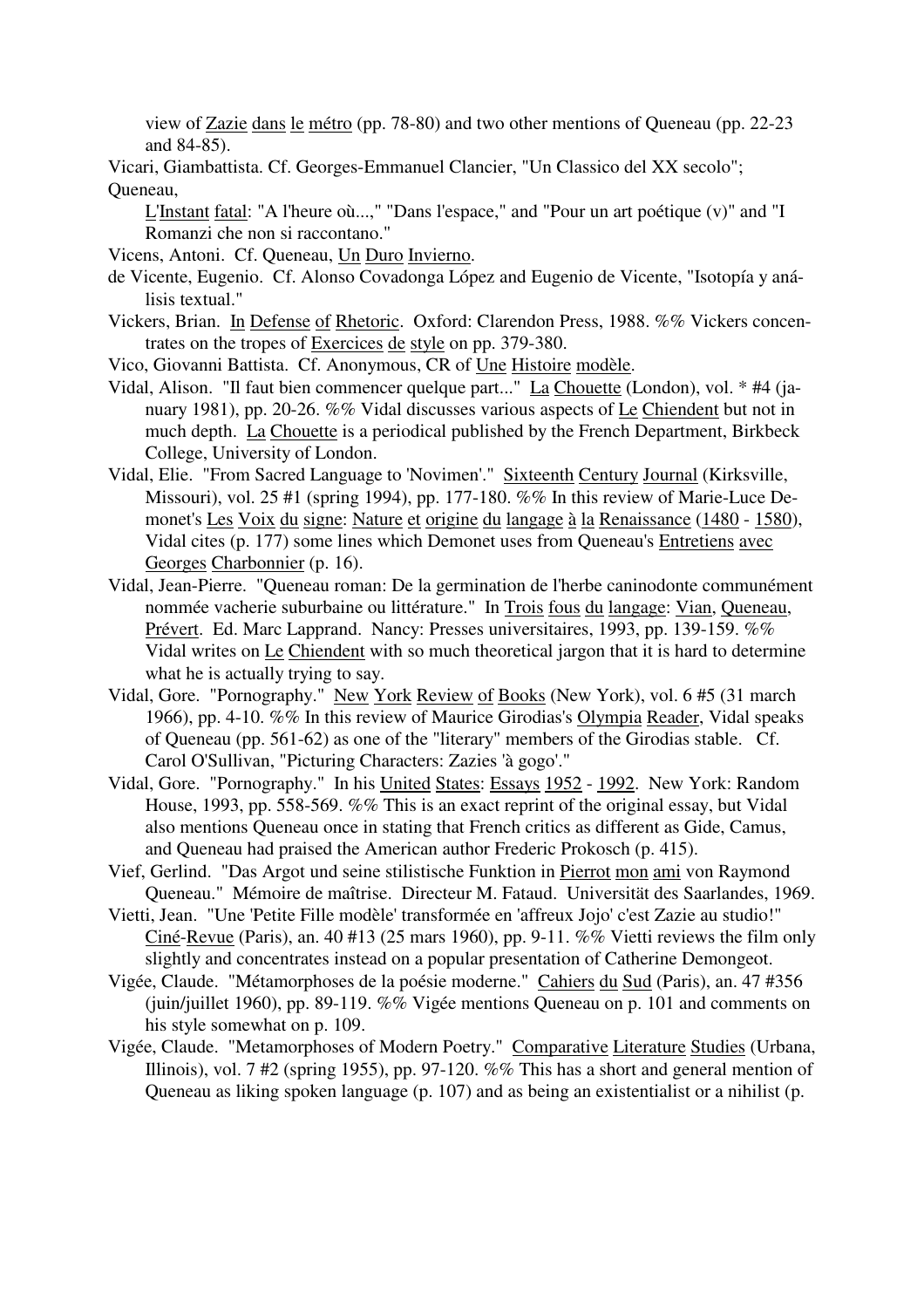112).

- Vigée, Claude. "Revolt and Praise: Contemporary French Poetry." Partisan Review (New York), vol. 25 #1 (winter 1958), pp. 49-66. %% The author has the same approach as in the Comparative Literature Studies article.
- Vigneau-Rouayrenc, Catherine. Cf. Andreas Blank, "Discours émotif et discours contrastif. La Transposition du français parlé dans Voyage au bout de la nuit de L.-F. Céline et dans Le Chiendent de Raymond Queneau."
- Vignes, Claude. "Souvenirs, pastiches, et mystifications." Tam-Tam (Paris), vol. # (juin
	- 1950), pp. 107-113. %% Vignes presents the Journal intime de Sally Mara with examples and verve (pp. 109-111).
- Vilageliu i Albuixech, Elena. "Comentari entorn de la traducció de Zazie dans le métro." Memòria. Director Carles Castellanos i Llorenc. Barcelona: Universitat Autònoma de Barcelona, 1994.
- Vila-Matas, Enrique. Le Voyageur le plus lent. Trans. André Gabastou and Denise Laroutis. Nantes: Editions Le Passeur, 2001. %% This work contains the author's reflections on literature, authors, and cinema as well as bits of his own history. He names Queneau on pp. 29-30, 93, 97, 189-192, 204-205, and 207. This is a translation from his El Viajero mas lento (Barcelona: Anagrama, 1992). Cf. Astrid Bouygues and Bertrand Tassou, "Voyage au pays des sources."
- de Vilaine, Anne-Marie. "Les Foutaises de Queneau." France-soir (Paris), an.\* #\* (28 octobre 1961), p. 14. %% De Vilaine cites Queneau on the origin of Les Oeuvres complètes de Sally Mara.
- de Vilaine, Anne-Marie. "Un Mystificateur." Journal du dimanche (Paris), an. 20 #972 (4 juillet 1965), p. 6. %% De Vilaine does little more than outline the plot of Les Fleurs bleues.
- de Vilaine, Anne-Marie. "Queneau peint par Prévert." France-soir (Paris), an. \* #5581 (30 juin 1962), p. 10. %% This has almost nothing to do with Prévert: Vilaine presents Jacques Bens, much more than his book on Queneau which had just been published.
- de Vilaine, Anne-Marie. "La Semaine." L'Express (Paris), vol. 9 #438 (5 novembre 1959), p. 28. %% Queneau receives a prize and makes a joke about black humor in the Encyclopédie de la Pléiade.
- Vilar, Jean. Cf. Daniel Gélin, ed., Poèmes à dire.
- Vilar, Pierre. "Queneau et Leiris, sous x." Amis de Valentin Brû #19/20 (juillet 2000), pp. 9- 22. %% The first four pages of this paper can be ignored, as they are little more than a slightly humorous oratorical ramble. Having gotten past that, Vilar makes a rather careful and insightful comparison of Queneau and Michel Leiris's relationship, writing, thought, and development. Cf. also Amis de Valentin Brû #21-22 (février 2001), p. 77.
- Vilar, Pierre. "Situ, t'imagines... Raymond Queneau, la Saint-Glinglin et le spectaculaire." Amis de Valentin Brû #28-31 (juillet 2003), pp. 326-341. %% Vilar considers just what "spectacle" means for Queneau specifically in Gueule de Pierre, Les Temps mêlés, and Saint-Glinglin and in terms of the ideas of Guy-Ernest Debord.
- Vilariño, Idea. Cf. Queneau; El Rapto de Icaro; Emir Rodriguez Monegal, "Tres Poemas de Raymond Queneau."

Villa, Renzo. CR of Paolo Albani and Paolo della Bella's Forse Queneau: Enciclopedia delle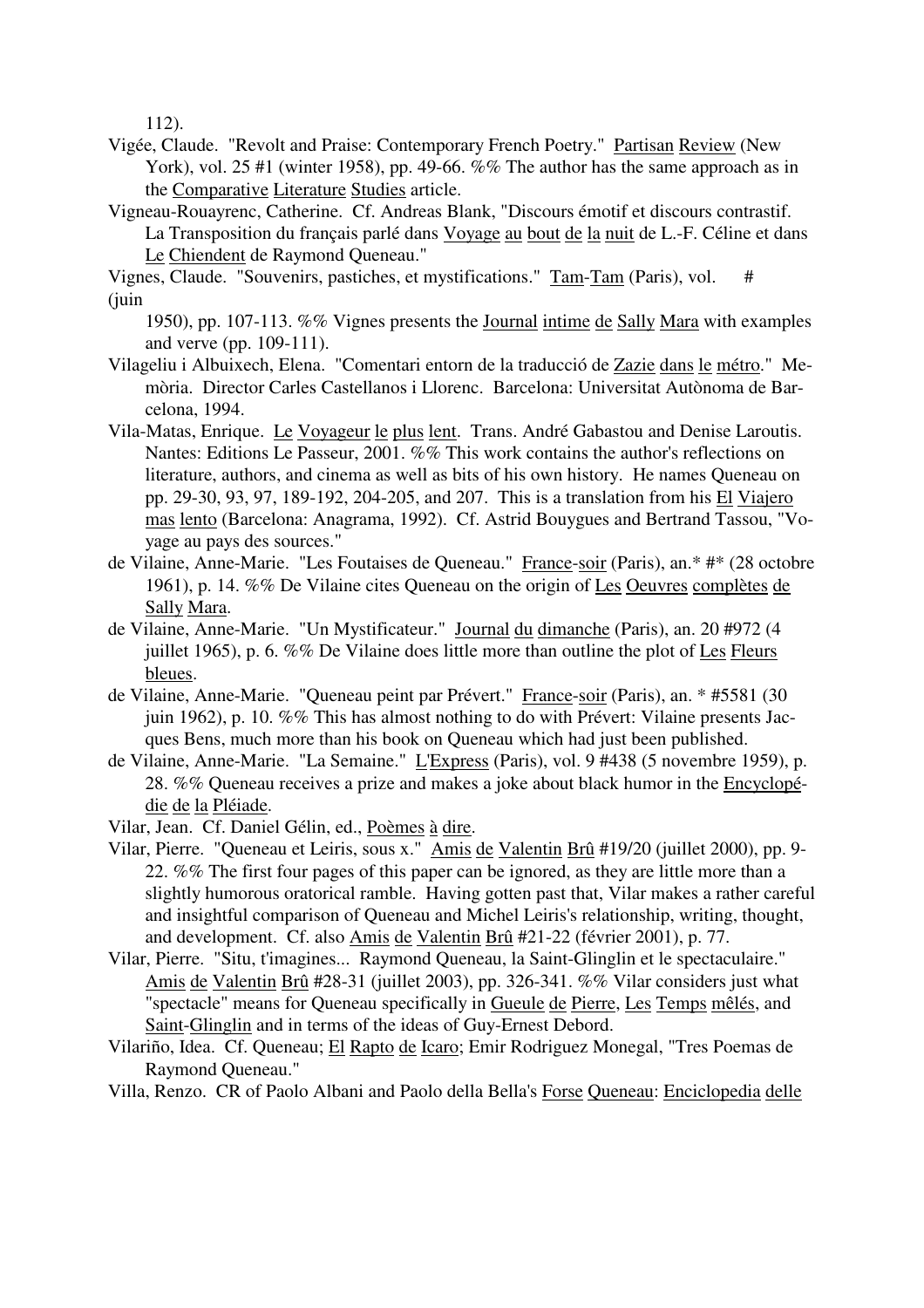scienze anomale. Belfagor (Firenze), an. 56 #6 (30 novembre 2001), p. 757.

- Villelaur, Anne. "Au-delà des prix." Lettres françaises (Paris), an. \* #953 (22 novembre 1962), p. 2. %% Villelaur reviews Michel Bernard's L'Astrologue renversé and, in so doing, touches upon the role of Queneau's Chiendent in that novel.
- Villelaur, Anne. CR of the "Omajakeno" record. Les Lettres françaises (Paris), an. \* #1161 (15 décembre 1966), p. 26. %% Villelaur gives a short but mixed review of Eve Griliquez and Brigitte Sabouraud, "Omajakeno ou 'Si tu t'imagines'."
- Villelaur, Anne. "Pas Fleur bleue." Les Lettres françaises (Paris), vol. \* #1085 (17 juin 1965), p. 2. %% Villelaur retraces the plot of Les Fleurs bleues with a little commentary.
- Villeneuve, Sylvaine. "L'Inventeur du CD-rimes." Télérama (Paris), vol. \* #2579 (16 juin 1999), pp. 82 and 85. %% CR of Antoine Denize and Bernard Magné, Machines à écrire. Cf. Anonymous, "Anagrammes"; Astrid Bouygues, "Un CD-ROM Queneau-Perec"; Nata-lie Levisalles, "La Voltige des mots"; Patrick Longuet, "Exercices de style"; Bernard Magné, "Machines à écrire, machine à lire"; François Mizio, "Littéraciels"; Gérard Pangon, "Machines à écrire, le CD."
- Villetard, Xavier. "Queneau, mon ami." Libération (Paris), vol. \* #827 (17 janvier 1984), p. 34. %% Villetard describes the Bober - Dumayet television show which discussed Queneau and his Pierrot mon ami.
- Villette, Bob. Cf. Astrid Bouygues and Lotto Brillemiche, "Le Chiendent envahit la Normandie."
- Villien, Bruno. "Sous le signe de Queneau." Nouvel Observateur (Paris), vol. \* #716 (29 juillet 1978), p. 9. %% Villien describes Eve Griliquez's "Omajakeno" as she presented it at the Avignon theater festival.
- Vilmain, François. "Exercices de style." Elle (Paris), vol. \* #467 (22 novembre 1954), p. 7. %% Vilmain describes the Exercices de style in general as background to a review of the Yves Robert / Frères Jacques recording.
- de Vilmorin, Geneviève. Cf. Henry Chapier, "Ce qu''ils' ont lu cette semaine"; Queneau, Cher Monsieur-Jean-Marie-mon fils: Lettres 1938-1971.
- Vincent, Guy. Cf. Norbert Bandier, "Analyse sociologique du groupe surréaliste français et de sa production de 1924 à 1929."
- Vine, Richard. "Mom and Pop Modernism." Art in America (New York), vol. 82 #3 (march 1994), pp. 44-47. %% Vine reviews an exposition concerning Stefan and Franciska Themerson, and in so doing gives an extensive view of their life and artistic accomplishments.
- Vinkenoog, Simon. "Onze correspondent meldt." Litterair Paspoort (Amsterdam/Antwerp), an. 11 #95 (maart 1956), pp. 66-67. %% Vinkenoog seems to refer to Queneau's direction of the Encyclopédie de la Pléiade.
- Vinneuil, François. "La Leçon d'humour en français." Dimanche-matin (Paris), an. \* #59 (30 mai 1954), p. 6. %% Vinneuil says that since he had not liked Queneau's novels he was most pleasantly surprised by the very high quality of the dialogues and voiceover which Queneau had done for "Monsieur Ripois."
- Vintenon, Francis. "Prête-moi ta plume." Heures nouvelles (Paris), an. 2 #20 (23 avril 1946), p. 4. %% Vintenon reviews Scipion's book of this name, mentioning Queneau only incidentally.
- Violato, G. Cf. Andrea Pasquino, "«Les Huns et les autres,» giochi di parole e giochi di senso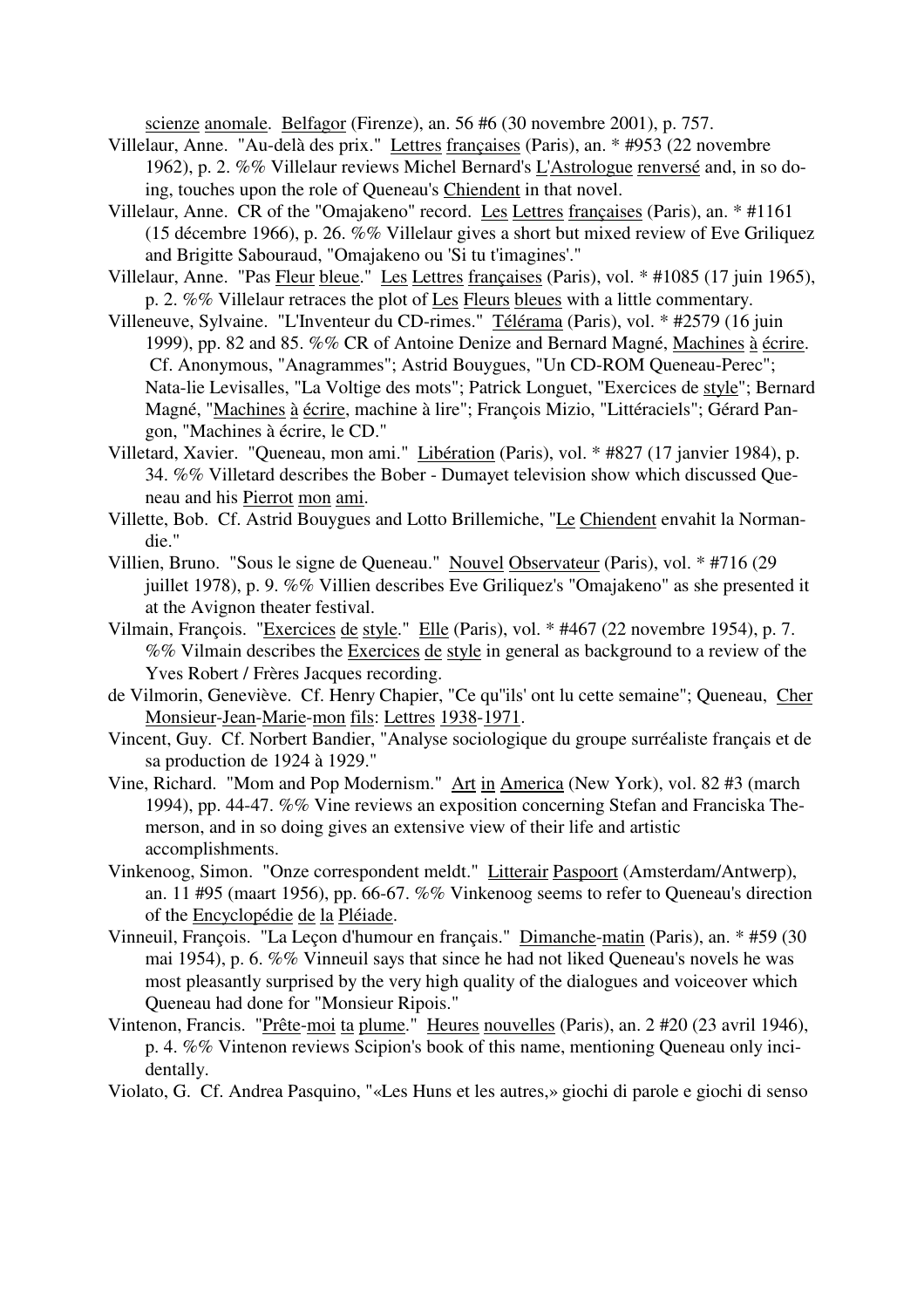in Raymond Queneau."

- Vircondelet, Alain. Duras. Paris: François Bourin, 1991. %% Vircondelet speaks of Queneau's support for Duras' La Vie tranquille (p. 113), speaks more broadly of Queneau's interest in her on p. 181, and names Queneau often (pp. 94, 115, 145, 161, and 281), but he generally has little to contribute to understanding their relation.
- Virgil. Cf. Jacques Birnberg, "Battre la campagne: Est-ce le fait de Queneau ou de ses exégètes?"
- Virelles, Patrick. Peau de vélin. Paris: Belfond, 1993. %% Virelles just alludes to Queneau twice in this novel (pp. 190 and 323).
- Virmaux, Alain and Odette. La Constellation surréaliste. Lyon: La Manufacture, 1987. %% The authors speak of Queneau's working on Critique sociale (p. 84) and Le Phare de Neuilly (pp. 107-108) and of the foundation of the "Collège de 'pataphysique" (pp. 279- 282).
- Virmaux, Alain and Odette. CR of Emmanuël Souchier's Raymond Queneau. Europe (Paris), an.70 #760-761 (août-septembre 1992), pp. 204-205. %% The authors give a rather judicious and interesting review of this work.
- Virmaux, Alain and Odette. Les Grandes Figures du surréalisme international. Paris: Bordas, 1994. %% The authors present a sort of index, in which Queneau has only a short and sketchy page of description and a short selection from Odile.
- Virone, Carmelo. "André Blavier ou le don d'Ubuquité..." Le Carnet et les instants (Bruxelles), vol. \* #99 (15 septembre 1997), pp. 4-5. %% Virone just gives the usual sort of positive presentation of Blavier and the many things he accomplished.
- Virot, Benoît. Cf. Thibaut de Montaigu and Benoît Virot, "L'Oulipo au coeur de la matière."
- Visani, Mario. "Il Surreale Queneau." L'Avvenire d'Italia (Bologna), vol. # ( settembre 1967), p. %% This is a general article, with a certain concentration on Italo Calvino's Italian translation of Queneau's I Fiori blu.
- Vistica, Rita. Cf. Mireille J. Balland, "L'Etre et le paraître à travers cinq romans de Raymond Queneau."
- Vitez, Primoz. Cf. Queneau, Vaje v slogu.
- Vitisvorakarn, Chananao. "La Quête de la sagesse dans l'oeuvre de Raymond Queneau." Thèse de doctorat. Directrice Claude Debon. 2 vol. Paris: Université de Paris III (Sorbonne nouvelle), 1988. %% This is a careful and detailed study, but it would profit from having a more extended summary at the end. [This work is available at the Centre de recherches "L'Esprit nouveau en poésie"; Institut de littérature française; université de Paris III; 13, rue de Santeuil, 75005. It will be necessary to contact Professeur Daniel Delbreil beforehand in order to receive authorization.]
- Vitoux, Frédéric. "Les Aveux et les masques de Raymond Queneau." Le Quotidien de Paris (Paris), an. 5 #1241 (21 avril 1978), p. 15. %% Vitoux gives a general presentation of Queneau, mentioning only one of his works by name, as an invitation to the Bibliothèque nationale exposition.
- Vitrac, Roger. "Avant les prix." L'Intransigeant (Paris), an. 54 #\* (8 décembre 1933), p. 6. %%Vitrac has an unusual -- and good -- review of Le Chiendent.
- Vitrac, Roger. Cf. Jacques Bens, Queneau, p. 247; Jean-Marie Catonné, Queneau; Michel Décaudin, "Une Rencontre ou plus?"; Alessandra Ferraro, Raymond Queneau: L'Autobiografia impossible; Jean-Pierre Longre, Raymond Queneau en scènes, pp. 25, 31-34, and